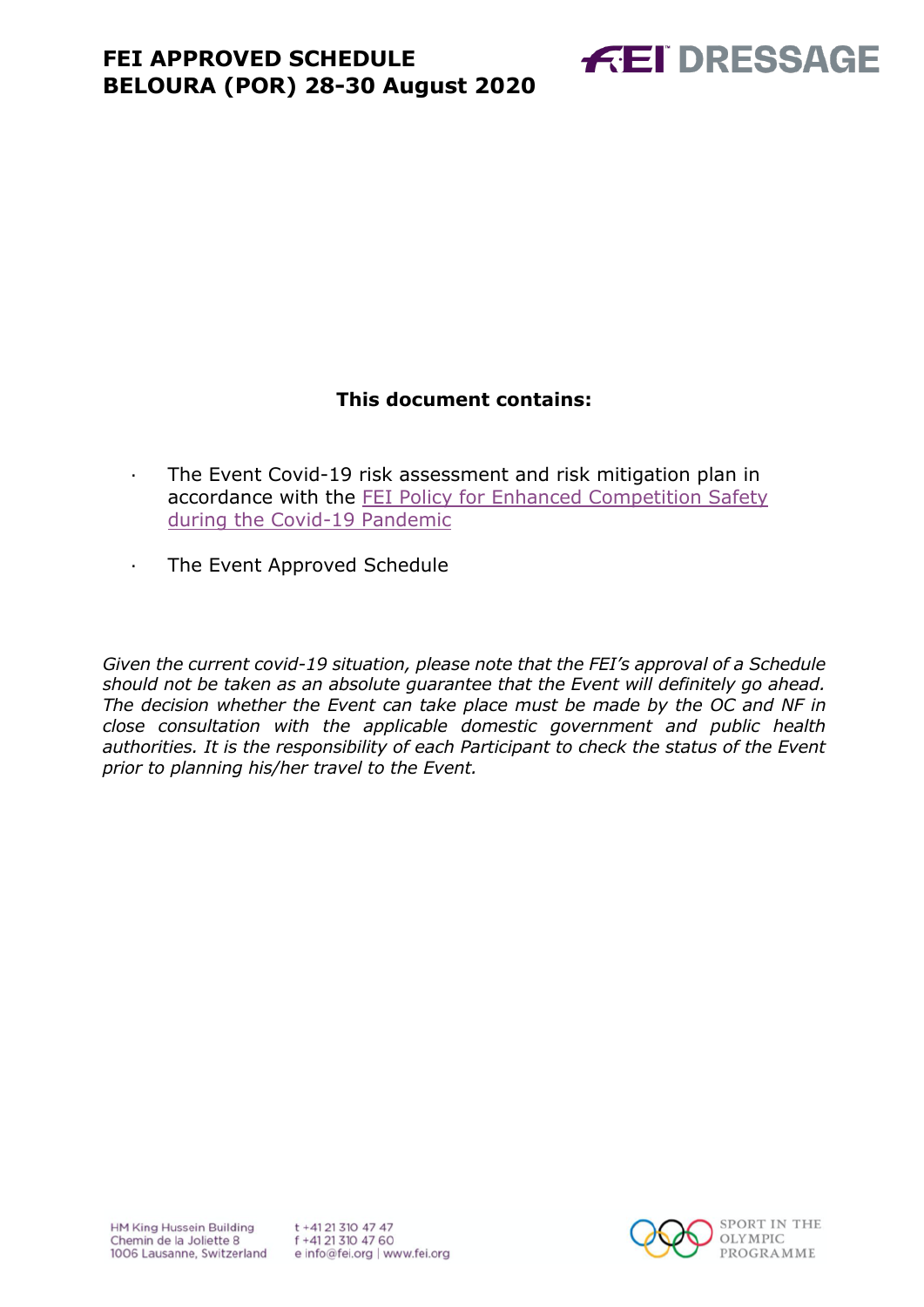### **Risk assessment for COVID-19: Addendum for sporting events.**

**FEI DRESSAGE** 

| <b>Additional risk of COVID-19 to the</b><br>sporting event                                                                                                                                                                                                                                                                                                           | Yes $(1)/N$ o $(0)$ | <b>Score</b>   |
|-----------------------------------------------------------------------------------------------------------------------------------------------------------------------------------------------------------------------------------------------------------------------------------------------------------------------------------------------------------------------|---------------------|----------------|
| Will the event be held in a country that<br>has documented active local<br>transmission of COVID-19 (community<br>spread)?                                                                                                                                                                                                                                            | $\mathbf{1}$        | $\mathbf{1}$   |
| Will the event be held in a single venue<br>or multiple venues/cities/countries?<br>(single venue = $0$ ; multiple venues = 1)                                                                                                                                                                                                                                        | $\overline{0}$      | 0              |
| Will the event include international<br>participants (athletes and spectators)<br>from countries that have documented<br>active local transmission of COVID-19<br>(community spread)? (NB: if the Events<br>does not involve spectators, please clarify<br>this in the comments to the questions in<br>relation to spectators in the "Mitigation<br>Checklist" sheet) | 1                   | 1              |
| Will the event include a significant<br>number of participants (athletes or<br>spectators) at higher risk of severe<br>COVID-19 disease (e.g., people over 65<br>years of age or people with underlying<br>health conditions)?                                                                                                                                        | $\Omega$            | 0              |
| Will the event include sports that are<br>considered at higher risk of spread for<br>COVID-19 (eg, contact sports)?                                                                                                                                                                                                                                                   | $\Omega$            | 0              |
| Will the event be held indoors?<br>$(Yes = 1; No = 0)$                                                                                                                                                                                                                                                                                                                |                     | 0              |
| <b>Total COVID-19 risk score</b>                                                                                                                                                                                                                                                                                                                                      |                     | $\overline{2}$ |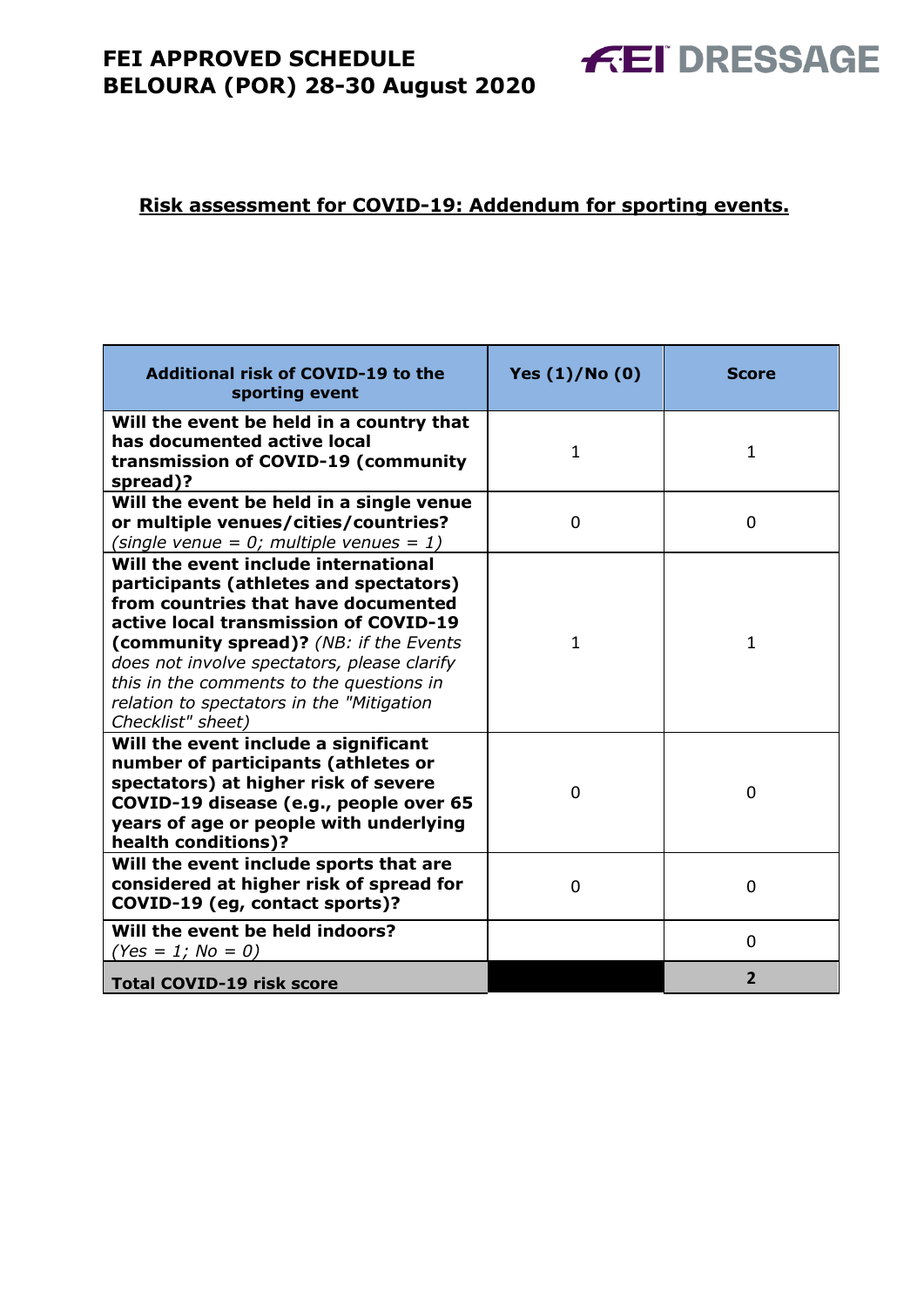# **FEI DRESSAGE**

### **Mitigation Checklist.**

| <b>Topic</b>                                                                                          | <b>Key consideration</b>                                                                                                                                                                                                                                                                                                                                                | <b>Score</b><br>Yes/Complete<br>$d(2)$ ,<br>Maybe/In<br>progress (1),<br>No/Not<br>considered (0) | Weighting | <b>Total score</b> | <b>Comments</b>                                                                                                                                      |
|-------------------------------------------------------------------------------------------------------|-------------------------------------------------------------------------------------------------------------------------------------------------------------------------------------------------------------------------------------------------------------------------------------------------------------------------------------------------------------------------|---------------------------------------------------------------------------------------------------|-----------|--------------------|------------------------------------------------------------------------------------------------------------------------------------------------------|
| <b>Understanding</b><br>of the<br>overview of<br>the current<br>COVID-19<br>situation by<br>the event | Have the relevant OC and responsible staff been<br>informed about the latest available guidance on<br>the COVID-19 outbreak (official web resources<br>available from WHO, CDC, ECDC, UN, local public<br>health authorities)? And are the OC and staff<br>concerned committed to following the available<br>guidance?                                                  | $\overline{2}$                                                                                    | 1         | $\overline{2}$     | https://www.who.int/publications/i/item/key<br>-planning-recommendations-for-mass-<br>gatherings-in-the-context-of-the-current-<br>covid-19-outbreak |
| organizers                                                                                            | Is the OC aware of global and local daily situation<br>reports as provided by WHO or local public health<br>authorities?                                                                                                                                                                                                                                                | $\overline{2}$                                                                                    | 1         | $\overline{2}$     |                                                                                                                                                      |
|                                                                                                       | Do the OC and responsible staff understand the<br>risks and transmission routes of COVID-19, the<br>steps that Event attendees can take to limit<br>spread, the recognized best practices (including<br>respiratory etiquette, hand hygiene, physical<br>distancing, etc.), and the travel restrictions<br>adopted by different countries that may affect the<br>Event? | $\overline{2}$                                                                                    | 1         | $\overline{2}$     |                                                                                                                                                      |
| Event<br>emergency                                                                                    | Has a contingency medical response plan for<br>COVID-19 been developed for the Event?                                                                                                                                                                                                                                                                                   | 1                                                                                                 | 3         | 3                  |                                                                                                                                                      |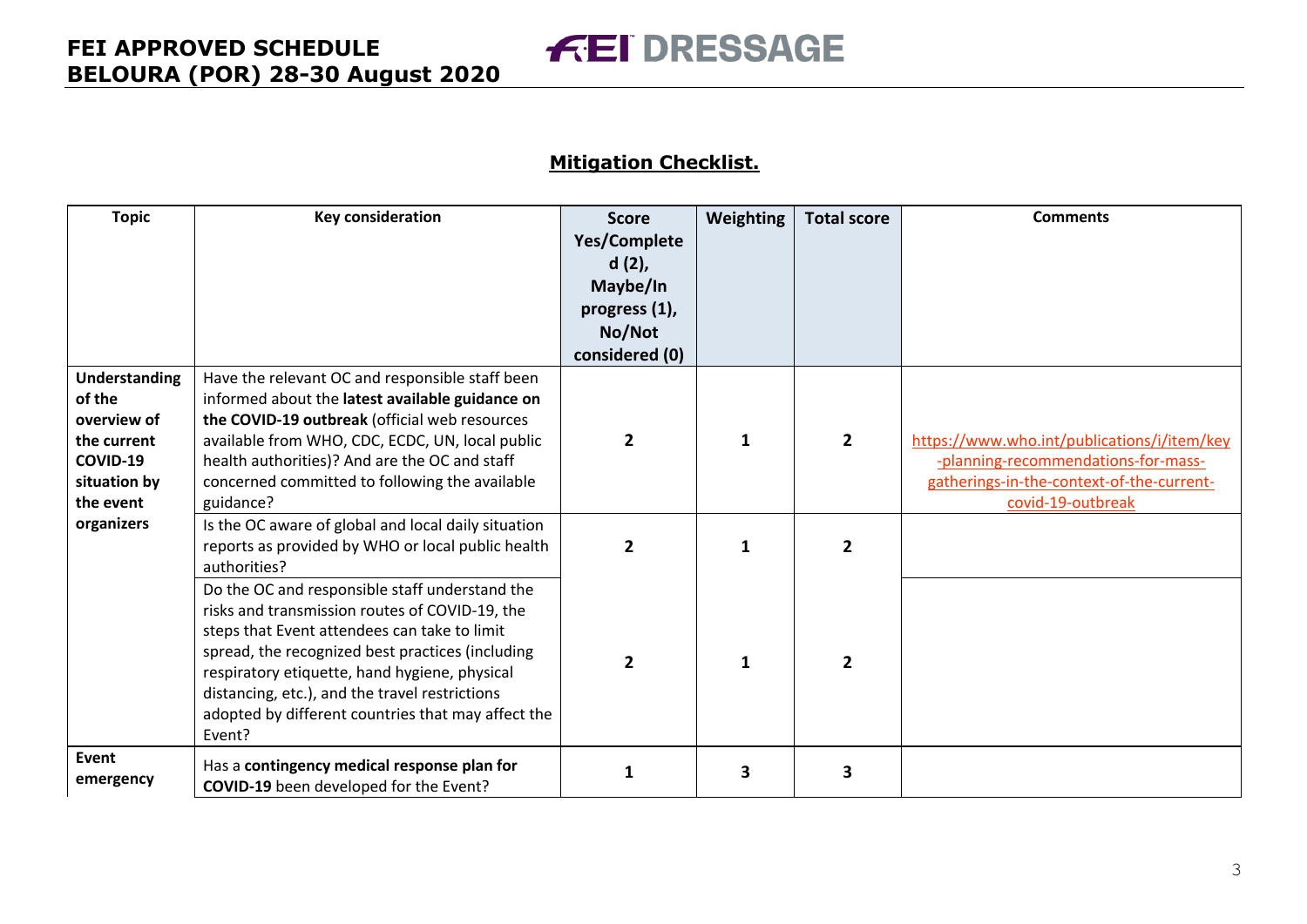**FEI DRESSAGE** 

| preparedness<br>and response<br>plans | Does the contingency medical response plan<br>include information about how attendees should<br>interact with the host country healthcare system<br>(e.g. hotline/helpline telephone number, medical<br>teams and first-aid points for the Event, local<br>health care system)? | $\overline{2}$ | 3                       | 6 |  |  |
|---------------------------------------|---------------------------------------------------------------------------------------------------------------------------------------------------------------------------------------------------------------------------------------------------------------------------------|----------------|-------------------------|---|--|--|
|                                       | Is there an Emergency COVID-19 Outbreak<br>Response Coordinator/Team in the OC or other<br>structure structure for the Event with defined<br>roles and responsibilities, coordinating the health<br>preparedness and response planning for the<br>outbreak?                     | $\overline{2}$ | $\overline{2}$          | 4 |  |  |
|                                       | Has the host country or OC requested support<br>from WHO and/or local public health<br>authorities?                                                                                                                                                                             | $\overline{2}$ | 3                       | 6 |  |  |
|                                       | Has the OC acquired the following supplies to help reduce the risk of transmission of COVID-19?                                                                                                                                                                                 |                |                         |   |  |  |
|                                       | Personal protective equipment (e.g. masks,<br>gloves, gowns) for onsite medical personnel                                                                                                                                                                                       | $\mathbf{2}$   | 3                       | 6 |  |  |
|                                       | Hand sanitizer and alcohol rubs/gels, tissues,<br>frequently replaced soap canisters and closed<br>bins for safe disposal of hygienic materials (e.g.<br>tissues, towels, sanitary products) in washrooms<br>and changing rooms                                                 | $\overline{2}$ | 3                       | 6 |  |  |
|                                       | Hand sanitizers and alcohol rubs for all entrances<br>and throughout the venue                                                                                                                                                                                                  | $\overline{2}$ | $\overline{\mathbf{3}}$ | 6 |  |  |
|                                       | If a person feels unwell/ shows symptoms of an acute respiratory infection during the Event:                                                                                                                                                                                    |                |                         |   |  |  |
|                                       | Is there a procedure for athletes or spectators to<br>clearly identify whom to contact and how to do<br>so if they or other Event participants feel unwell?                                                                                                                     | $\mathbf{2}$   | 3                       | 6 |  |  |
|                                       | Is there a protocol on whom the OC should<br>contact in the host country to report suspected<br>cases and request testing and epidemiological<br>investigations?                                                                                                                | $\mathbf{2}$   | 3                       | 6 |  |  |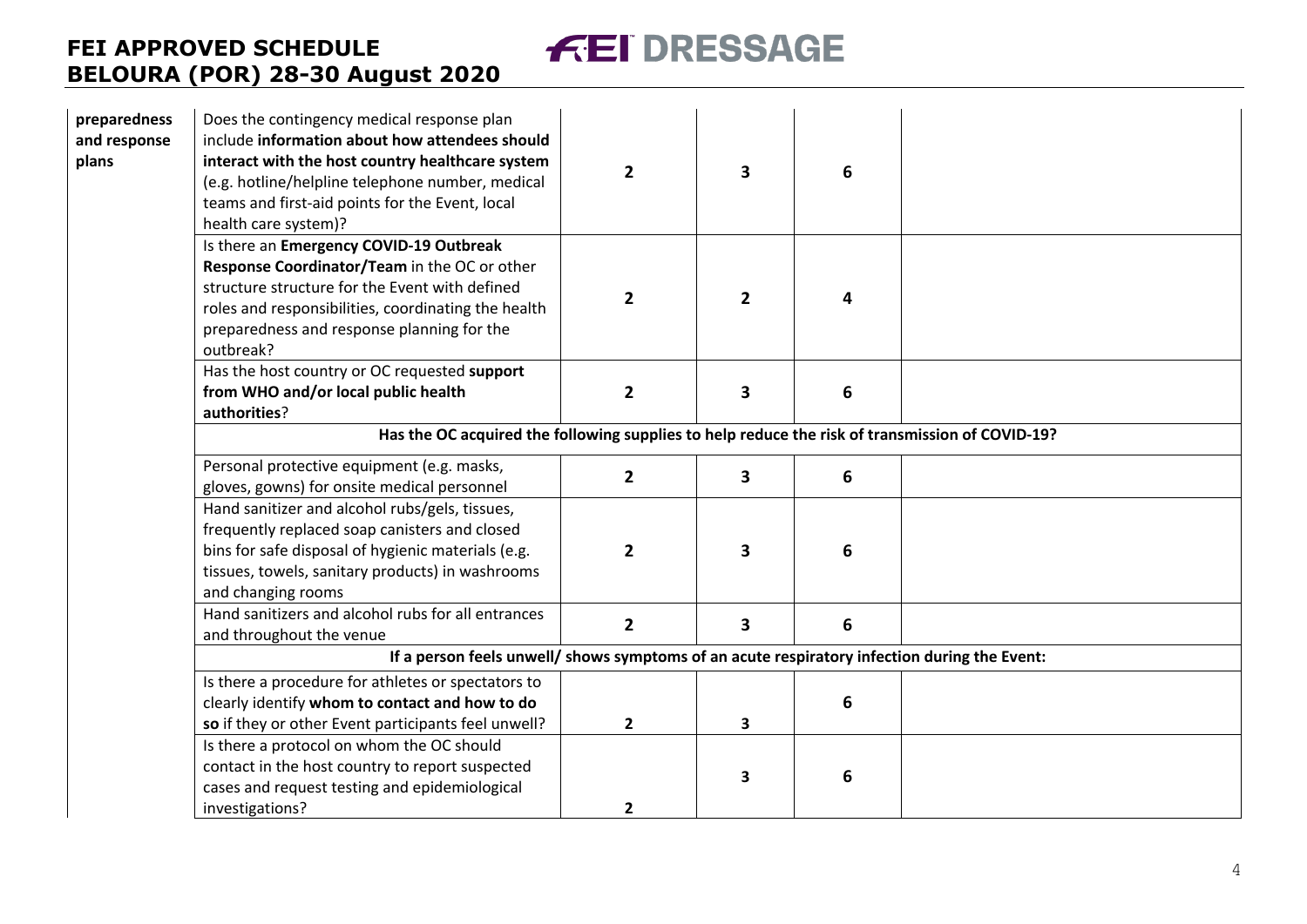

**FEI DRESSAGE**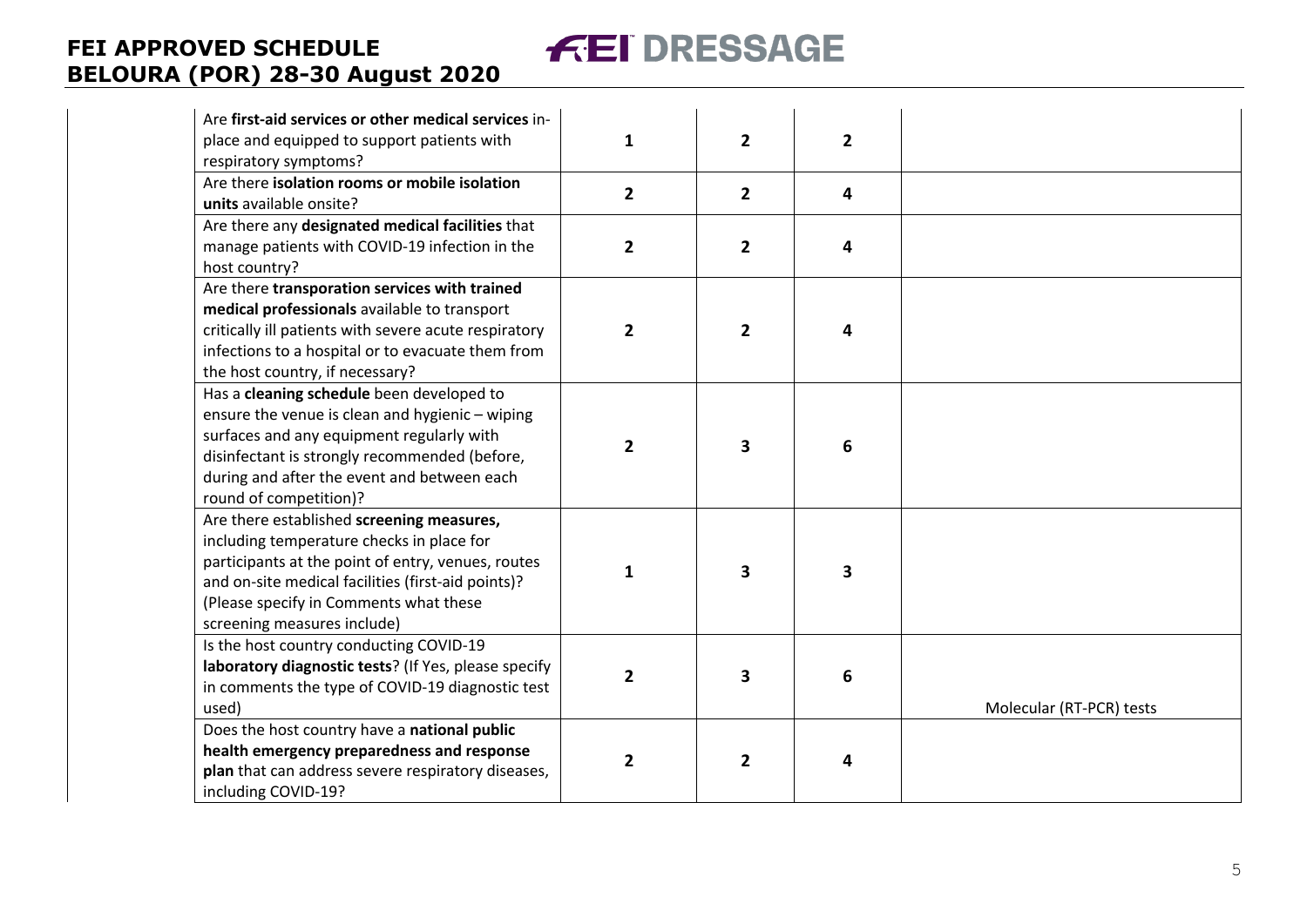Is there **a preliminary agreement by the host country to provide care** for any COVID -19 cases connected with the Event? **1 3 3** If the Event is for a duration of 14 days or longer, does the medical response plan for the event include resources and protocols for managing all public health interventions that would be necessary and supporting the national public health authorities if participants are infected and become unwell at the Event? (If the event is for less than 14 days, please score 0) **0 3 0** If the Event is for less than 14 days, does the medical response plan include protocols for OCs to notify all participants of possible exposure to COVID -19 if the OCs are made aware of any suspected or confirmed cases that attended the Event? (If the event is for 14 days or longer, please score 0) **2 3 6 Stakeholder and partner coordination** Is there an established mechanism for collaboration and coordination between **the health and security sectors**, which is considered as crucial? **2 2 4** Are there agreed, clear and easily understood processes in place for **reporting to external multi sectoral stakeholders** (including surveillance authorities, WHO, CDC, ECDC, etc.) and disseminating risk communication messages (Media)? **2 2 4 Command and control** Is there a decision -making authority/body and an agreed procedure to **modify, restrict, postpone or cancel the** Event related to the evolving COVID - 19 outbreak? **2 3 6**

**ÆEI DRESSAGE**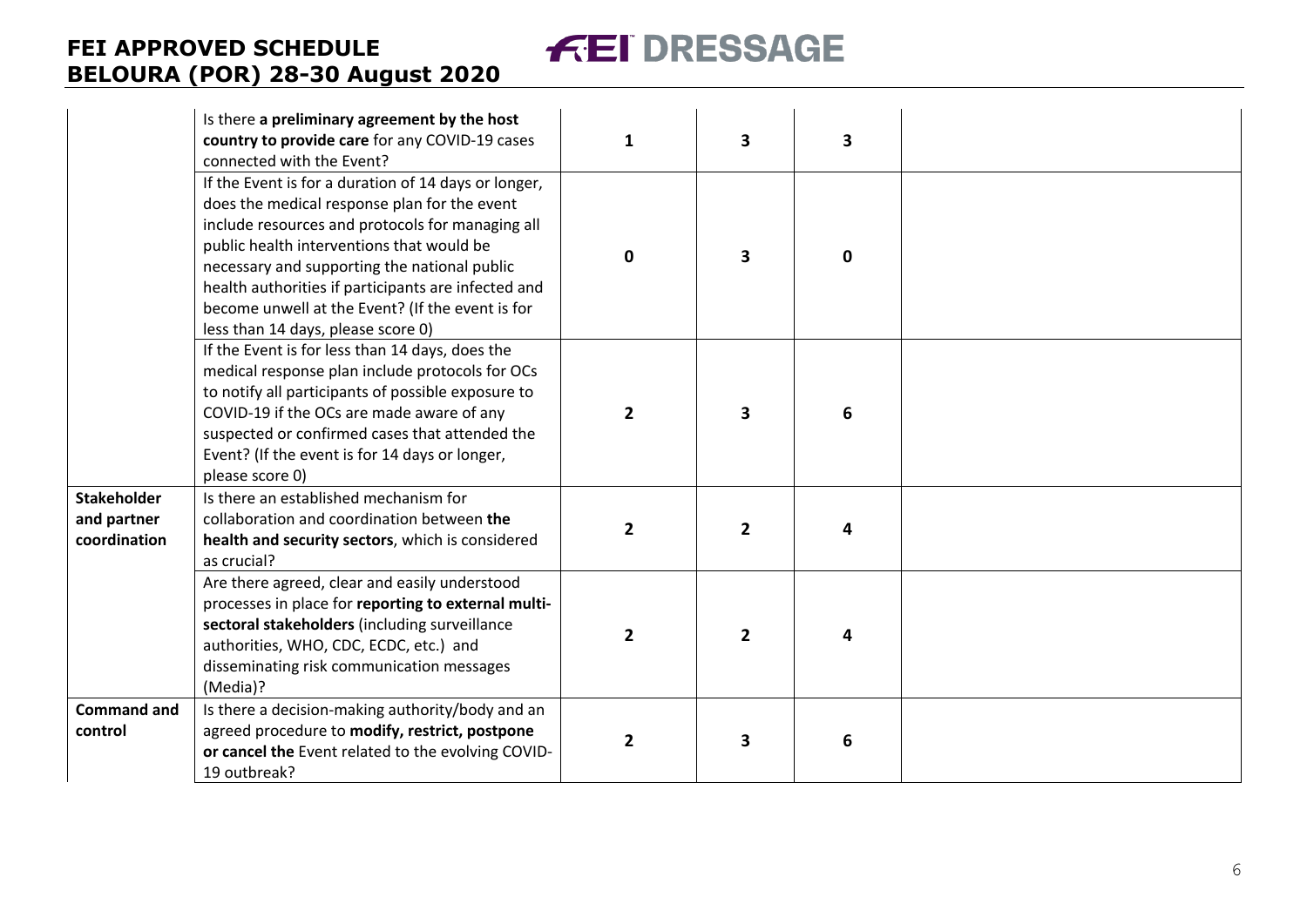Are there arrangements to activate a **strategic health operations centre** if there are suspected COVID -19 cases in connection with the Event? **2 2 4** Have the OC and staff undergone training and exercises on personal safety procedures and emergency mitigation measures (including those specifically listed in this checklist)? **2 3 6 Risk communicatio n**  Is there a **risk communication strategy** for the Event in regard to COVID -19? **2 3 6** Is there a **designated person(s) to lead media**  activities and tasked with managing all external communications with national and international government officials, the general public, and the media? (If yes, please identify the spokesperson in comments) **2 2 4** Has there been **monitoring of national and international media and social media** established for **rumours** to be able to counter them early? (Please explain in the comments what protocols are in place for counter messaging) **1 2 2** Has coordination been set up with major official media channels and social media sites such as Twitter, Facebook and Instagram so that messaging can be coordinated with, and assisted by, the platforms to provide targeted messaging from OCs (including messaging to counter fake news and rumours, and proactive messaging about the status of thesporting event, including changes)? **2 2 4**

**FEI DRESSAGE**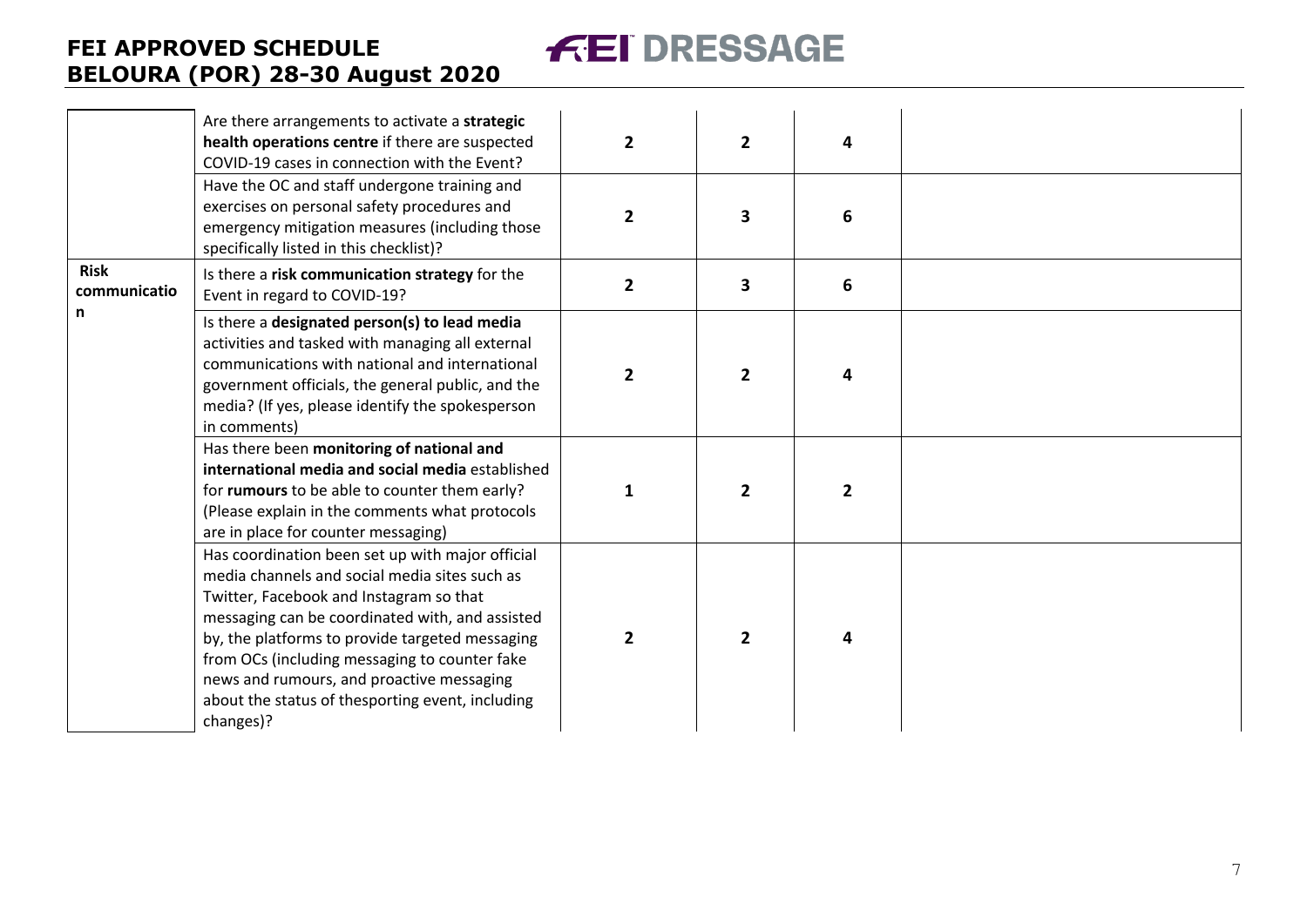

| <b>Public health</b><br>awareness of<br>COVID-19<br>before and<br>during the<br>event | Has public health advice on clinical features of<br>COVID-19, preventive measures, especially<br>respiratory etiquette, hand hygiene practices, and<br>physical distancing, been shared with all staff<br>involved in the Event, athletes, the public, and<br>personnel of all relevant stakeholders? | $\mathbf{1}$   | 3                | 3                       |  |
|---------------------------------------------------------------------------------------|-------------------------------------------------------------------------------------------------------------------------------------------------------------------------------------------------------------------------------------------------------------------------------------------------------|----------------|------------------|-------------------------|--|
|                                                                                       | Has information on the at-risk populations been<br>provided to all athletes, the public and others so<br>they may make an informed decision on their<br>attendance based on their personal risks?                                                                                                     | $\overline{2}$ | 3                | 6                       |  |
|                                                                                       | Has public advice included information on the<br>meaning of the following measures: quarantine,<br>self-isolation and self-monitoring?                                                                                                                                                                | $\overline{2}$ | $\overline{2}$   | 4                       |  |
| <b>Surge capacity</b>                                                                 | Are there any surge arrangements in place in the event of a public health emergency during the Event - (i.e. suspected and confirmed cases of                                                                                                                                                         |                | <b>COVID-19?</b> |                         |  |
|                                                                                       | Do these surge arrangements include funding for<br>mitigation measures?                                                                                                                                                                                                                               | $\overline{2}$ | 3                | 6                       |  |
|                                                                                       | Do these surge arrangements include stockpiles<br>of equipment (e.g. personal protective<br>equipment, etc.)                                                                                                                                                                                          | $\mathbf 0$    | 3                | $\mathbf{0}$            |  |
|                                                                                       | Do these surge arrangements include training of<br>extra staff?                                                                                                                                                                                                                                       | $\mathbf{1}$   | $\overline{2}$   | $\overline{2}$          |  |
|                                                                                       | Do these surge arrangements include volunteers?                                                                                                                                                                                                                                                       | $\overline{2}$ | $\overline{2}$   | 4                       |  |
| <b>Specific</b><br>mitigation                                                         | Will there be daily health checks of<br>athletes/competitors?                                                                                                                                                                                                                                         | $\mathbf{1}$   | $\overline{2}$   | $\overline{\mathbf{2}}$ |  |
| measures                                                                              | Will the athletes be separated from other<br>groups, such as officials, support staff and<br>spectators, to limit transmission?                                                                                                                                                                       | $\mathbf{1}$   | $\overline{2}$   | $\overline{2}$          |  |
|                                                                                       | Are there measures in place to limit the sharing<br>of equipment, water bottles, towels, etc.?                                                                                                                                                                                                        | $\overline{2}$ | 3                | 6                       |  |
|                                                                                       | Will athletes be given closed containers to allow<br>for the safe disposal or storing of all hygienic<br>materials (e.g. tissues, towels, etc.)?                                                                                                                                                      | $\overline{2}$ | 3                | 6                       |  |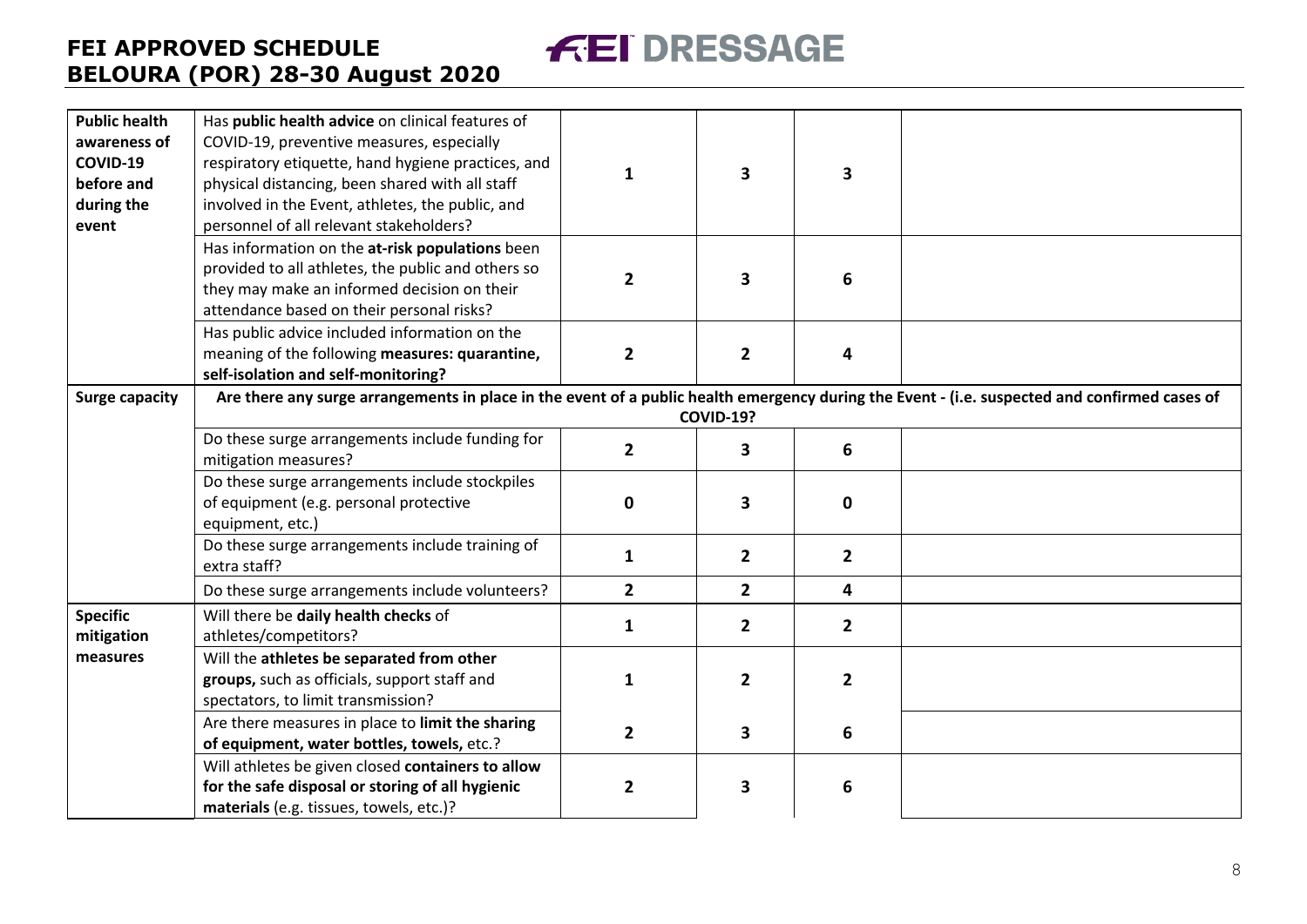Will the Event have **designated seating** for all  $\frac{1}{2}$  **3 6**<br>spectators? **1 6** Does the designated **seating provided allow for physical distancing** between spectators (minimum of 1 metre)? **2 2 4** Have **pre-travel health checks** been performed on all athletes to ensure underlying co-morbidities, medications, allergies, etc. are documented? **0 2 0**

**FEI DRESSAGE** 

| <b>Sum of mitigation measures</b> |     |     |
|-----------------------------------|-----|-----|
|                                   | 188 | 188 |
| Total mitigation score (%)        | 85  |     |

The decision matrix takes the risk score and the mitigation score to provide a colour determination. This colour determination identifies the total risk of transmission and further spread of COVID-19 in relation to the mass gathering. The "Colour Determination" key below the decision matrix describes the total risk for each colour.

| Total COVID-19 risk score    |  |
|------------------------------|--|
| (from "Risk Assessment" Tab) |  |

| <b>Total mitigation score</b>     |    |
|-----------------------------------|----|
| (from "Mitigation Checklist" Tab) | 85 |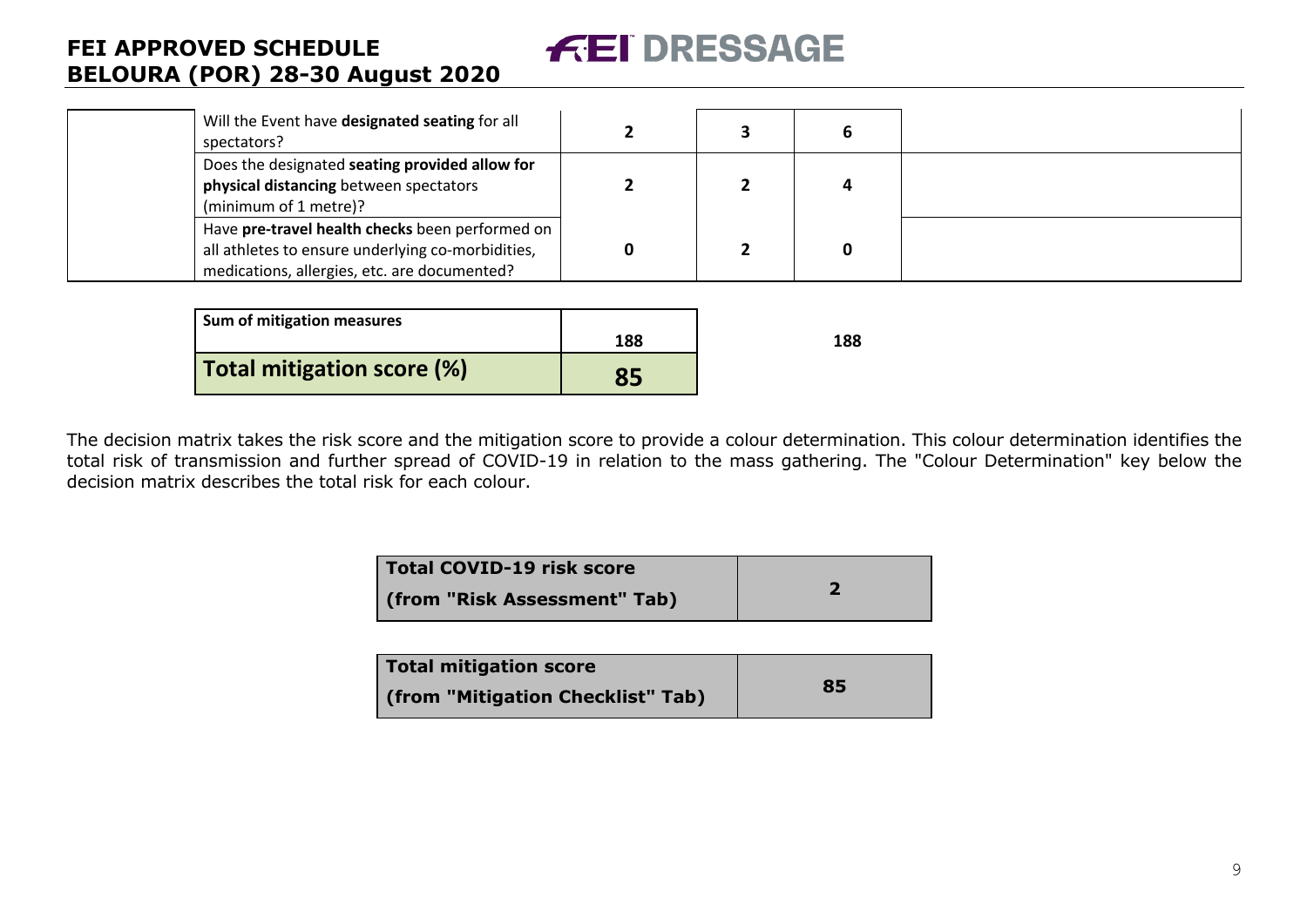#### **Risk Vs. Mitigation Matrix**

**FEI DRESSAGE** 

| <b>Total Risk Assessment Score</b> | <b>Very Prepared to</b><br><b>Mitigate COVID-19</b><br><b>Impacts</b><br>$(76-100)$ | <b>Somewhat Prepared to</b><br><b>Mitigate COVID-19</b><br><b>Impacts</b><br>$(51-75)$ | <b>Somewhat Unprepared</b><br>to Mitigate COVID-19<br><b>Impacts</b><br>$(26-50)$ | <b>Very Unprepared to</b><br><b>Mitigate COVID-19</b><br><b>Impacts</b><br>$(0-25)$ |
|------------------------------------|-------------------------------------------------------------------------------------|----------------------------------------------------------------------------------------|-----------------------------------------------------------------------------------|-------------------------------------------------------------------------------------|
| 0 - Negligible                     | <b>Very low</b>                                                                     | <b>Very low</b>                                                                        | <b>Very low</b>                                                                   | <b>Very low</b>                                                                     |
| 1 - Very Low Risk                  | <b>Very low</b>                                                                     | <b>Very low</b>                                                                        | Low                                                                               | Low                                                                                 |
| 2 - Low Risk                       | Low                                                                                 | Low                                                                                    | Low                                                                               | <b>Moderate</b>                                                                     |
| 3 - Moderate Risk (low-moderate)   | Low                                                                                 | <b>Moderate</b>                                                                        | <b>Moderate</b>                                                                   | <b>Moderate</b>                                                                     |
| 4 - Moderate Risk (high-moderate)  | <b>Moderate</b>                                                                     | <b>Moderate</b>                                                                        | <b>High</b>                                                                       | <b>Very High</b>                                                                    |
| 5 - High Risk                      | <b>High</b>                                                                         | <b>High</b>                                                                            | <b>Very High</b>                                                                  | <b>Very High</b>                                                                    |
| 6 - Very High Risk                 | <b>Very High</b>                                                                    | <b>Very High</b>                                                                       | <b>Very High</b>                                                                  | <b>Very High</b>                                                                    |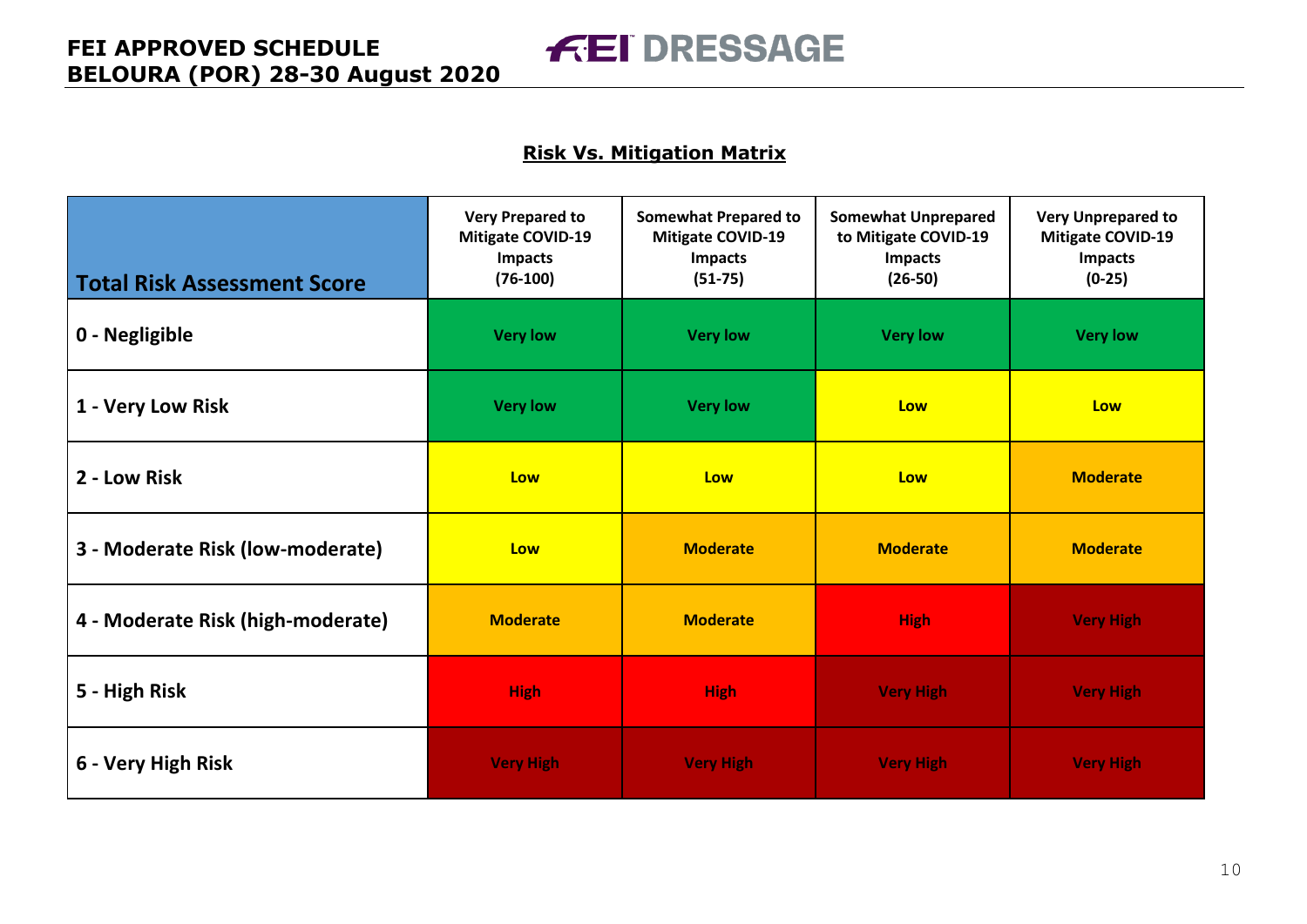| <b>KEY FOR COLOUR DETERMINATION OF OVERALL RISK</b> |                                                                                                                                                                                                                                                       |  |  |  |  |
|-----------------------------------------------------|-------------------------------------------------------------------------------------------------------------------------------------------------------------------------------------------------------------------------------------------------------|--|--|--|--|
| <b>VERY LOW</b>                                     | Overall risk of transmission and further spread of COVID-19 in relation to the<br>Event is considered very low.                                                                                                                                       |  |  |  |  |
| LOW                                                 | Overall risk of transmission and further spread of COVID-19 in relation to the<br>Event is considered low. Recommend checking whether mitigation measures<br>can be strengthened.                                                                     |  |  |  |  |
| <b>MODERATE</b>                                     | Overall risk of transmission and further spread of COVID-19 in relation to the<br>Event is considered moderate. Recommend significant efforts to improve<br>mitigation measures or reduce risk of transmission (decrease risk assessment<br>score).   |  |  |  |  |
| <b>HIGH</b>                                         | Overall risk of transmission and further spread of COVID-19 in relation to<br>the Event is considered high. Recommend significant efforts to improve both<br>mitigation measures and reduce risk of transmission (decrease risk assessment<br>score). |  |  |  |  |
| <b>VERY HIGH</b>                                    | Overall risk of transmission and further spread of COVID-19 in relation to the<br>Event is considered very high.                                                                                                                                      |  |  |  |  |

**FEI DRESSAGE**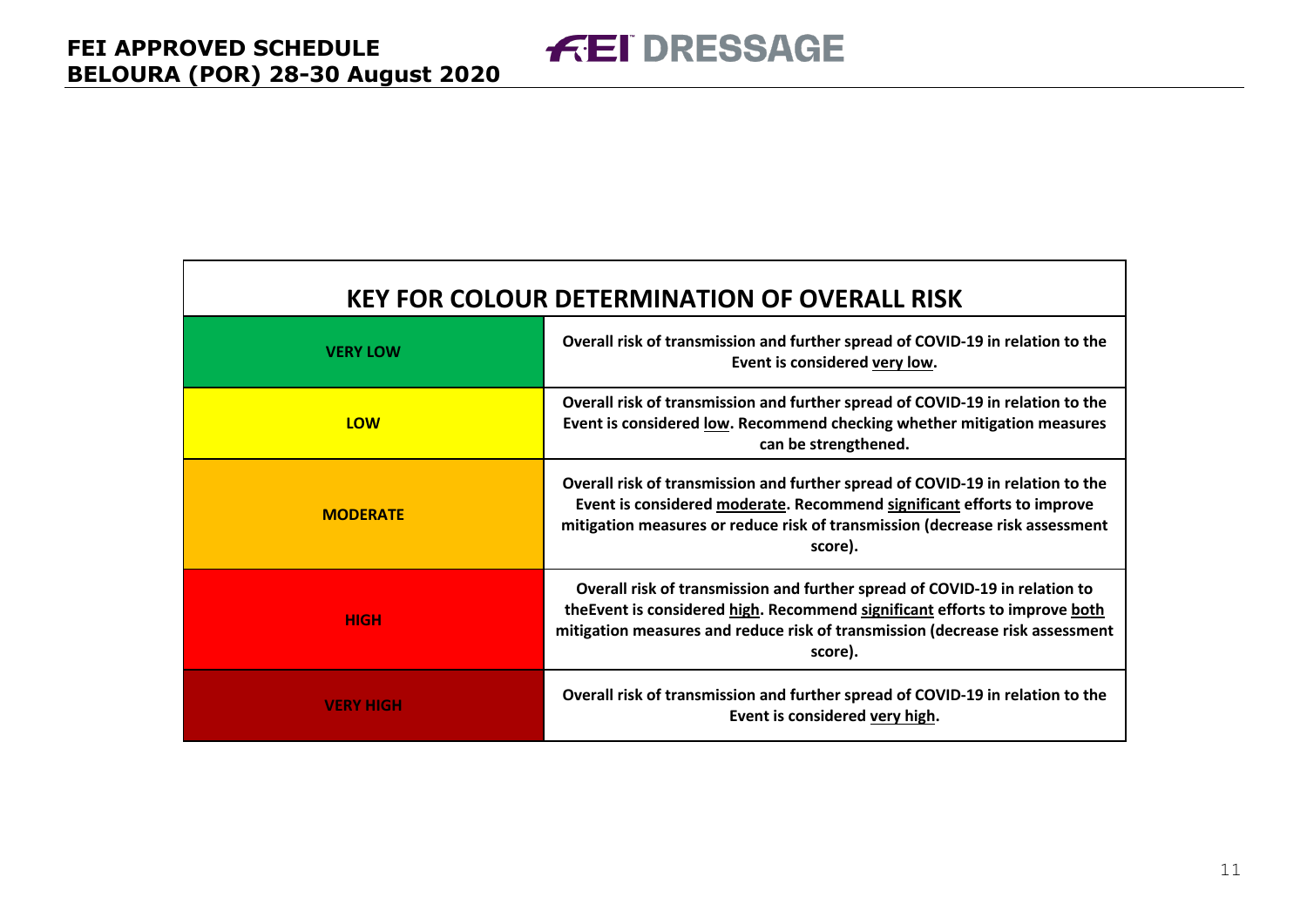



#### MITIGATION PLAN

#### GENERAL

- The competition will resume without a public and behind closed door and therefore accreditation will always be necessary to access the facility.

- The number of people allowed to access the competition is restricted to the minimum necessary for the event to run properly.

- A safety distance of at least 2m must be maintained wherever possible. In cases where this is not viable you must wear a mask that covers both your nose and mouth (surgical masks will be on sale at the Show Office and near coffee machine).

- There will be regular disinfection of all communal areas during the day (bathrooms, stable areas, showers etc).

- Hydro-alcoholic gels will be available in different areas around all the showground and you will be expected to use these regularly to sanitize your hands when you access any area, such as the stables, the horse showering stations, the bathrooms and showers, restaurants, the Show Office, judges boxes and the warm up areas.

- In the case that you experience any symptoms related to Covid-19 you must cancel your entries and may not attend / must leave the showground.

#### ON ARRIVAL YOUR:

- On your arrival the horses will be placed in their assigned stables

- Please make sure that you wear a mask on any visit to the Show Office.

- In the Show office there will be surgical grade masks on sale.

- There will be a limit of one person at a time in the Show Office. we strongly recommend that you do not come to the office in groups but send a delegated person.

- We stress that you only come to the Show Office when it is absolutely essential.

- When you arrive, you should take horse passport and all other documents to the show office. There it will provide you an accreditation wristband to access either the showground and/or stable areas.

#### SECRETARY:

- We recommend using the link "www.gira.io", for all your orders and planning at the competition. You can check entries, results program or timetable changes and it will provide you with all the information you need about the Show

- You can ask your account on the show office. Once payment is confirmed the Show Office will deliver you your documents.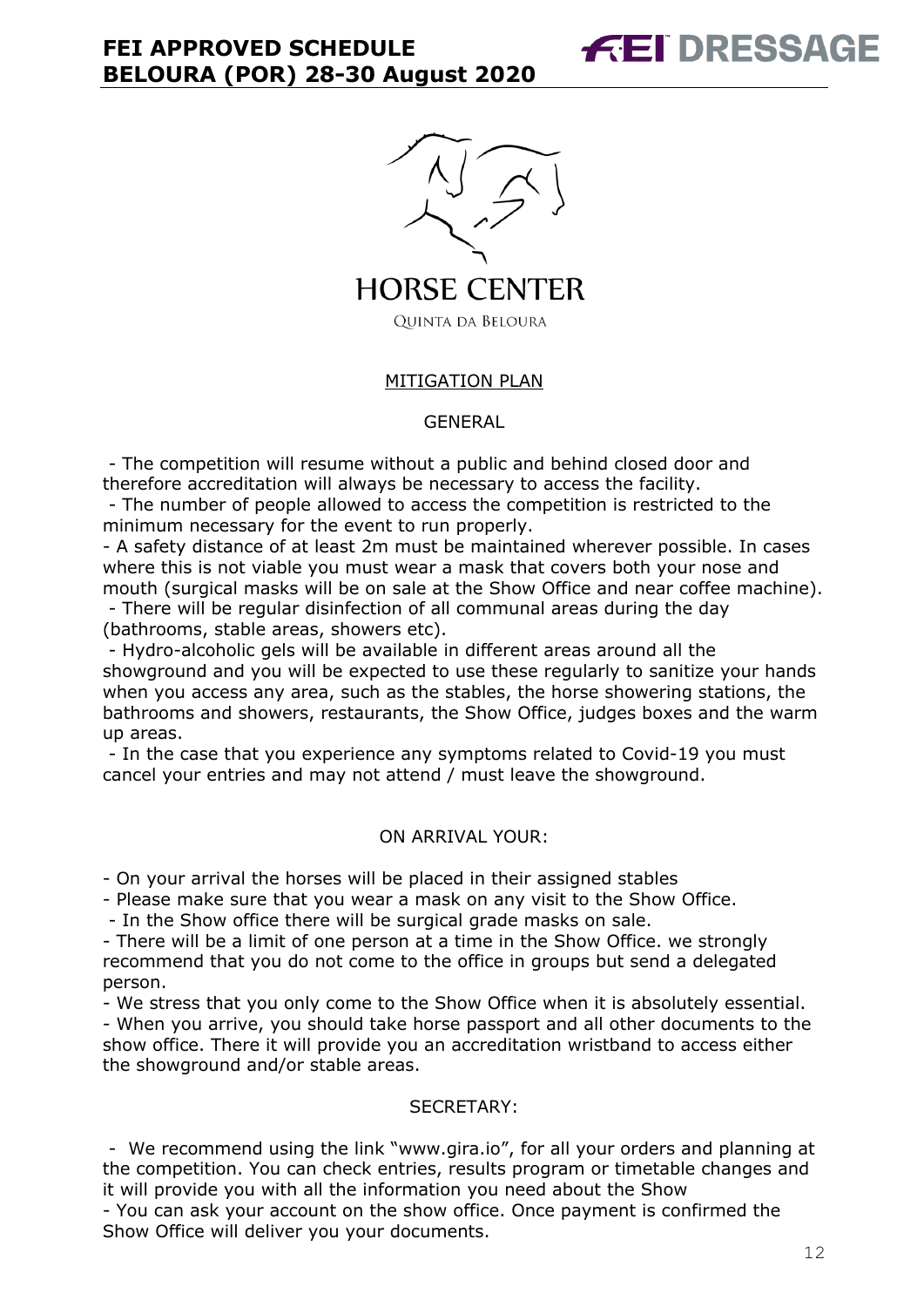#### - Following the BOE guidelines contactless payments should be made.

You can contact the show / accounting office as follows:

Office: +351 916202216 | eventos.belouracentrohipico@gmail.com

#### WARM UP ARENAS:

- Competition will have 1 warm up arena and a 15 minutes warm up arena.

- Access to the arenas will be controlled at all times, warm up arena should only

have 6 horses, and 15 minutes warm up arena should have only 3 horses.

- The circular Arena is reserved for lunging only.

- Only ONE person per rider may enter the warm up arenas.

- The stewards are in charge of monitoring and enforcing the aforementioned. In order to minimize contact, there will not be any prize giving ceremonies. This follows the guidelines from the Health Ministry. However, the top three placed in each class may collect their trophies and / or rosettes from the Show Office. This would be best done at the end of the show if at all possible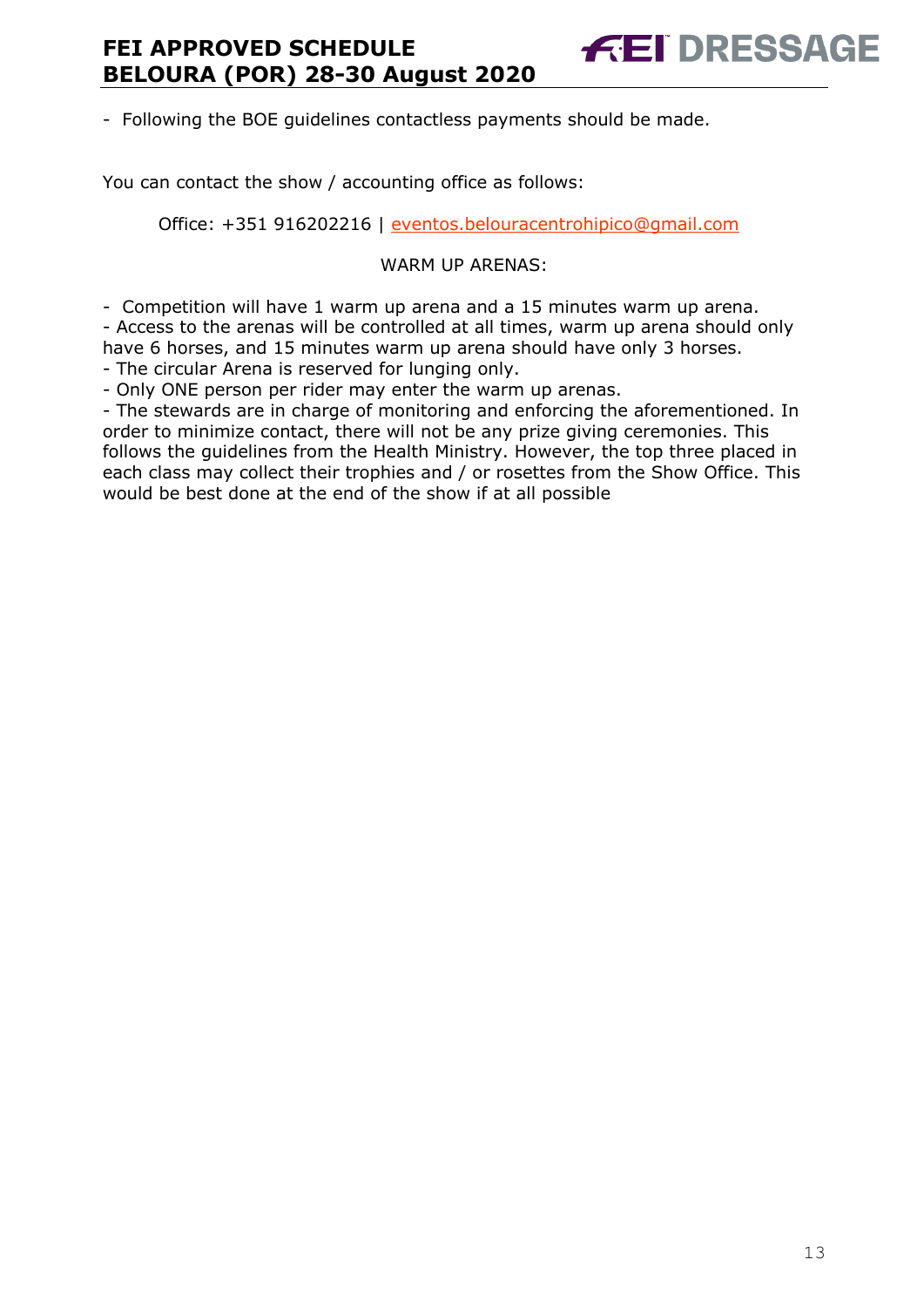### **I. DENOMINATION OF EVENT**

| <b>VENUE:</b>                                                        |                                                      | <b>BELOURA</b>                                              |                                          |                                            |       |
|----------------------------------------------------------------------|------------------------------------------------------|-------------------------------------------------------------|------------------------------------------|--------------------------------------------|-------|
| DATE:                                                                |                                                      | 28-30 August 2020                                           |                                          |                                            |       |
| NF:                                                                  |                                                      | Portugal                                                    |                                          |                                            |       |
| Indoor:                                                              |                                                      | Outdoor:                                                    |                                          |                                            |       |
| $CDI1*$<br>$CDIO2*$<br>CDIJ<br>CDIOJ<br><b>CDIAm</b><br>Championship | $CDI2*$<br>$CDIO3*$<br><b>CDIY</b><br>CDIOY<br>CDIYH | $CDI3*$<br>$CDIO4*$<br><b>CDIP</b><br><b>CDIOP</b><br>Games | $CDI4*$<br>$CDIO5*$<br>CDIU25<br>CDIOU25 | $CDI5*$<br>$-NC$<br><b>CDICh</b><br>CDIOCh | CDI-W |

### **II. GENERAL CONDITIONS**

- FEI Statutes, 24<sup>th</sup> edition, effective 19 November 2019
- FEI General Regulations,  $24<sup>th</sup>$  edition,  $1<sup>st</sup>$  January 2020
- FEI Veterinary Regulations,  $14<sup>th</sup>$  edition, effective  $1<sup>st</sup>$  January 2018, updates effective 1<sup>st</sup> January 2020
- **- FEI Dressage Rules (25th edition, effective 1st January 2014, including updates 1st January 2020) and if applicable the FEI Dressage World CupTM Rules 2019-2020 and FEI Dressage Nations CupTM Rules 2020**
- Equine Anti-Doping and Controlled Medication Regulations (EADCMR), 2<sup>nd</sup> Edition, changes effective  $1<sup>st</sup>$  January 2020
- FEI Anti-Doping Rules for Human Athletes (ADRHA), based upon the 2015 WADA Code, effective 1<sup>st</sup> January 2015
- The FEI Policy for Enhanced Competition Safety during the Covid-19 Pandemic, effective as of 1 July 2020 and until further notice
- Given the current covid-19 situation, please note that the FEI's approval of a Schedule should not be taken as an absolute guarantee that the Event will definitely go ahead. The decision whether the Event can take place must be made by the OC and NF in close consultation with the applicable domestic government and public health authorities. It is the responsibility of each Participant to check the status of the Event prior to planning his/her travel to the Event.
- All subsequent published revisions, the provisions of which will take precedence.

Approved by the FEI, Lausanne, on 24/06/2020. Updated 17/07/2020. Updated 04/08/2020. Updated 18/08/2020. Updated 28/08/2020.

Bettina De Rham FEI Director Dressage & Para Dressage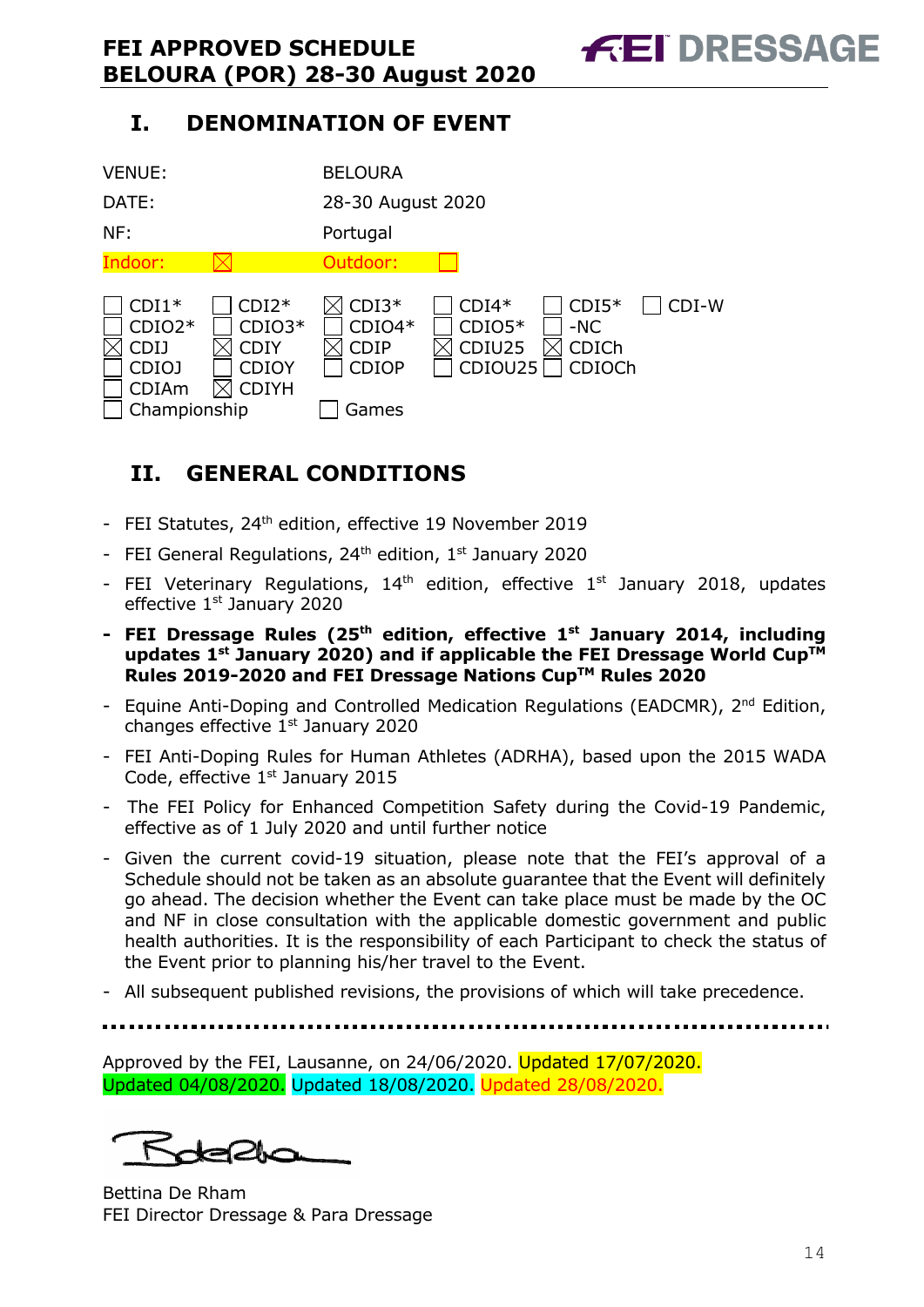### **TABLE OF CONTENTS**

| I.                    |                                                                                                                |
|-----------------------|----------------------------------------------------------------------------------------------------------------|
| II.                   |                                                                                                                |
|                       | III. THE FEI CODE OF CONDUCT FOR THE WELFARE OF THE HORSE                                                      |
| IV.<br>1.<br>2.<br>3. |                                                                                                                |
| $\mathbf{V}$ .        |                                                                                                                |
| VI.                   |                                                                                                                |
| 1.<br>2.<br>3.<br>4.  | ADDITIONAL FEES/CHARGES BY ORGANISING COMMITTEE: 22<br>DEGREE OF DIFFICULTY - FLOORPLAN GRAND PRIX FREESTYLE23 |
|                       |                                                                                                                |
|                       |                                                                                                                |
| IX.                   |                                                                                                                |
| Х.<br>1.<br>2.        | <b>FACILITIES OFFERED</b><br>32                                                                                |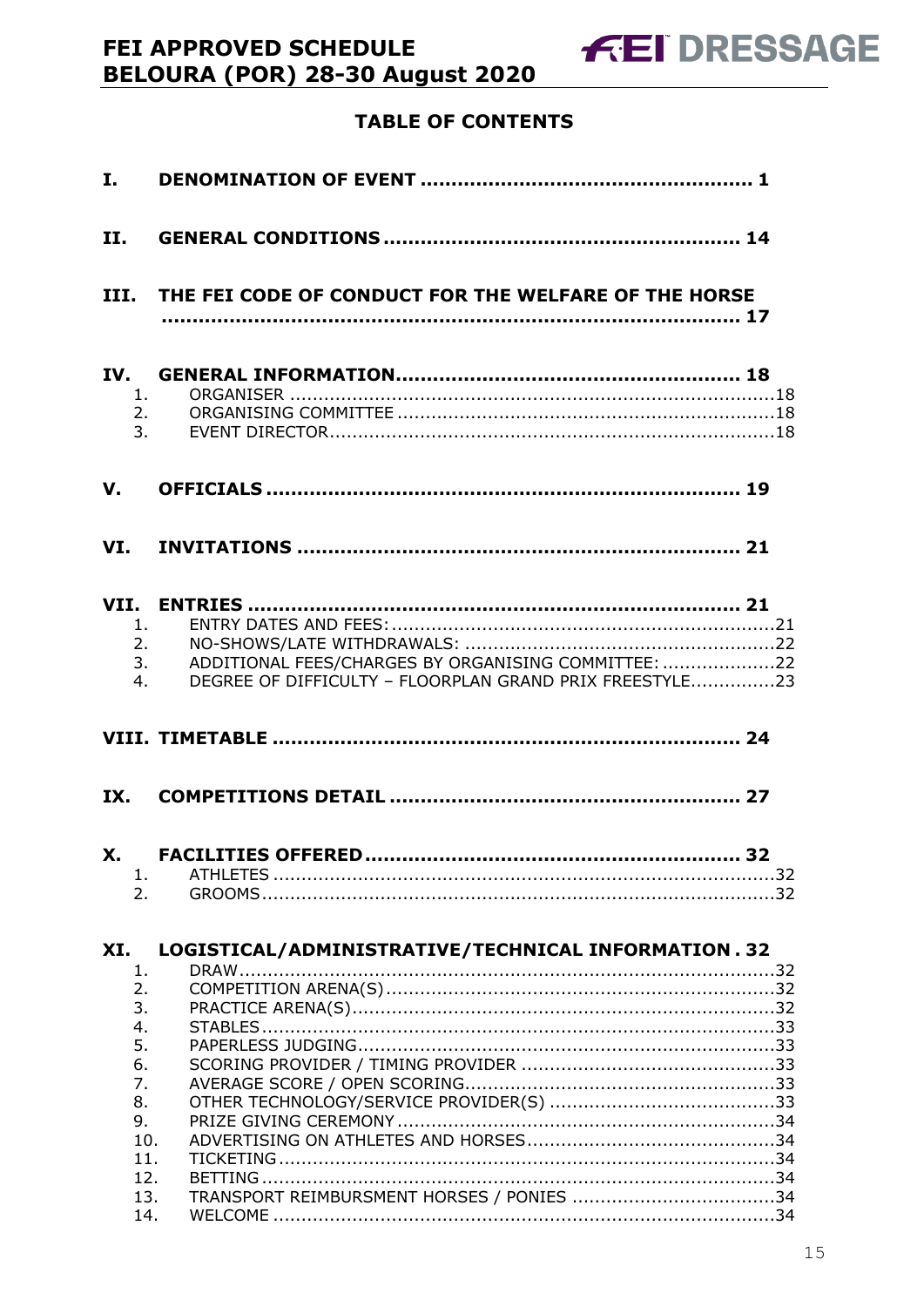| 15. LOCAL TRANSPORTATION - ARRANGEMENTS FROM HOTEL TO |  |
|-------------------------------------------------------|--|
|                                                       |  |
| 16. ENTRY RIGHT TO SHOWGROUNDS/ACCREDITED PERSONS34   |  |
|                                                       |  |
|                                                       |  |

| 3.                                                                   |    |
|----------------------------------------------------------------------|----|
| 4.                                                                   |    |
| 5 <sub>1</sub>                                                       |    |
|                                                                      |    |
| $\overline{7}$ .<br>VENUE ARRIVAL INFORMATION & FITNESS TO COMPETE36 |    |
| EQUINE ANTI-DOPING AND CONTROLLED MEDICATION PROGRAMME               |    |
|                                                                      |    |
|                                                                      | 2. |

#### **XIII. HUMAN ANTI-DOPING ........................................................... 38**

|    | 1. THE FEI POLICY FOR ENHANCED COMPETITION SAFETY DURING THE |  |
|----|--------------------------------------------------------------|--|
|    |                                                              |  |
| 2. |                                                              |  |
| 3. |                                                              |  |
| 4. |                                                              |  |
| 5. |                                                              |  |
| 6. |                                                              |  |
|    |                                                              |  |
|    |                                                              |  |

| XV.      ANNEXES    …………………………………………………………………………………    43 |  |
|-----------------------------------------------------------|--|
|                                                           |  |
|                                                           |  |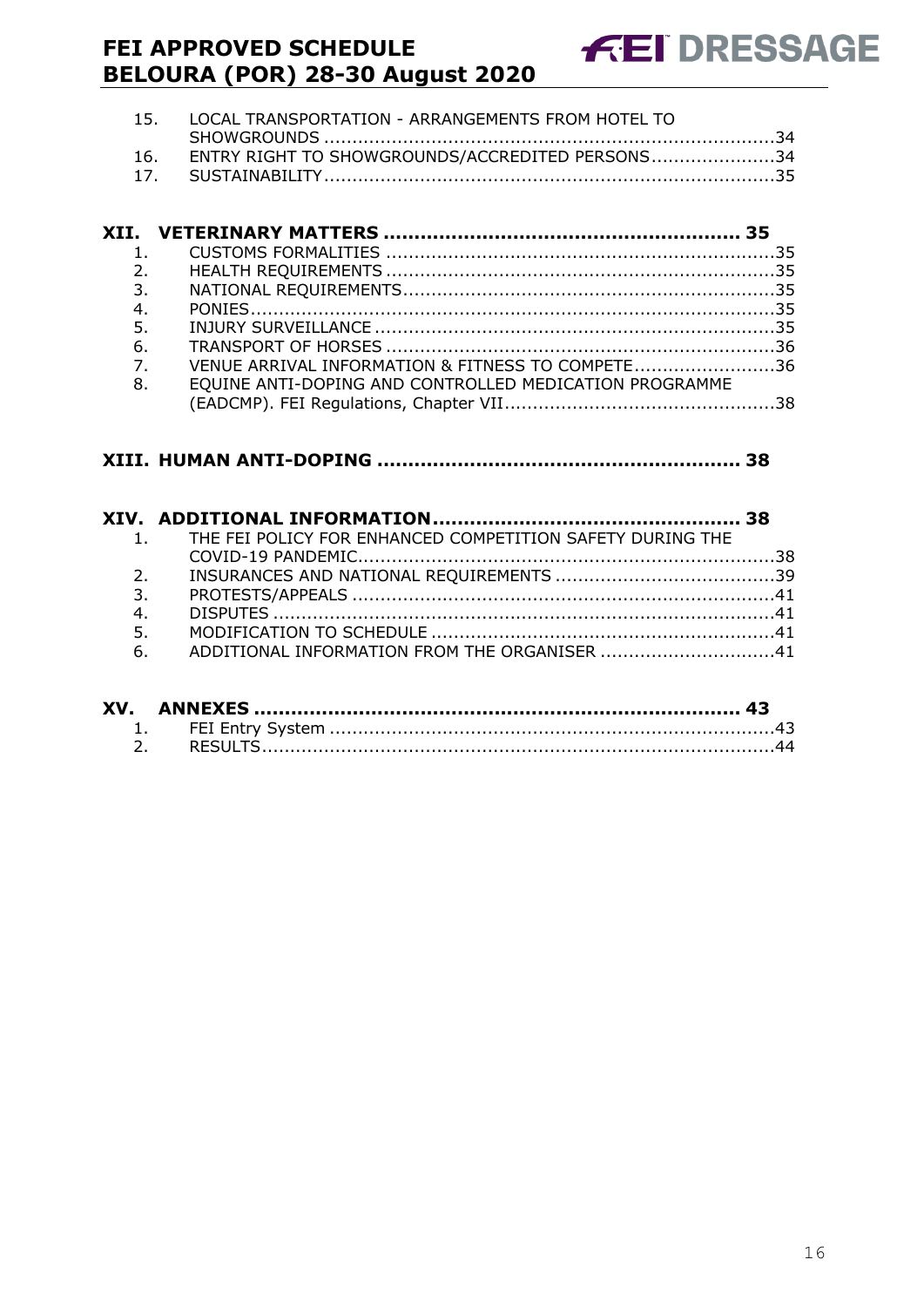### **III. THE FEI CODE OF CONDUCT FOR THE WELFARE OF THE HORSE**

The Fédération Equestre Internationale (FEI) expects all those involved in international equestrian sport to adhere to the FEI's Code of Conduct and to acknowledge and accept that at all times the welfare of the horse must be paramount and must never be subordinated to competitive or commercial influences.

- 1. At all stages during the preparation and training of competition horses, welfare must take precedence over all other demands. This includes good horse management, training methods, farriery and tack, and transportation.
- 2. Horses and athletes must be fit, competent and in good health before they are allowed to compete. This encompasses medication use, surgical procedures that threaten welfare or safety, pregnancy in mares and the misuse of aids.
- 3. Events must not prejudice horse welfare. This involves paying careful attention to the competition areas, ground surfaces, weather conditions, stabling, site safety and fitness of the horse for onward travel after the event.
- 4. Every effort must be made to ensure that horses receive proper attention after they have competed and that they are treated humanely when their competition careers are over. This covers proper veterinary care, competition injuries, euthanasia and retirement.
- 5. The FEI urges all involved with the sport to attain the highest levels of education in their areas of expertise.

A full copy of this Code can be obtained from the Fédération Equestre Internationale, Chemin de la Joliette 8, CH-1006 Lausanne, Switzerland. Telephone: +41 21 310 47 47. The Code is available in English. The Code is also available on the FEI's website: http://inside.fei.org/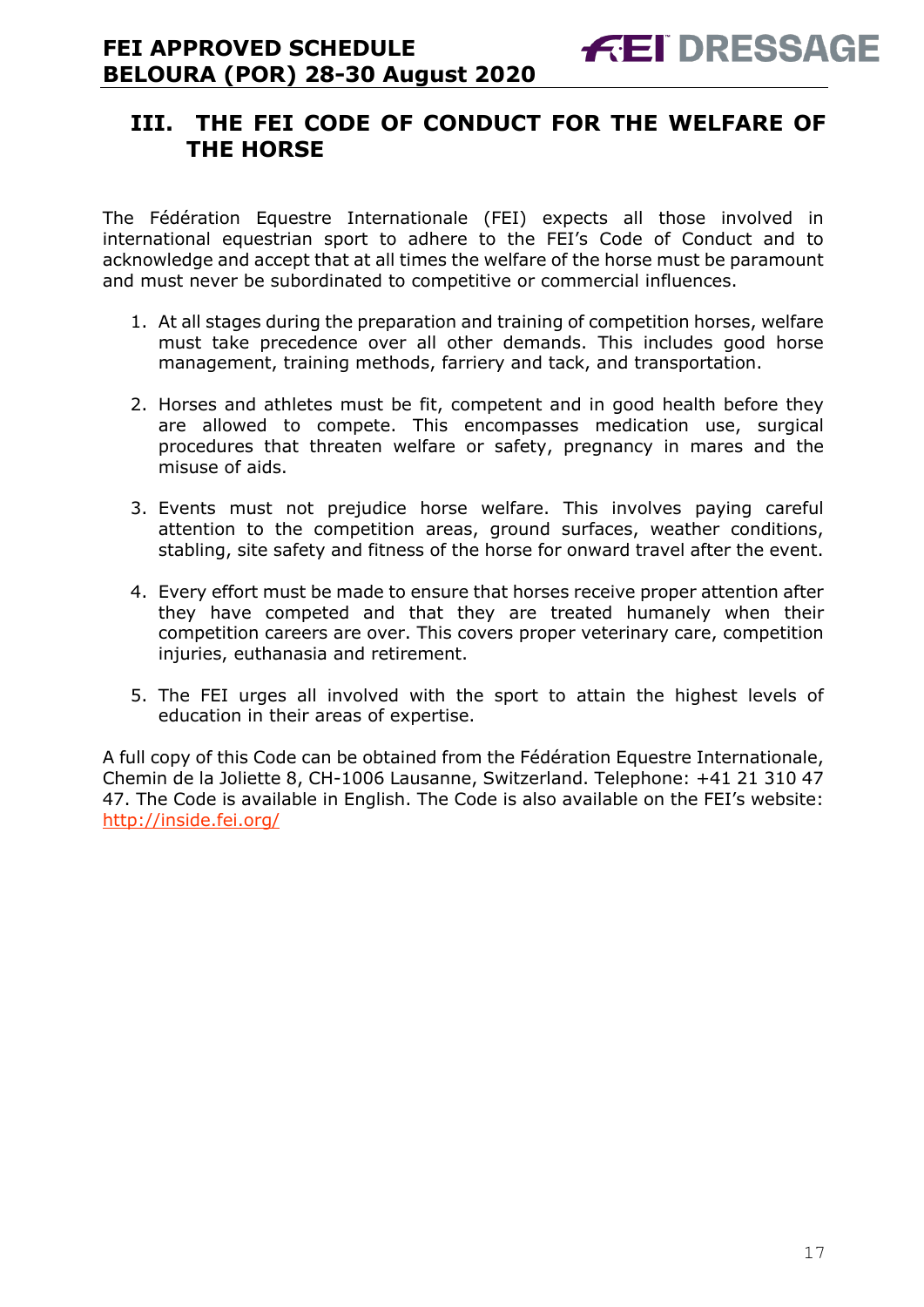### **IV. GENERAL INFORMATION**

#### **1.ORGANISER**

| Name:      | Quinta da Beloura Horse Center                 |
|------------|------------------------------------------------|
| Address:   | Rua Moinho Zangão nº9, 2710-702 Linhó - Sintra |
| Telephone: | +351916202216                                  |
| Email:     | eventos.belouracentrohipico@gmail.com          |
| Website:   | N/A                                            |

#### Contact Details Show Ground:

| Address:                | Rua Moinho Zangão nº9, 2710-702 Linhó - Sintra |
|-------------------------|------------------------------------------------|
| Telephone:              | +351916202216                                  |
| <b>GPS Coordinates:</b> | 38°45'39.6"N 9°22'54.7"W                       |

Accessibility details (directions by road, nearest airport / train station):

Take A37 direction to Sintra then take the exit 14 in direction to A16 Cascais/Estoril and take the exit 6 direction to N9 Linhó. On the roundabout take the second exit and then after the fuel station, take the first exit to your right. On the roundabout take the first exit and in the end of the road take left. After 100 metres you will find the showground at your right.

#### **2.ORGANISING COMMITTEE**

| Honorary President:                     | Dr. Basílio Horta |
|-----------------------------------------|-------------------|
| President of the event: Gonçalo Miranda |                   |
| Show Secretary:                         | Pedro Matos       |
| Press Officer:                          | Pedro Matos       |

#### **3.EVENT DIRECTOR**

| Name:      | Pedro Miguel Matos                             |
|------------|------------------------------------------------|
| Address:   | Rua Moinho Zangão nº9, 2710-702 Linhó - Sintra |
| Telephone: | N/A                                            |
| Mobile:    | +351916202216                                  |
| Email:     | eventos.belouracentrohipico@gmail.com          |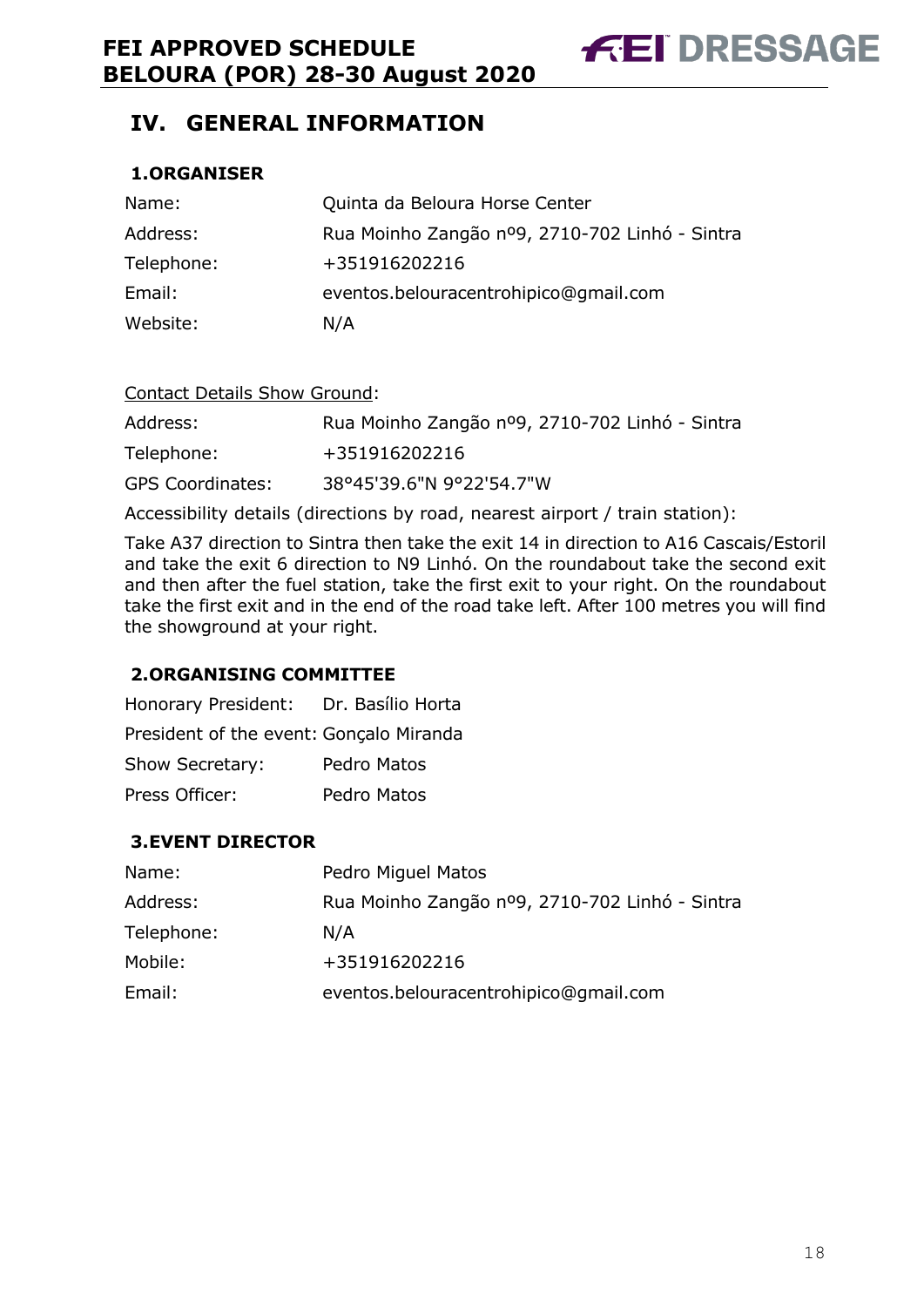### **V. OFFICIALS \***

| <b>Ref</b>              | Panel                              | <b>Function</b>                           | <b>FEI ID</b> | <b>Name</b>                        | <b>NF</b>  | Level              | <b>Contact Email</b>              |
|-------------------------|------------------------------------|-------------------------------------------|---------------|------------------------------------|------------|--------------------|-----------------------------------|
| 1                       | Ground Jury                        | Ground Jury President                     | 10023884      | PINTEUS, Frederico                 | <b>POR</b> | $3*/YH$            | fpinteus@hotmail.com              |
|                         |                                    | Ground Jury Member                        | 10051972      | SALEH, Raphael                     | <b>FRA</b> | $5*/YH$            | saleh.raphael@wanadoo.fr          |
|                         |                                    | <b>Ground Jury Member</b>                 | 10050583      | <b>WUEST, Katrina</b>              | <b>GER</b> | 5 <sup>*</sup> /YH | Katrina.wuest@t-online.de         |
|                         |                                    | <b>Ground Jury Member</b>                 | 10162563      | <b>TRIMBORN, Sandrine</b>          | <b>FRA</b> | $4*/YH$            | Trimborn.sandrine@gmail.com       |
|                         |                                    | Ground Jury Member                        | 10083465      | RINGMARK, Magnus                   | <b>SWE</b> | $5*/YH$            | magri@telia.com                   |
|                         |                                    | Ground Jury Member                        | 10053125      | MATTHIESEN, Hans-Christian         | <b>DEN</b> | $5*/YH$            | hanschristianmatthiesen@gmail.com |
|                         |                                    | Ground Jury Member                        | 10038239      | UMBACH, Christof                   | <b>LUX</b> | $5*/YH$            | christof.umbach@yahoo.com         |
|                         |                                    | Ground Jury Member                        | 10212504      | BORGES, Camilo                     | <b>POR</b> | <b>NAT</b>         | cbcamiloborges@gmail.com          |
|                         |                                    | Ground Jury Member                        | 10034593      | GONÇALVES, Miguel                  | <b>POR</b> | <b>NAT</b>         | miguelaggoncalves@outlook.com     |
|                         |                                    | Foreign Judge                             | 10053735      | EISENHARDT, Evi                    | <b>DEN</b> | $5*/YH$            | evi.eisenhardt@online.de          |
| $\overline{\mathbf{2}}$ | Foreign Technical<br>Delegate      | Foreign Technical Delegate                |               |                                    |            |                    |                                   |
| $\overline{\mathbf{3}}$ | <b>Chief Steward</b>               | Chief Steward                             | 10050871      | MACHADO, LUIS PEDRO                | <b>POR</b> | $\overline{3}$     | lpgsmachado@sapo.pt               |
| 4                       | <b>Assistant Stewards</b>          | <b>Assistant Steward</b>                  | 10159460      | MARTINS SANTOS, Andre              | <b>POR</b> | 1                  | martins228@hotmail.com            |
|                         |                                    | <b>Assistant Steward</b>                  | 10159462      | MARIANO GOMES, Luis<br>Manuel      | <b>POR</b> | $\mathbf{1}$       | luismarianogomes@gmail.com        |
|                         |                                    | <b>Assistant Steward</b>                  |               |                                    |            |                    |                                   |
|                         |                                    | <b>Assistant Steward</b>                  |               |                                    |            |                    |                                   |
| 5                       | FEI Veterinary Delegate            | Veterinary Delegate                       | 10051105      | BARBOSA, Mário José                | <b>POR</b> |                    | mjose.barbosa@dgav.pt             |
|                         |                                    | <b>Assistant Veterinary</b><br>Delegate   |               |                                    |            |                    |                                   |
|                         | FEI Veterinary<br>Commission       | <b>Veterinary Commission</b><br>President |               |                                    |            |                    |                                   |
|                         |                                    | Foreign Veterinary Delegate               |               |                                    |            |                    |                                   |
|                         |                                    | Veterinary Commission<br>Member           |               |                                    |            |                    |                                   |
| 6                       | <b>Veterinary Services</b>         | Veterinary Services Manager               | 10087287      | Cabral, Dr <sup>a</sup> Rita Pires | <b>POR</b> |                    | +351 917 855 607                  |
|                         | Manager / Treating<br>Veterinarian | Permitted Treating<br>Veterinarian        | 10087287      | Cabral, Dr <sup>a</sup> Rita Pires | <b>POR</b> |                    | +351 917 855 607                  |
| $\overline{\mathbf{z}}$ | Doctor/Medical Service             | Doctor/Medical Service                    |               | Martins, Rui Pedro                 | <b>POR</b> |                    | +351 966 658 775                  |
| 8                       | Farrier                            | Farrier                                   |               | CORDEIRO, Goncalo                  | <b>POR</b> |                    | +351 919 134 077                  |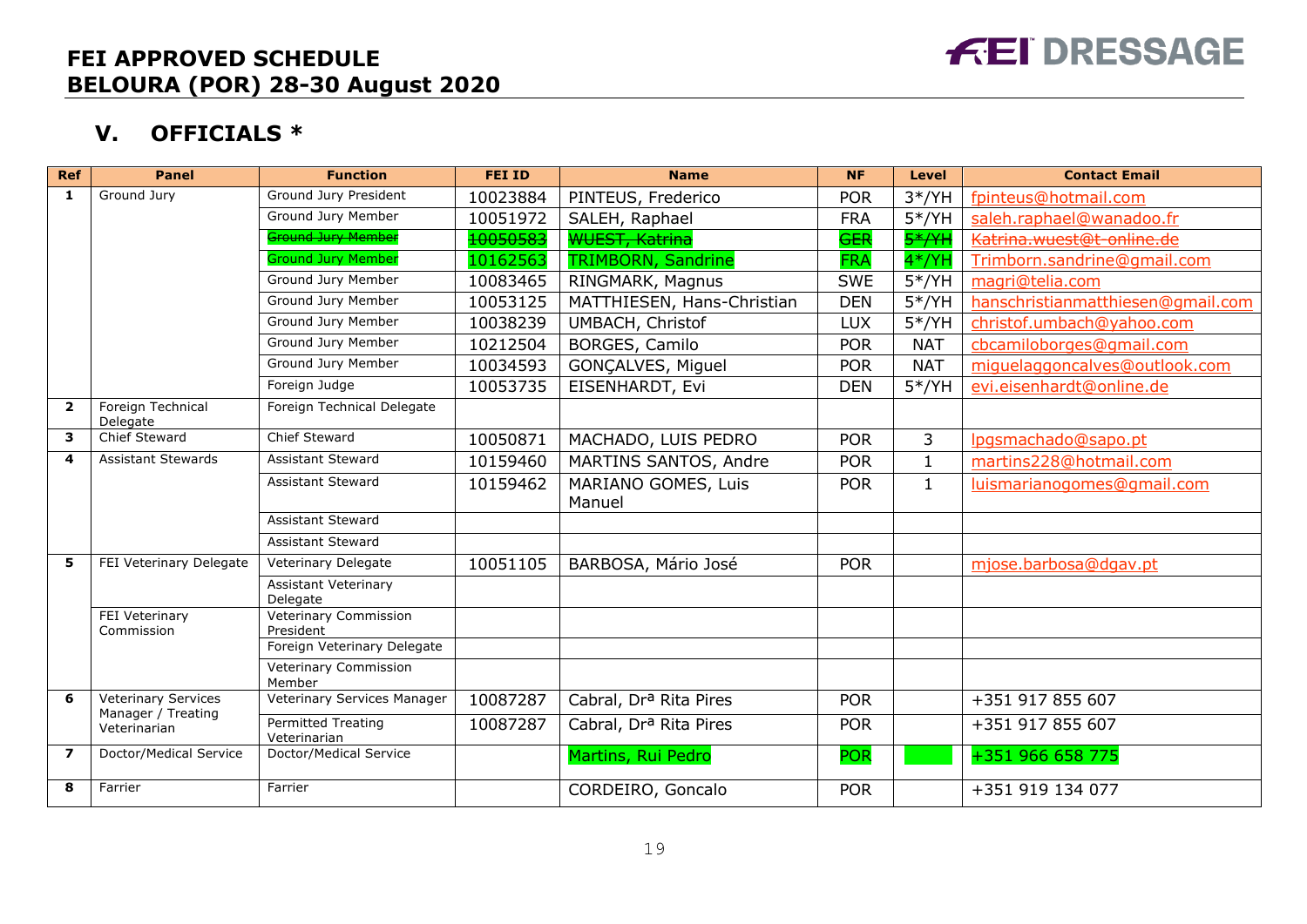## **FEI DRESSAGE**

### **FEI APPROVED SCHEDULE BELOURA (POR) 28-30 August 2020**

| <u>n</u> | ΝF<br>)elegate<br>1 J t | <b>NIC D</b><br>. .<br>applicable) `<br>Delegate |  |  |  |
|----------|-------------------------|--------------------------------------------------|--|--|--|
|          |                         |                                                  |  |  |  |

\* Please note that the schedule has been approved under the provision that all appointed Officials have successfully passed the on-line FEI Competency Evaluation Test.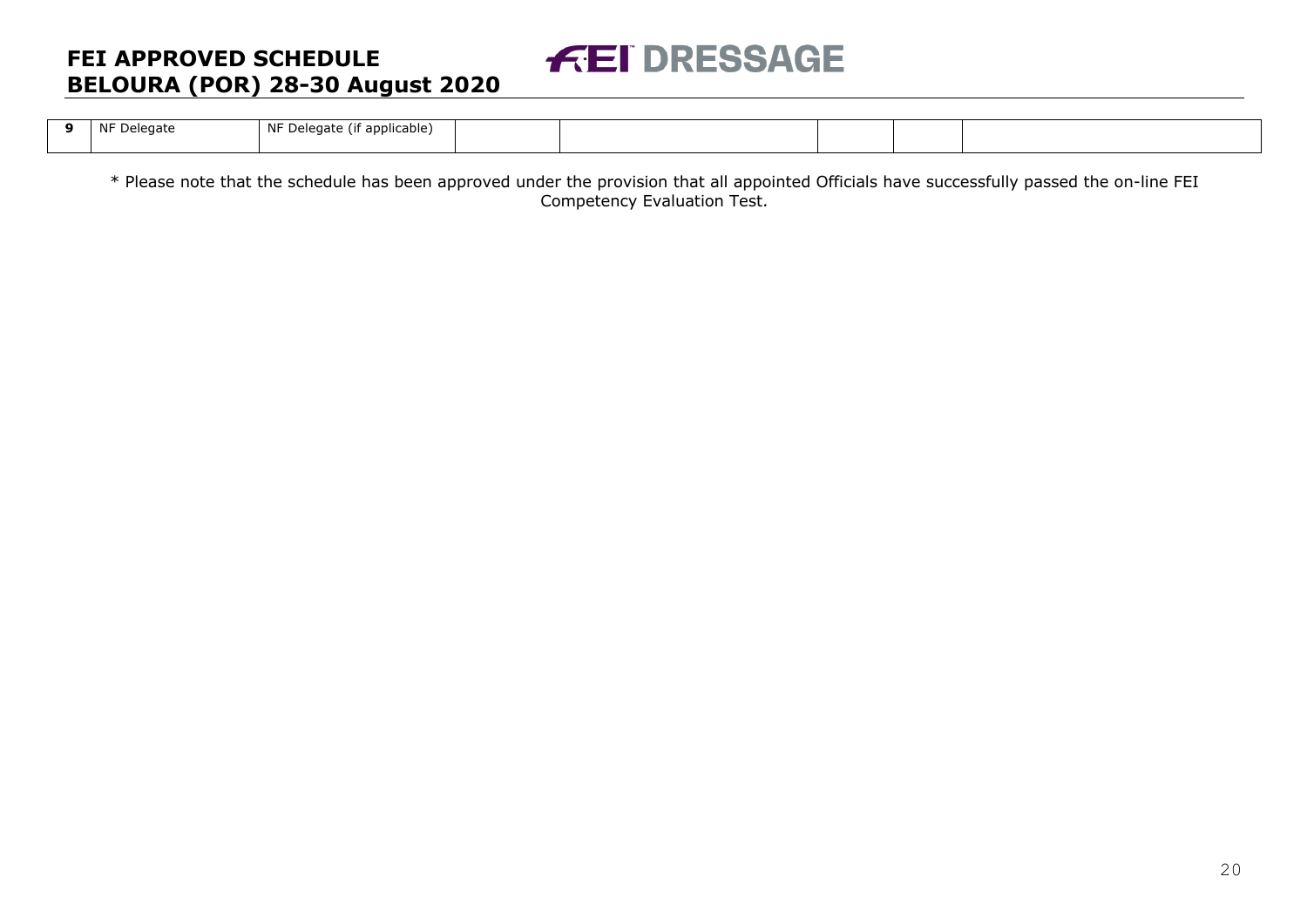### **VI. INVITATIONS**

| Number of NFs invited:                                  | <b>ALL</b> |
|---------------------------------------------------------|------------|
| State which NFs are invited:                            | N/A        |
| Reserve NFs:                                            | N/A        |
| Total Number of athletes:                               | 60         |
| Number of home athletes:                                | 30         |
| Number of athletes per NF:                              | Max. 8     |
| Number of horses per athlete:                           | Max. $2$   |
| Athletes are invited by the Organiser through their NF. |            |

One (1) groom per athlete.

Square for Organiser t-The OC reserves the right to invite athletes (through their respective NF) in the limit of available entries and to limit the entries in order to judge 40 horses per day and per judge.

The OC reserves the right to increase or reduce the number of riders by NF and / or horses by rider in the case where nominative entries would be deficient or too numerous or according to the definitive entries. Any such changes will be immediately notified to all competitors, officials, NFs and FEI include additional details if necessary

### **VII. ENTRIES**

- You must use the FEI Entry System for all categories of this Event: https://entry.fei.org
- You will find additional documentation on: https://inside.fei.org/fei/your-role/nfs/entry-system-dressage
- All Athletes and Horses participating in any International Competition must be registered with the FEI.
- Athletes and/or Horses present at the Event without having been entered through the FEI's Online Entry System will automatically be disqualified unless compelling circumstances warrant otherwise.

### **1.ENTRY DATES AND FEES:**

#### **Deadlines for entries**

Definite Entries: 14/08/2020

Last date for substitutions: 21/08/2020

Entries have to be in accordance with art 423 of the Dressage Rules and art 116 of the General Regulations.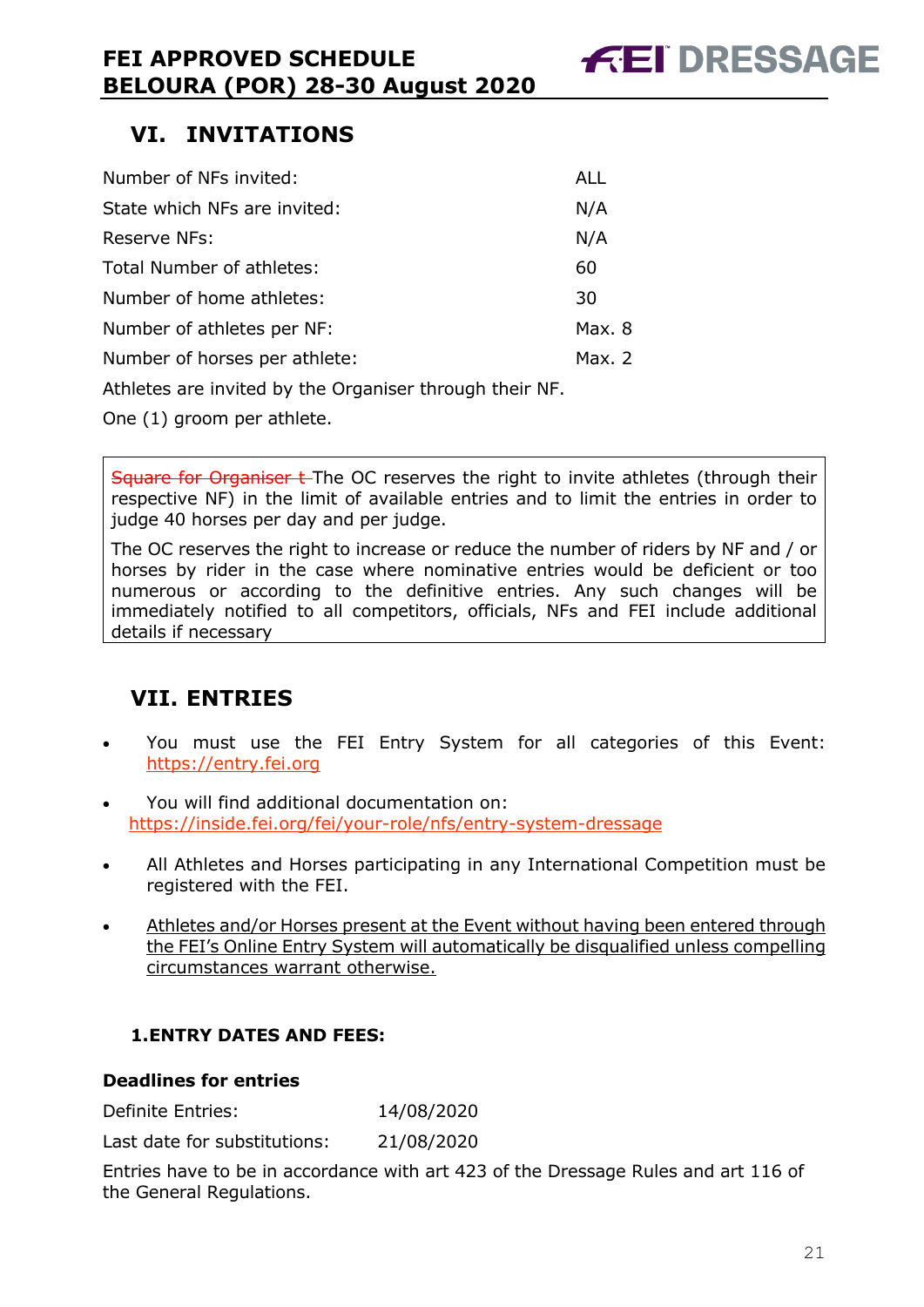| <b>Entry fee per horse:</b>                                   | CDICh / CDIP 350€ (VAT excluded) |         |
|---------------------------------------------------------------|----------------------------------|---------|
| CDIJ / CDIY / CDIYH / CDIU25 / CDI3* 400 euros (VAT excluded) |                                  |         |
| Stabling fee per horse (if any): Included                     |                                  |         |
| Starting fee per horse (if any): N/A                          |                                  |         |
| VAT:                                                          | 23%                              |         |
| Total fee per horse:                                          | CDICh / CDIP                     | 430.50€ |
| CDIJ / CDIY / CDIYH / CDIU25 / CDI3*                          |                                  | 492.00€ |

Entries fees have to be paid until the definite entries date: 14/08/2020 by bank transfer to:

IBAN PT50 0018 000346255469020 40

Swift : TOTAPTPL

Account holder name: Reason Journey, Lda

The evidence of payment shall be sent to: adm.belouracentrohipico@gmail.com

#### **2.NO-SHOWS/LATE WITHDRAWALS:**

**NB:** In the case of withdrawals after the date of definite entries or no-shows the athlete or the respective NF will be held liable to reimburse the Organiser for the actual financial loss incurred by the Organiser (i.e. stabling and hotel expenses) as a result of the late withdrawal or no-show.

Amount charged: 400 euros

#### **3.ADDITIONAL FEES/CHARGES BY ORGANISING COMMITTEE:**

All other fees must be listed hereunder with the details of the amounts to be charged and approved by the FEI. Only fees approved by the FEI and listed in the approved Schedule can be charged by the Organiser.

#### EADCMP Fee:

Included in compulsory entry fee  $\Box$  Not included in compulsory entry fee  $\boxtimes$ 

Lower Level Events (CIMs) CHF 18 per horse per event (For definition of CIMs see Appendix E of the FEI General Regulations) Higher Level Events CHF 25 per horse per event (All other events not defined as CIM)

| Electricity (upon request): 30 euros |           |
|--------------------------------------|-----------|
| Manure disposal:                     | 20 euros  |
| Hay:                                 | 10 euros  |
| Straw:                               | 8 euros   |
| Shavings:                            | 15 euros  |
| Other (please specify):              |           |
| Tack box*:                           | 100 euros |
| Non competing horse:                 | 250 euros |

**FEI DRESSAGE**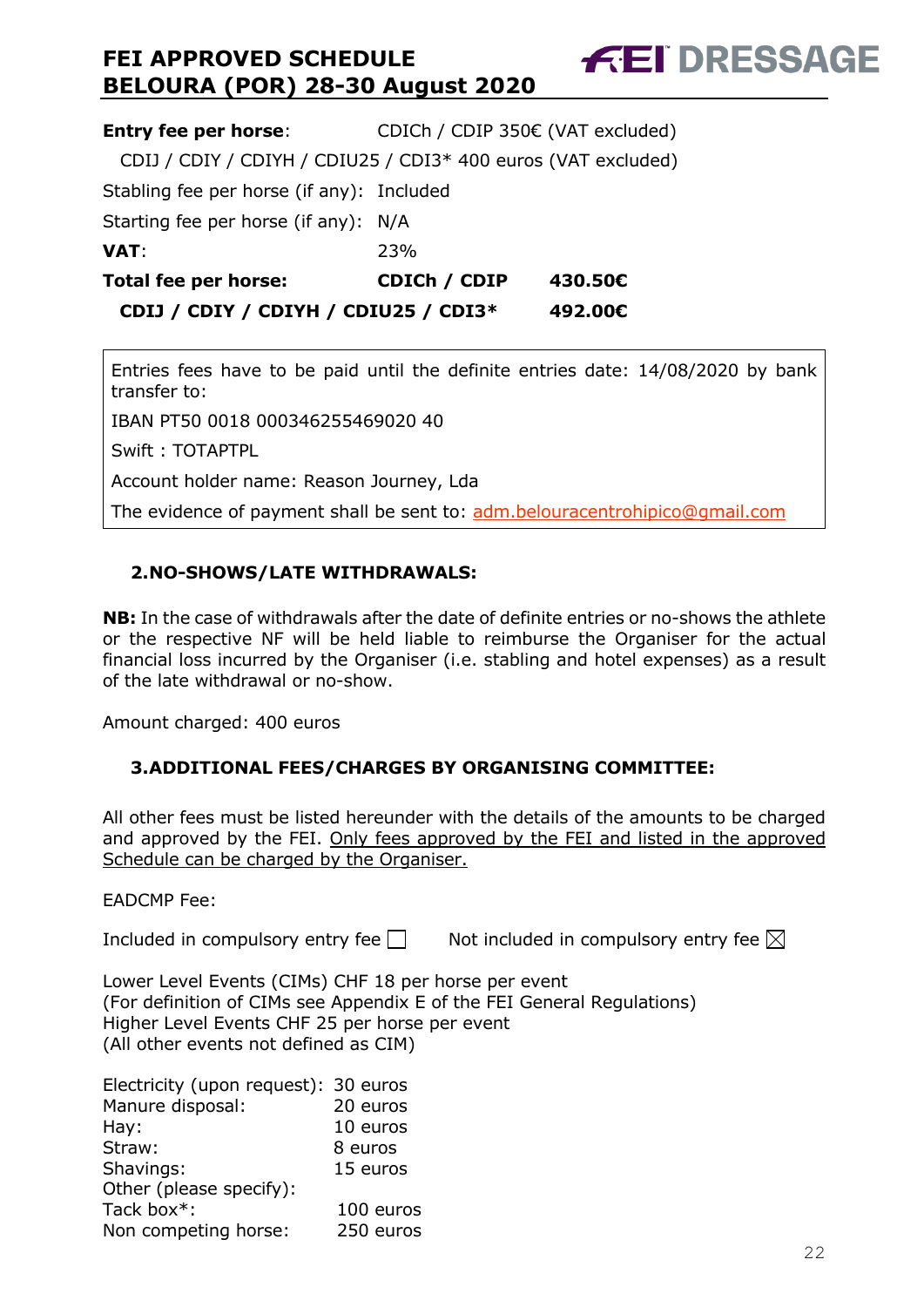**FEI DRESSAGE** 

Health papers: 40 euros Please make the tack box reservation or any request to eventos.belouracentrohipico@gmail.com

#### **All aforementioned amounts are including VAT**

VAT Number of the Organiser: 514656786

\* Tack boxes are limited and have to be ordered in advance. They will be made available on a first come first serve basis

#### **4. DEGREE OF DIFFICULTY – FLOORPLAN GRAND PRIX FREESTYLE**

 $\Box$  DoD will be used.  $\Box$  DoD will not be used.  $\boxtimes$  Not Applicable.

Athletes are required to login using their own credentials on to http://dressagefreestyle.fei.org to create or assign their Grand Prix Freestyle floorplan at the latest 2 hours prior to:

 $\Box$  the horse inspection.

 $\Box$  the draw of the Grand Prix.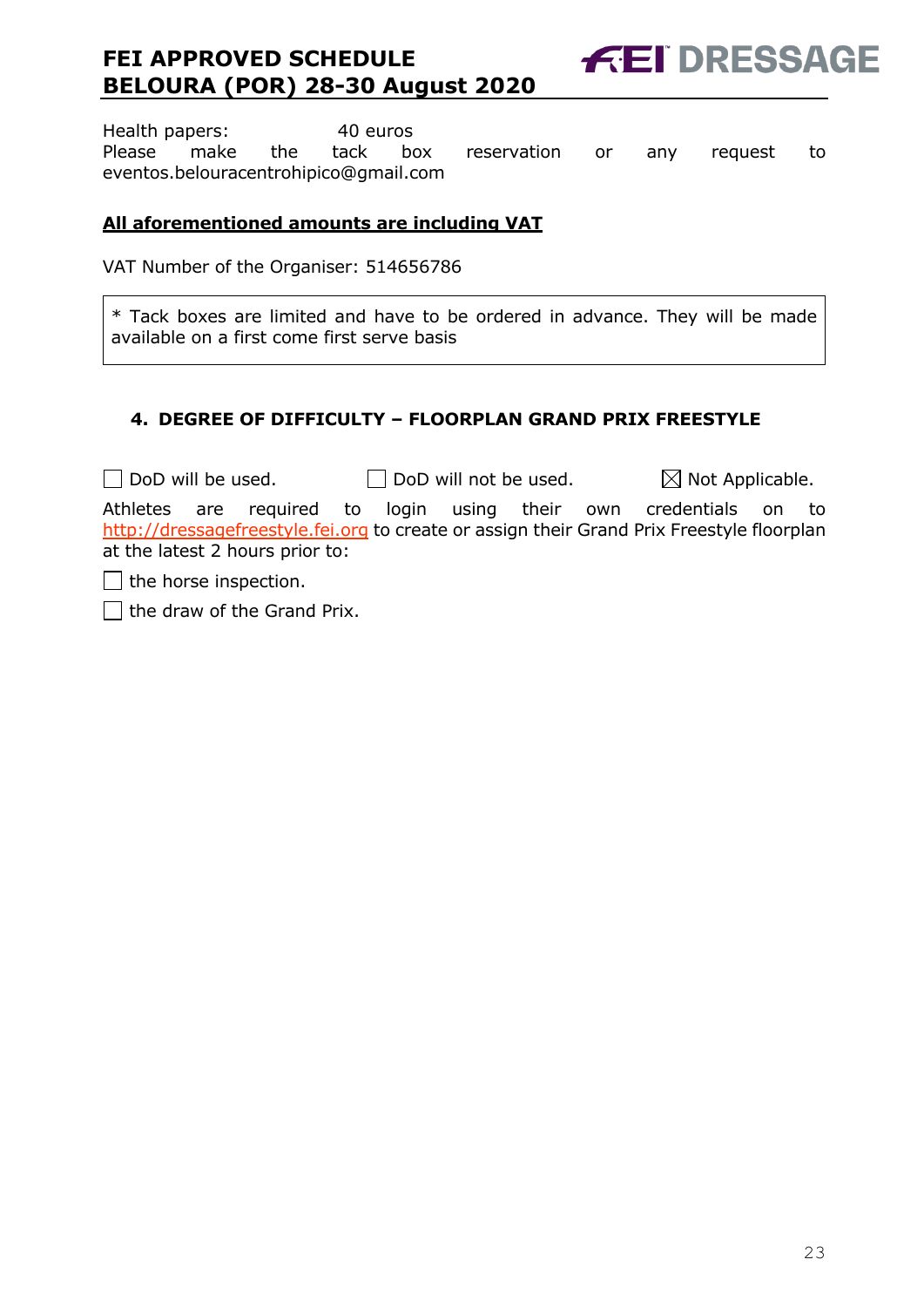### **VIII. TIMETABLE**

#### **Competitions must not start before 08:00 and must not finish after 23:00 unless prior approval is granted by the FEI.**

**The current edition of Dressage Tests at the date of the show will be used and all tests must be ridden from memory.** https://inside.fei.org/fei/your-role/organisers/dressage/tests

|                           | Day                                                        | <b>Date</b> | <b>Time</b>    |  |  |
|---------------------------|------------------------------------------------------------|-------------|----------------|--|--|
| • Opening of stables      | Thursday                                                   | 27 August   | 10:00          |  |  |
| • Horse Inspection        | Friday                                                     | 28 August   | 13:00          |  |  |
| • Familiarization         | Thursday                                                   | 27 August   | 14:00 to 18:00 |  |  |
|                           | Friday                                                     | 28 August   | 8:00 to 15:00  |  |  |
| • Declaration of Starters | Not later than one (1) hour after the horse<br>inspection. |             |                |  |  |
| $\bullet$ Draw:           |                                                            |             |                |  |  |
| All Competitions          | Friday                                                     | 28 August   | 15:30          |  |  |

| <b>Competitions CDIP</b>       | Day      | <b>Date</b> | <b>Time</b> | <b>Prize Money</b> |
|--------------------------------|----------|-------------|-------------|--------------------|
| Competition 4 Team test Ponies | Saturday | 29 August   | Not before  | N/A                |
|                                |          |             | 8:00        |                    |
| Competition 15 Individual test | Saturday | 30 August   | Not before  | N/A                |
| Ponies                         |          |             | 8:00        |                    |
| <b>Total Prize Money</b>       |          |             |             | N/A                |
| <b>Prizes in Kind</b>          |          |             |             | Trophies/rosettes  |

| <b>Competitions CDICh</b>        | Day      | <b>Date</b> | Time       | <b>Prize Money</b> |
|----------------------------------|----------|-------------|------------|--------------------|
| Competition 5 Team test Children | Saturday | 29 August   | Not before | N/A                |
|                                  |          |             | 8:00       |                    |
| Competition 16 Individual test   | Sunday   | 30 August   | Not before | N/A                |
| Children                         |          |             | 8:00       |                    |
| <b>Total Prize Money</b>         |          |             |            | N/A                |
| <b>Prizes in Kind</b>            |          |             |            | Trophies/rosettes  |

| <b>Competitions CDIJ</b>        | Day      | <b>Date</b> | <b>Time</b> | <b>Prize Money</b> |
|---------------------------------|----------|-------------|-------------|--------------------|
| Competition 6 Team test Juniors | Saturday | 29 August   | Not before  | N/A                |
|                                 |          |             | 8:00        |                    |
| Competition 17 Individual test  | Sunday   | 30 August   | Not before  | N/A                |
| <b>Juniors</b>                  |          |             | 8:00        |                    |
| <b>Total Prize Money</b>        |          |             |             | N/A                |
| <b>Prizes in Kind</b>           |          |             |             | Trophies/rosettes  |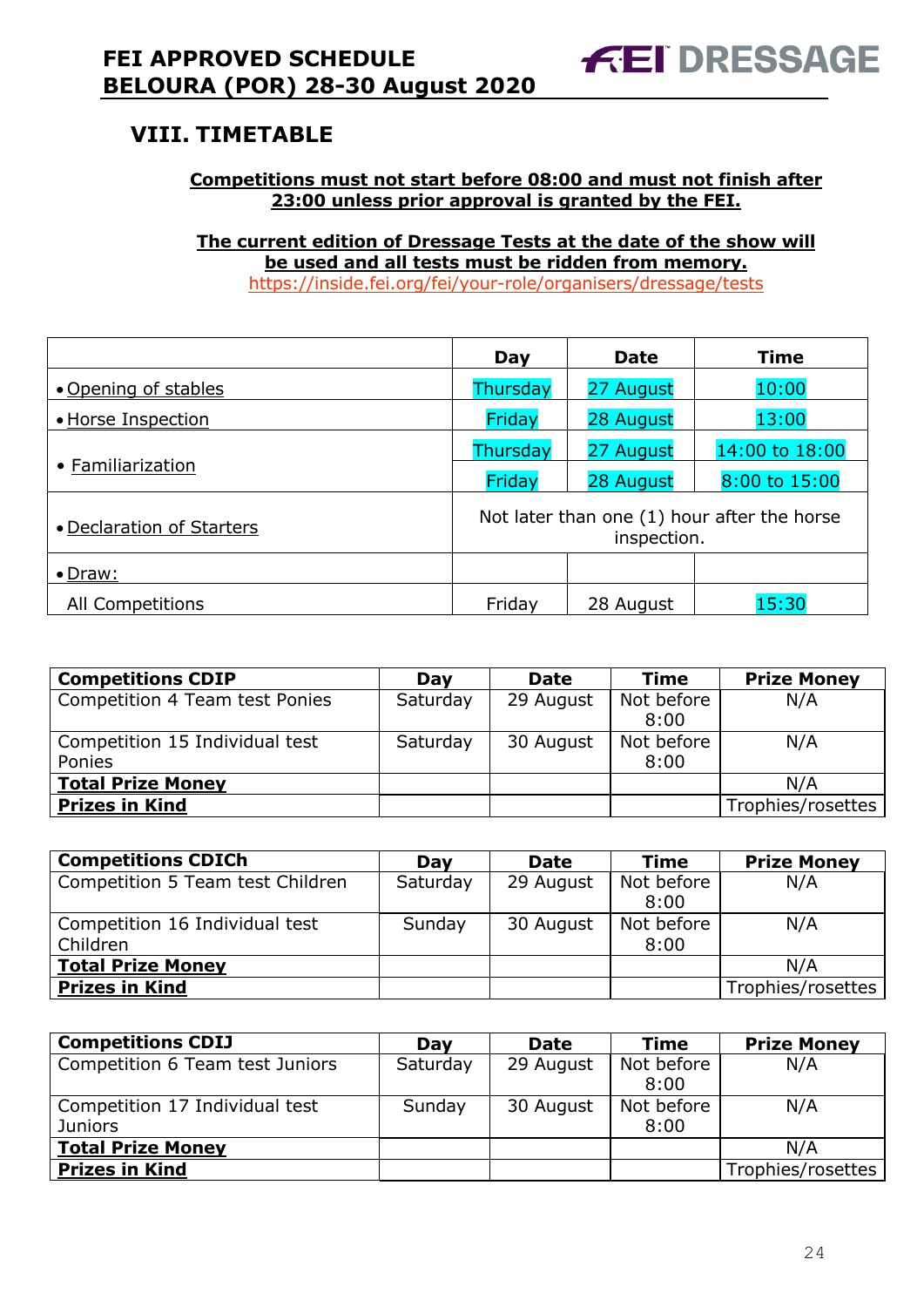| <b>Competitions CDIY</b>       | Day      | <b>Date</b> | <b>Time</b> | <b>Prize Money</b> |
|--------------------------------|----------|-------------|-------------|--------------------|
| Competition 7 Team test Young  | Saturday | 29 August   | Not before  | 500€               |
| <b>Riders</b>                  |          |             | 8:00        |                    |
| Competition 18 Individual test | Sunday   | 30 August   | Not before  | 500€               |
| Young Riders                   |          |             | 8:00        |                    |
| <b>Total Prize Money</b>       |          |             |             | 1000€              |
| <b>Prizes in Kind</b>          |          |             |             | Trophies/rosettes  |

**FEI DRESSAGE** 

| <b>Competitions CDIU25:</b>     | Day      | <b>Date</b> | <b>Time</b> | <b>Prize Money</b> |
|---------------------------------|----------|-------------|-------------|--------------------|
| Competition 8 Intermediate II   | Saturday | 29 August   | Not before  | N/A                |
|                                 |          |             | 8:00        |                    |
| Competition 19 Grand Prix 16-25 | Sunday   | 30 August   | Not before  | N/A                |
|                                 |          |             | 8:00        |                    |
| <b>Total Prize Money</b>        |          |             |             | N/A                |
| <b>Prizes in Kind</b>           |          |             |             | Trophies/rosettes  |

| <b>Competitions CDIYH:</b>    | Day      | <b>Date</b> | <b>Time</b>        | <b>Prize Money</b> |
|-------------------------------|----------|-------------|--------------------|--------------------|
| Competition 1 5YO Preliminary | Saturday | 29 August   | Not before<br>8:00 | N/A                |
| Competition 12 5YO Final      | Sunday   | 30 August   | Not before<br>8:00 | N/A                |
| Competition 2 6YO Preliminary | Saturday | 29 August   | Not before<br>8:00 | N/A                |
| Competition 13 6YO Final      | Sunday   | 30 August   | Not before<br>8:00 | N/A                |
| Competition 3 7YO Preliminary | Saturday | 29 August   | Not before<br>8:00 | N/A                |
| Competition 14 7YO Final      | Sunday   | 30 August   | Not before<br>8:00 | N/A                |
| <b>Total Prize Money</b>      |          |             |                    | N/A                |
| <b>Prizes in Kind</b>         |          |             |                    | Trophies/rosettes  |

| <b>Competitions CDI3*:</b>        | Day             | <b>Date</b> | <b>Time</b>        | <b>Prize Money</b> |
|-----------------------------------|-----------------|-------------|--------------------|--------------------|
| Competition 9 Prix St Georges     | Saturday        | 29 August   | Not before<br>8:00 | 500€               |
| Competition 20 Intermediate I     | Sunday          | 30 August   | Not before<br>8:00 | 500€               |
| Competition 10 Intermediate A     | Saturday        | 29 August   | Not before<br>8:00 | 500€               |
| Competition 21 Intermediate B     | Sunday          | 30 August   | Not before<br>8:00 | 500€               |
| Competition 11 Grand Prix         | Friday          | 28 August   | Not before<br>8:00 | 1000€              |
| Competition 22 Grand Prix Special | <b>Saturday</b> | 29 August   | Not before<br>8:00 | 1200€              |
| <b>Total Prize Money</b>          |                 |             |                    | 4200€              |
| <b>Prizes in Kind</b>             |                 |             |                    | Trophies/rosettes  |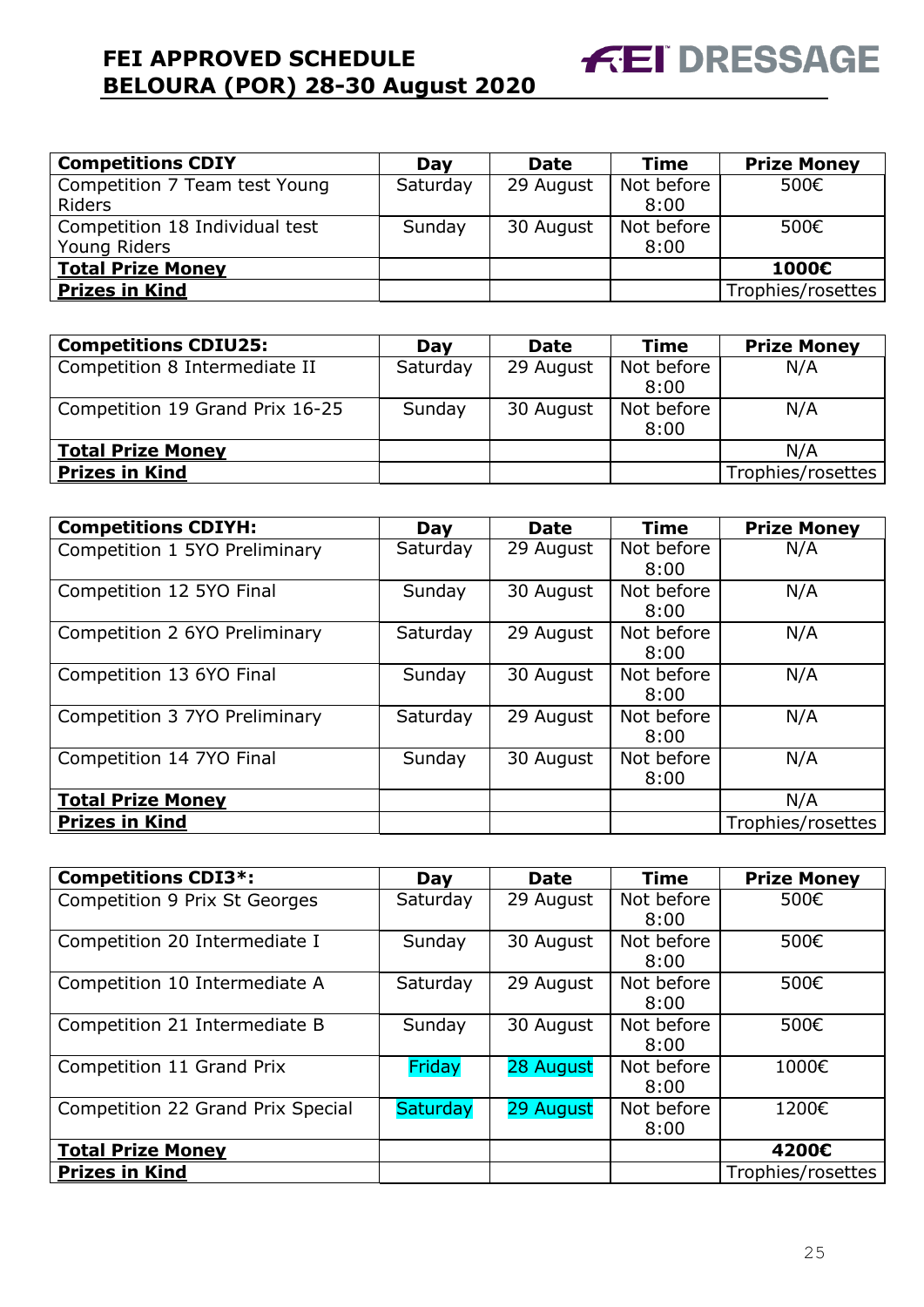#### **GENERAL CLASSIFICATION AT THE END OF THE COMPETITIONS:**

| Leading athlete award - | N/A |
|-------------------------|-----|
| Best foreign athlete -  | N/A |
| Best home athlete -     | N/A |
| Team awards $-$         | N/A |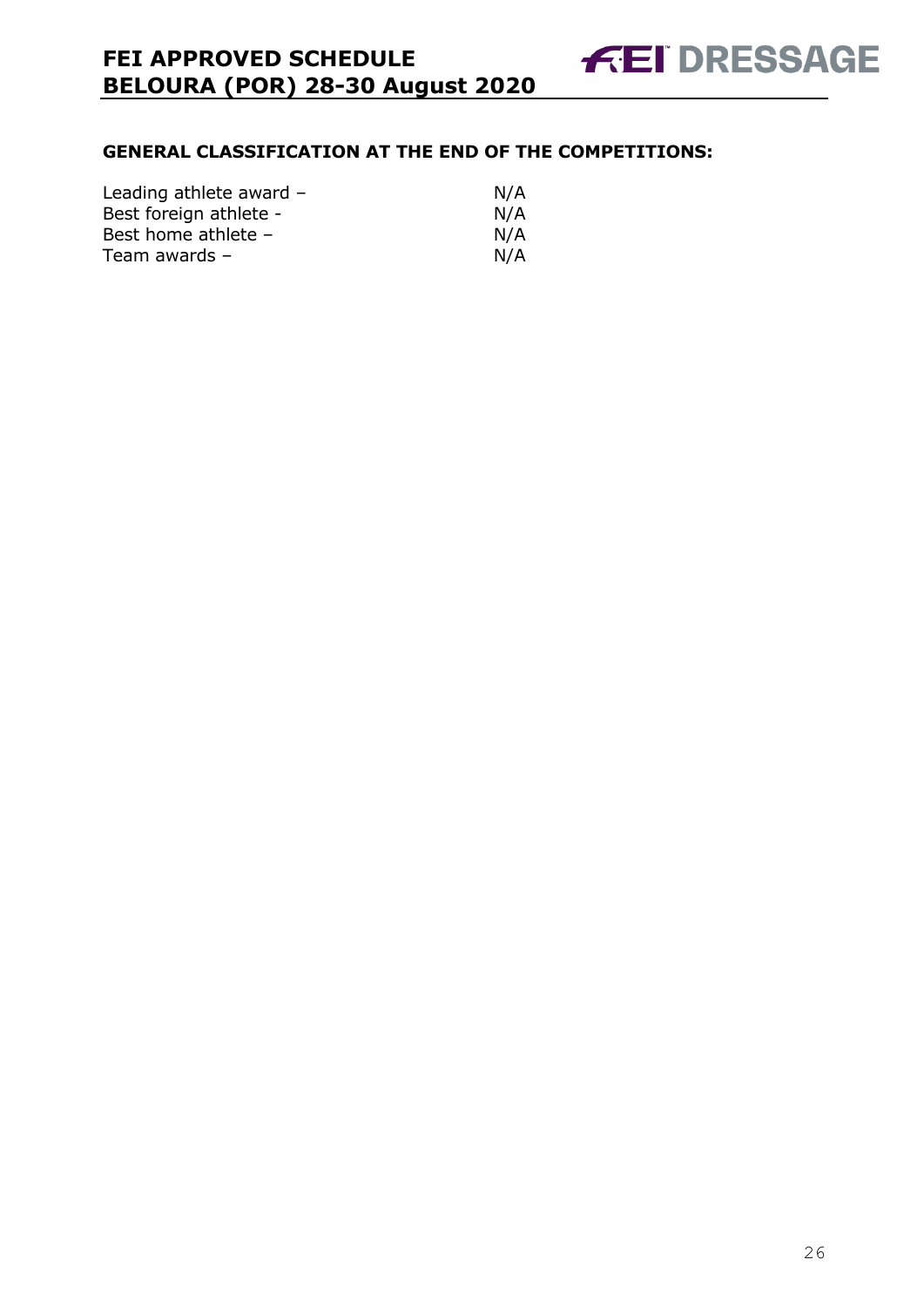

### **IX. COMPETITIONS DETAIL**

#### **FIRST DAY: Friday DATE: 28/08/2020**

#### **COMPETITION No 11**

**CDI3\*** Test: FEI Grand Prix Number of horses per athlete: 2 Open to: All entries of this test Draw/Art: Ordinary draw Art. 425.2.1.a Prize money: 1000 Breakdown: 330/260/200/120/90

### **SECOND DAY: Saturday DATE: 29/08/2020**

#### **COMPETITION No 1 CDIYH**

Test: FEI PRELIMINARY TEST for 5-year old horses Number of horses per athlete: 2 Open to: All entries of this test Draw/Art: Ordinary draw Art. 425.2 Prize money: None

\* \* \* \* \* \* \* \* \* \*

#### **COMPETITION No 2 CDIYH**

Test: FEI PRELIMINARY TEST for 6-year old horses Number of horses per athlete: 2 Open to: All entries of this test Draw/Art: Ordinary draw Art. 425.2 Prize money: None

\* \* \* \* \* \* \* \* \* \* \*

#### **COMPETITION No 3 CDIYH**

Test: FEI PRELIMINARY TEST for 7-year old horses Number of horses per athlete: 2 Open to: All entries of this test Draw/Art: Ordinary draw Art. 425.2 Prize money: None

\* \* \* \* \* \* \* \* \* \*

#### **COMPETITION No 4 CDI PONIES**

Test: FEI Pony Team Competition Number of horses per athlete: 2 Open to: All entries of this test Draw/Art: Ordinary draw Art. 425.2 Prize money: None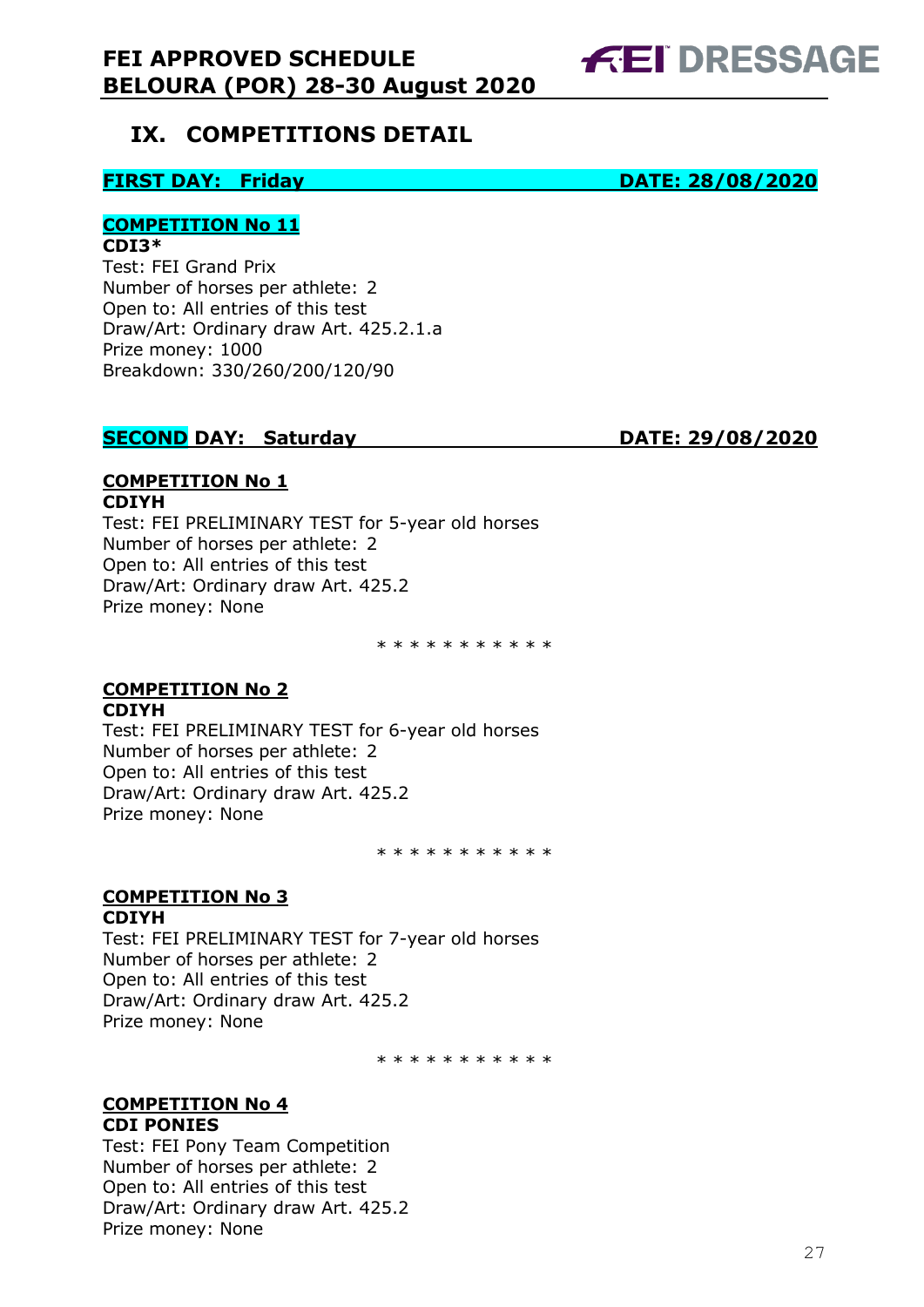**FEI DRESSAGE** 

\* \* \* \* \* \* \* \* \* \*

#### **COMPETITION No 5 CDI CHILDREN**

Test: FEI Children Team Competition Number of horses per athlete: 2 Open to: All entries of this test Draw/Art: Ordinary draw Art. 425.2 Prize money: None

\* \* \* \* \* \* \* \* \* \*

#### **COMPETITION No 6 CDI JUNIORS**

Test: FEI Junior Team Competition Number of horses per athlete: 2 Open to: All entries of this test Draw/Art: Ordinary draw Art. 425.2 Prize money: None

\* \* \* \* \* \* \* \* \* \*

#### **COMPETITION No 7 CDI YOUNG RIDERS**

Test: FEI Young Rider Team Competition Number of horses per athlete: 2 Open to: All entries of this test Draw/Art: Ordinary draw Art. 425.2 Prize money: 400 Breakdown: 130/100/75/55/40

\* \* \* \* \* \* \* \* \* \*

#### **COMPETITION No 8 CDIU25**

Test: FEI Intermediate II Number of horses per athlete: 2 Open to: All entries of this test Draw/Art: Ordinary draw Art. 425.2 Prize money: 500 Breakdown: 165/125/95/75/40

\* \* \* \* \* \* \* \* \* \*

### **COMPETITION No 9**

#### **CDI3\***

Test: FEI Prix St-Georges Number of horses per athlete: 2 Open to: All entries of this test Draw/Art: Ordinary draw Art. 425.2 Prize money: None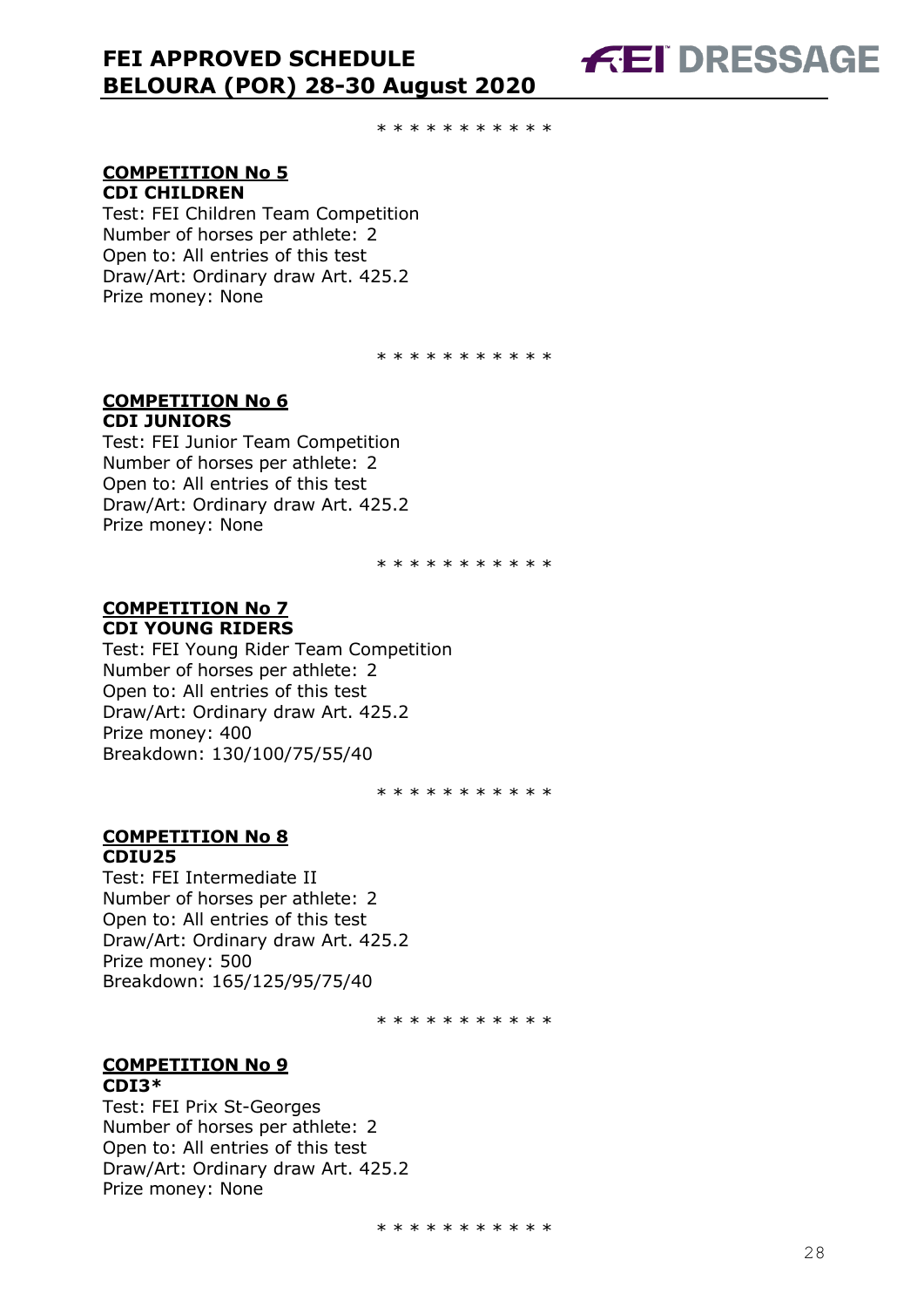**COMPETITION No 10 CDI3\***

Test: FEI Intermediate A Number of horses per athlete: 2 Open to: All entries of this test Draw/Art: Ordinary draw Art. 425.2 Prize money: 500 Breakdown: 165/125/95/75/40

\* \* \* \* \* \* \* \* \* \*

#### **COMPETITION No 22**

**CDI3\*** Test: FEI Grand Prix Special Number of horses per athlete: 1 Open to and compulsory for the 15 best combinations from the Grand Prix (Competition nº 11). Draw/Art: Ordinary draw Art. 425.4 Prize money: 1200 Breakdown: 330/260/200/120/90

#### **THIRD DAY: Sunday DATE: 30/08/2020**

**FEI DRESSAGE** 

### **COMPETITION No 12**

#### **CDIYH**

Test: FEI FINAL TEST for 5-year old horses Number of horses per athlete: 2 Open to: All entries of this test Draw/Art: Ordinary draw Art. 425.2 Prize money: None

\* \* \* \* \* \* \* \* \* \*

#### **COMPETITION No 13 CDIYH**

Test: FEI FINAL TEST for 6-year old horses Number of horses per athlete: 2 Open to: All entries of this test Draw/Art: Ordinary draw Art. 425.2 Prize money: None

\* \* \* \* \* \* \* \* \* \*

#### **COMPETITION No 14 CDIYH**

Test: FEI FINAL TEST for 7-year old horses Number of horses per athlete: 2 Open to: All entries of this test Draw/Art: Ordinary draw Art. 425.2 Prize money: None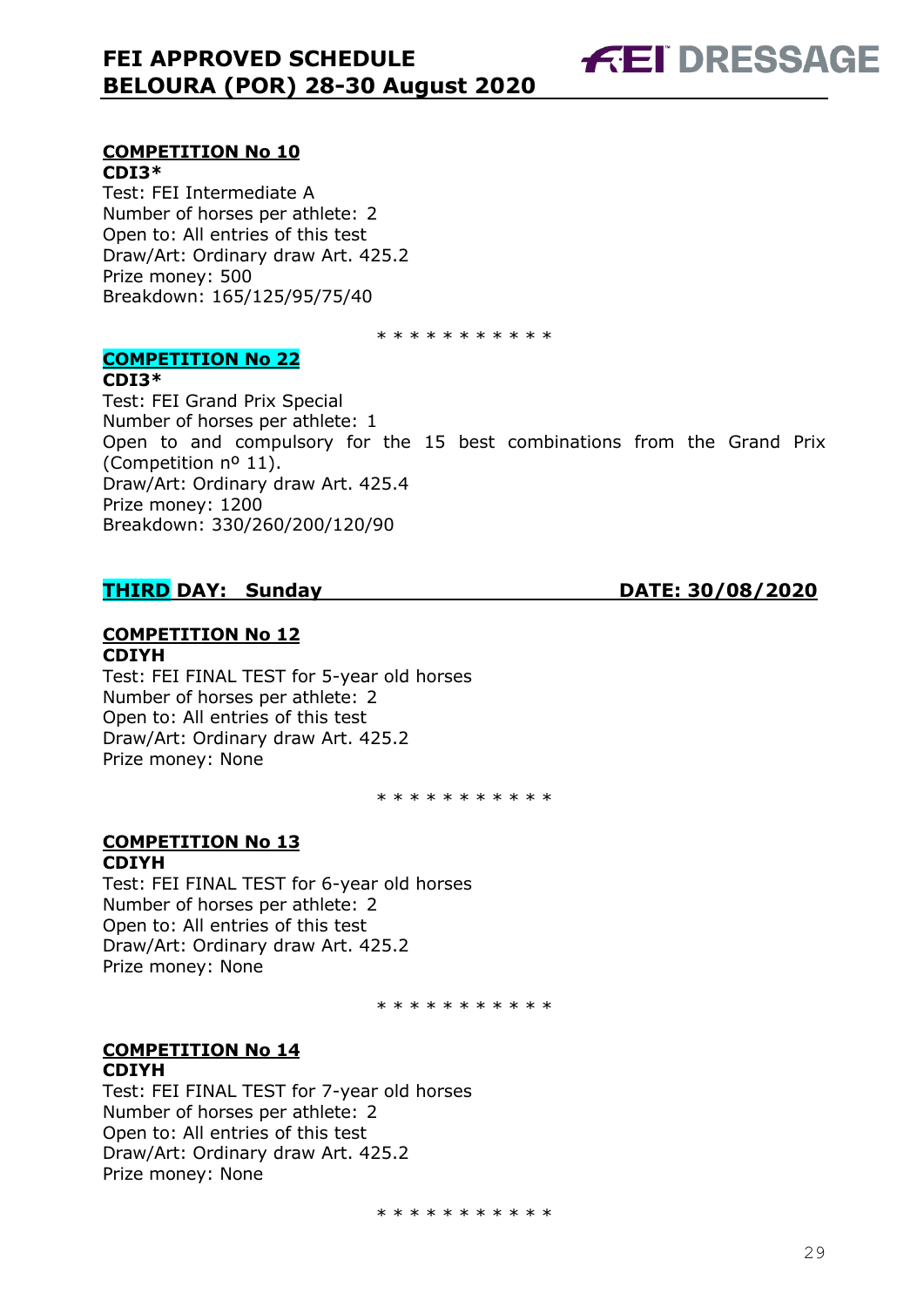

#### **COMPETITION No 15 CDI PONIES**

Test: FEI Pony Individual Competition Number of horses per athlete: 2 Open to: All entries of this test Draw/Art: Ordinary draw Art. 425.2 Prize money: None

\* \* \* \* \* \* \* \* \* \*

#### **COMPETITION No 16 CDI CHILDREN**

Test: FEI Children Individual Competition Number of horses per athlete: 1 Open to the best 18 combinations from the Children Team test. Draw/Art: Ordinary draw Art. 425.8 Prize money: None

\* \* \* \* \* \* \* \* \* \*

#### **COMPETITION No 17 CDI JUNIORS**

Test: FEI Junior Individual Competition Number of horses per athlete: 2 Open to: All entries of this test Draw/Art: Ordinary draw Art. 425.2 Prize money: None

\* \* \* \* \* \* \* \* \* \*

#### **COMPETITION No 18 CDI YOUNG RIDERS**

Test: FEI Young Rider Individual Competition Number of horses per athlete: 2 Open to: All entries of this test Draw/Art: Ordinary draw Art. 425.2 Prize money: 400 Breakdown: 130/100/75/55/40

\* \* \* \* \* \* \* \* \* \*

#### **COMPETITION No 19 CDIU25**

Test: FEI Grand Prix 16-25 Number of horses per athlete: 2 Open to: All entries of this test Draw/Art: Ordinary draw Art. 425.2.1.a Prize money: 500 Breakdown: 165/125/95/75/40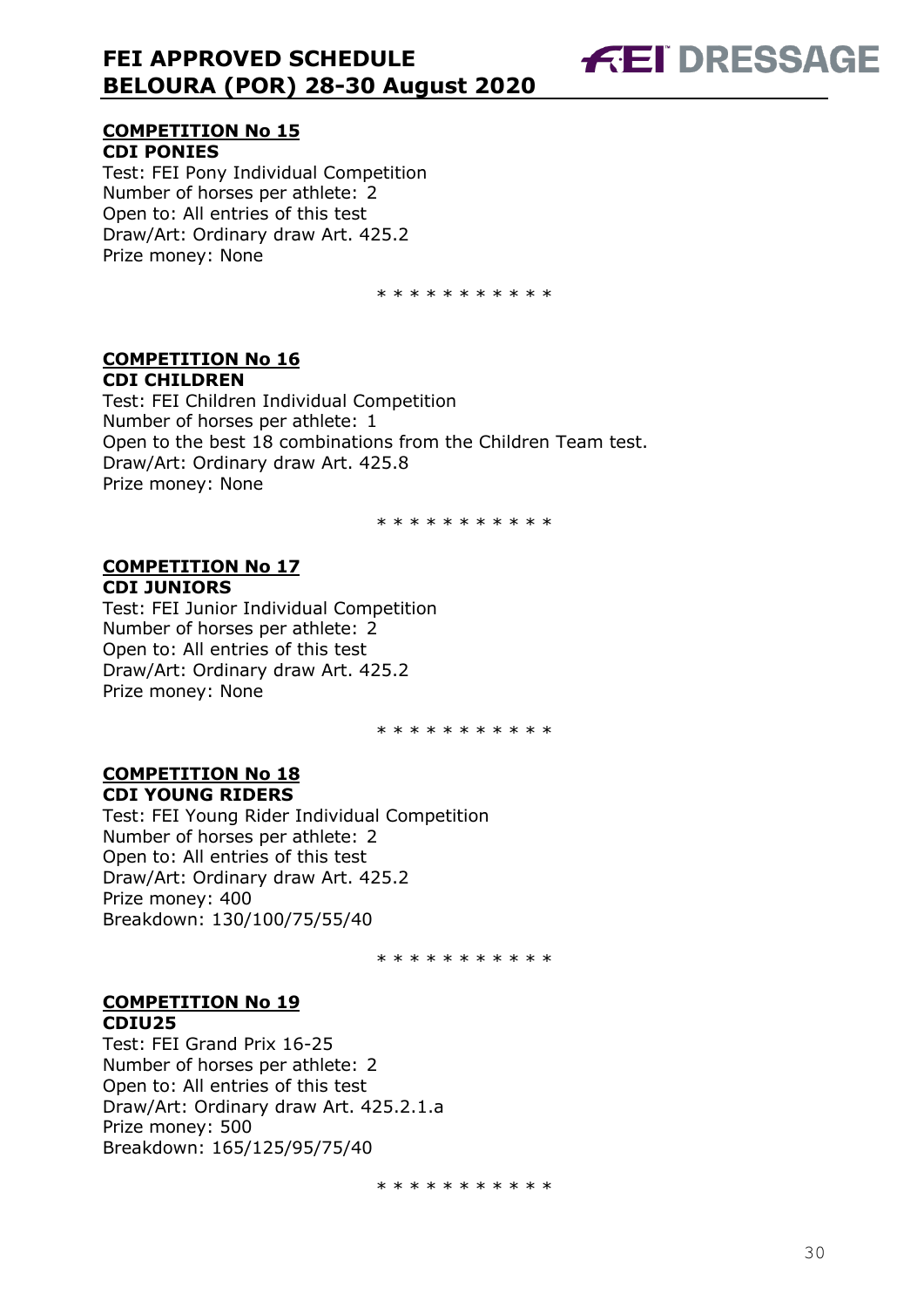

#### **COMPETITION No 20 CDI3\***

Test: FEI Intermediate I Number of horses per athlete: 2 Open to: All entries of this test Draw/Art: Ordinary draw Art. 425.2 Prize money: None

\* \* \* \* \* \* \* \* \* \*

#### **COMPETITION No 21 CDI3\***

Test: FEI Intermediate B Number of horses per athlete: 2 Open to: All entries of this test Draw/Art: Ordinary draw Art. 425.2 Prize money: 500 Breakdown: 165/125/95/75/40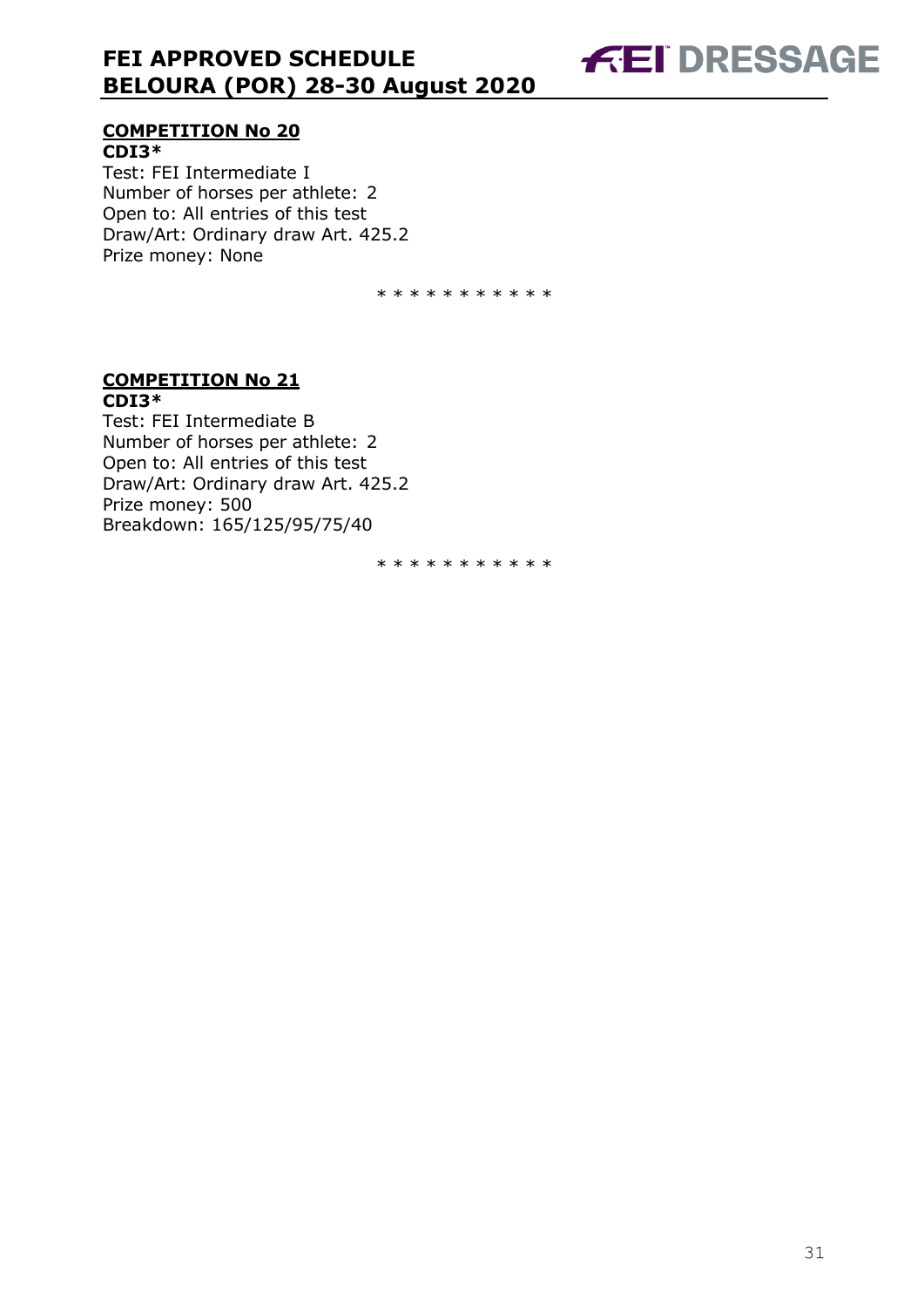**FEI DRESSAGE** 

### **X. FACILITIES OFFERED**

#### **1.ATHLETES**

#### **Accommodation.**

Hotel: Vila Galé Cascais Address: Rua Frei Nicolau de Oliveira, 80, Parque da Gandarinha, 2750-641 Cascais Telephone: +351 21 482 6000

Hotel: Pestana Cascais

Address: Avenida Manuel Júlio Carvalho e Costa, 115, 2754-518, Cascais

Telephone: +351 214 825 900

At the expense of: The Organiser  $\Box$  or the Athlete  $\boxtimes$ 

#### **Meals.**

At the expense of: The Organiser  $\Box$  or the Athlete  $\boxtimes$ 

#### **2.GROOMS**

#### **Accommodation.**

Requests for accommodation must be sent with entries.

At the expense of: The Organiser  $\Box$  or the Athlete  $\boxtimes$ 

#### **Meals.**

At the expense of: The Organiser  $\Box$  or the Athlete  $\boxtimes$ 

**N.B.** Organiser's must provide proper sanitary conditions. The showering facilities should be sufficient for both male and female grooms with hot and cold water. Shower facilities as well as restrooms should at all times be in a state of cleanliness.

### **XI. LOGISTICAL/ADMINISTRATIVE/TECHNICAL INFORMATION**

#### **1.DRAW**

Location of the draw: At the show office

#### **2.COMPETITION ARENA(S)**

| Total dimensions: | 100 x 60m (Competition arena - dimensions: $20 \times 60$ m) |
|-------------------|--------------------------------------------------------------|
| Type of Footing:  | Ebb & Flow (Silica sand and geotextile)                      |

#### **3.PRACTICE ARENA(S)**

| Total dimensions: | 100 x 60m (Competition arena - dimensions: $20 \times 60$ m) |
|-------------------|--------------------------------------------------------------|
| Type of Footing:  | Ebb & Flow (Silica sand and geotextile)                      |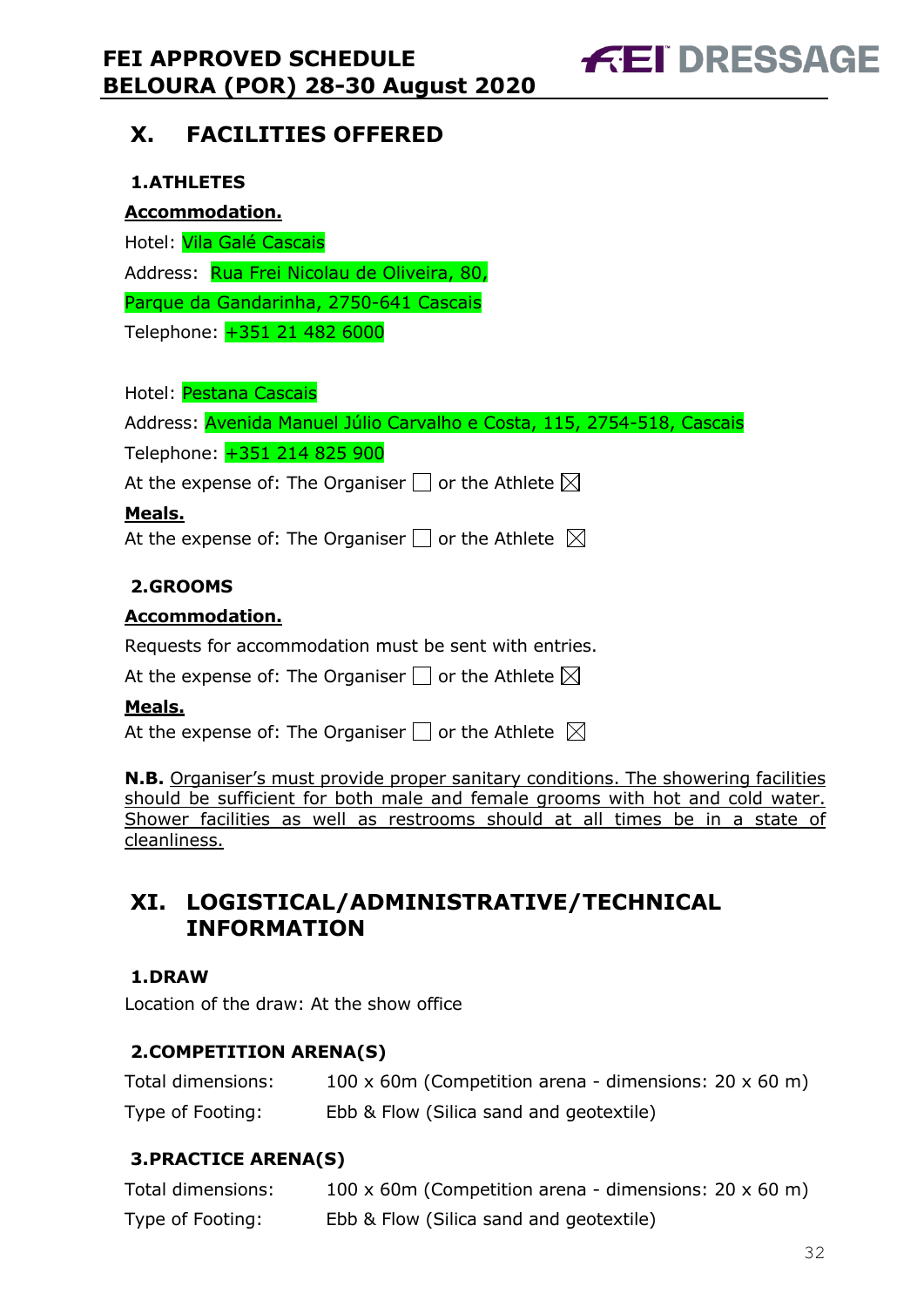#### **4.STABLES**

Size of boxes:  $3 \text{ m} \times 3 \text{ m}$  (minimum  $3 \text{ m} \times 3 \text{ m} + 20 \%$  3m  $\times$  4m)

#### **5.PAPERLESS JUDGING**

|  | Paperless Judging System: | Yes $\Box$<br>No. |  |
|--|---------------------------|-------------------|--|
|--|---------------------------|-------------------|--|

Name Company / Contact person:

Contact email:

#### **6.SCORING PROVIDER / TIMING PROVIDER**

Will you use a FEI Certified Service Provider to manage the scoring and timing at your Event?

**FEI DRESSAGE** 

(The list of certified Service Providers is available here: https://inside.fei.org/fei/your-role/it-services/it-providers/list)

Yes  $\Box$  No  $\boxtimes$ 

Name of Company:

FEI Certified Service Provider ID number: If applicable

Contact person at Event: José LOURENCO

Name: Gira.io Equestrian Sports Software

FEI ID number: 10194037

Contact email: jbl@gira.io

The FEI may require to be provided with real time results data feed of your events according to FEI requirements; in this case you and your provider will be informed accordingly.

#### **7.AVERAGE SCORE / OPEN SCORING**

Average Score and Open Scoring: Yes  $\Box$  No  $\boxtimes$ 

#### **8.OTHER TECHNOLOGY/SERVICE PROVIDER(S)**

Will you use other technology/service provider(s) at your Event?

Yes  $\Box$  No  $\boxtimes$ 

Name of Company:

Contact person:

Name:

FEI ID number: If applicable

Contact email:

Activity/Function:

(i.e.: Accreditations, Stable Management, Camera system, Sensors, etc…)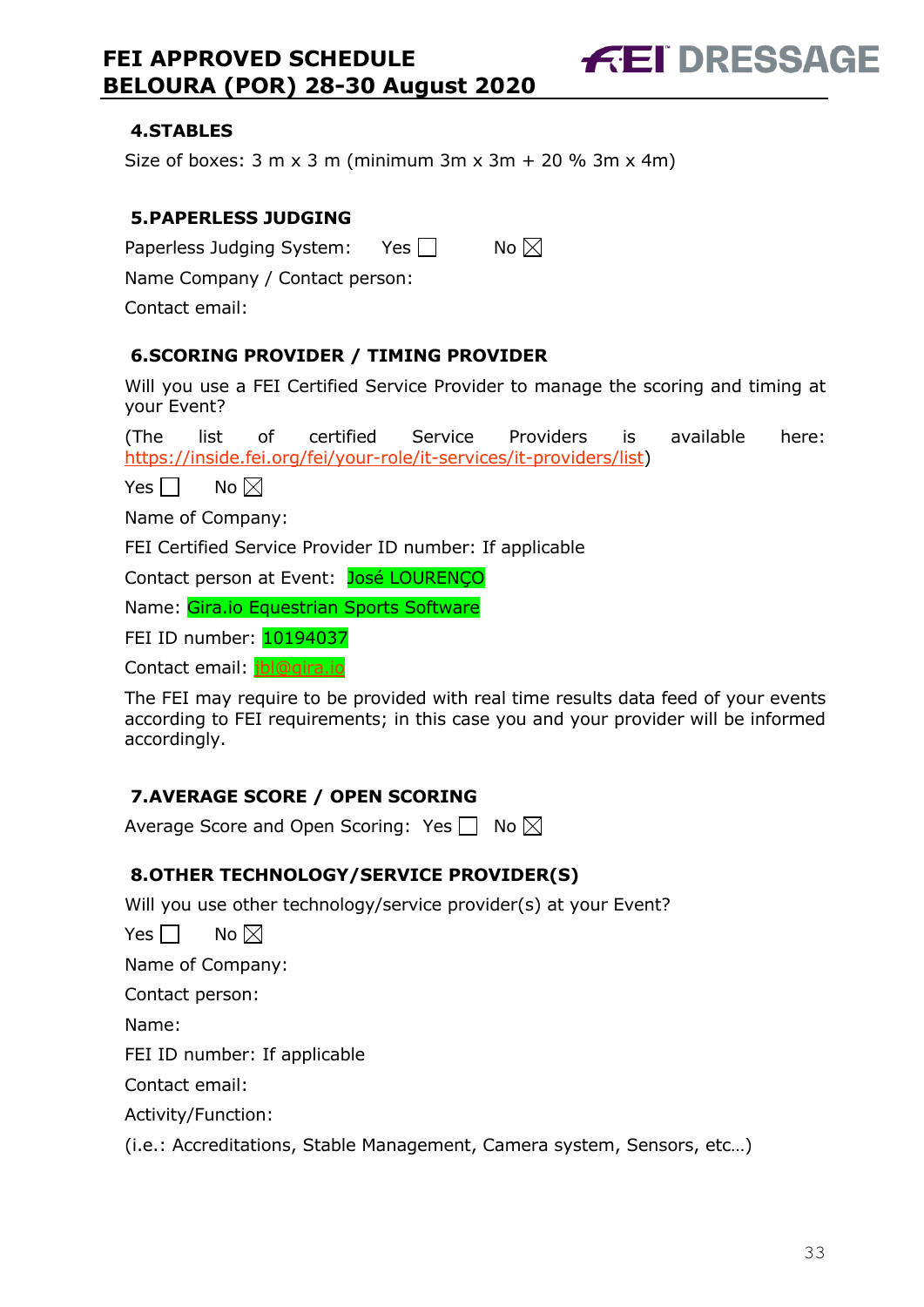#### **9.PRIZE GIVING CEREMONY**

The number of athletes required to present themselves for the prize-giving ceremony of each competition is 3.

#### **10. ADVERTISING ON ATHLETES AND HORSES**

The athletes are authorised  $\boxtimes$  not authorised  $\Box$  to carry the logo of their personal sponsor. The Chief Steward will check that the advertising and publicity on athletes and horses complies with Article 135 of the General Regulations.

#### **11. TICKETING**

Are you selling ticket for spectator to attend your event: Yes  $\Box$  No  $\boxtimes$ 

Name of your ticketing provider:

Web address to buy ticket:

#### **12. BETTING**

Betting will be authorised by the Organiser. Yes  $\Box$  No  $\boxtimes$ 

#### **13. TRANSPORT REIMBURSMENT HORSES / PONIES**

Transport expenses to be paid by:

The Organiser  $\Box$  at entry per km or the Athlete  $\boxtimes$ 

### **14. WELCOME**

The time and date of arrival of athletes, horses and their means of transport must be given to the Organiser in order to facilitate them on arrival.

#### **15. LOCAL TRANSPORTATION - ARRANGEMENTS FROM HOTEL TO SHOWGROUNDS**

Walking distance  $\Box$ 

Organiser Shuttle Service

Public Transport  $\boxtimes$  to be paid by the Organiser  $\Box$  or the Athlete  $\boxtimes$ 

If paid by Athlete approximate cost per round trip:

Taxi:  $\Box$  to be paid by the Organiser  $\Box$  or the Athlete  $\boxtimes$ .

If paid by Athlete approximate cost per round trip: 10€

### **16. ENTRY RIGHT TO SHOWGROUNDS/ACCREDITED PERSONS**

Entry right to the stable area acc. to FEI Veterinary Regulations Art. 1008-1009.

#### NUMBER ACCREDITED PERSONS:

| Athlete: |                                                                      |
|----------|----------------------------------------------------------------------|
| Partner: |                                                                      |
| Groom:   |                                                                      |
|          | Horse Owner: 2 two (2) accreditations per horse acc. to FEI Passport |
| Other:   | Extra accreditation: 50 $\epsilon$ per accreditation/per person      |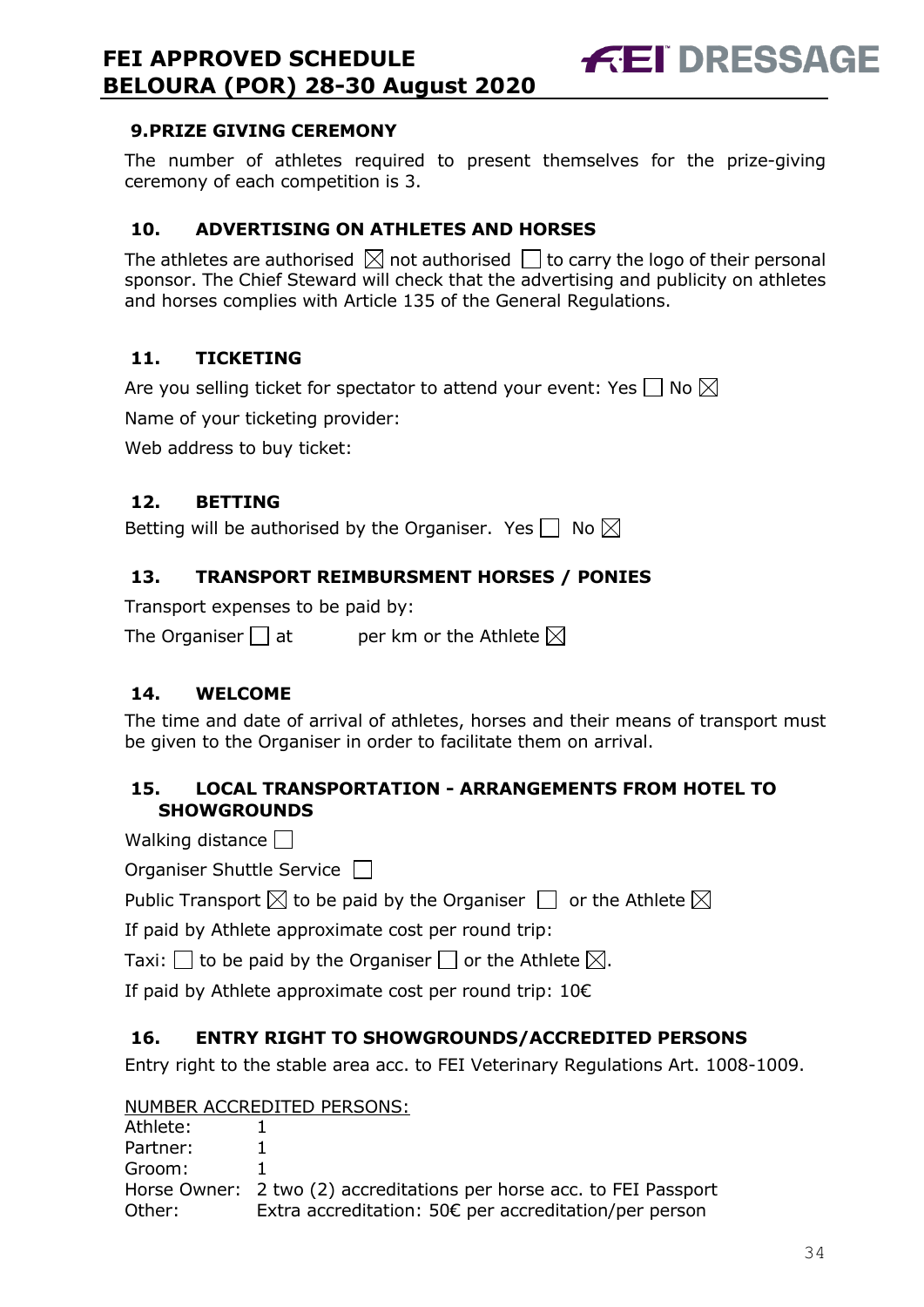

#### **17. SUSTAINABILITY**

Please consider the environment when organising an FEI Event. Please find useful information on FEI Sustainability here: http://inside.fei.org/fei/your-role/organisers/handbook

### **XII. VETERINARY MATTERS**

#### **1.CUSTOMS FORMALITIES**

| Name:          | Nuno Braamcamp                    |
|----------------|-----------------------------------|
| Address:       | Av. 25 Julho, 1200-868 Lisboa     |
| Telephone:     | + 351 213922040                   |
| Email:         | nuno.braamcamp@despachante.cdo.pt |
| Opening hours: | 10h - 17h                         |

#### **2.HEALTH REQUIREMENTS**

#### **GENERAL**

In accordance with the FEI Code of Conduct for the Welfare of the Horse it is imperative that all Horses at FEI Events are physically fit and free from infectious disease before being allowed to compete.

#### **ENTRY OF HORSES**

Required health tests and vaccinations: N/A Quarantine period: N/A Specimen Import Licence applied: N/A

#### **3.NATIONAL REQUIREMENTS**

Horses moved from other member states (or outside) must be accompanied by an Identification Document. Directive 2009/156/EC Regulation (EC 5041 2008). Health papers are required for horses coming to Portugal 1-Horses coming from the rest of Portugal Transport and health certificate 2-Horses from EU: International Transport certificate valid between EU members 3-Horses coming from the others countries: valid certificate which required any moment of import.Square for Organiser to include additional details if necessary.

#### **4.PONIES**

FEI Veterinary Regulations, Chapter IX and Annex IX: For all Pony Events, Ponies must be available for Pony Measurement if requested by the FEI.

#### **5.INJURY SURVEILLANCE**

FEI Veterinary Regulations, Chapter VIII: Horses participating in FEI Events are subject to injury surveillance protocols; and in the event of fatality, a post mortem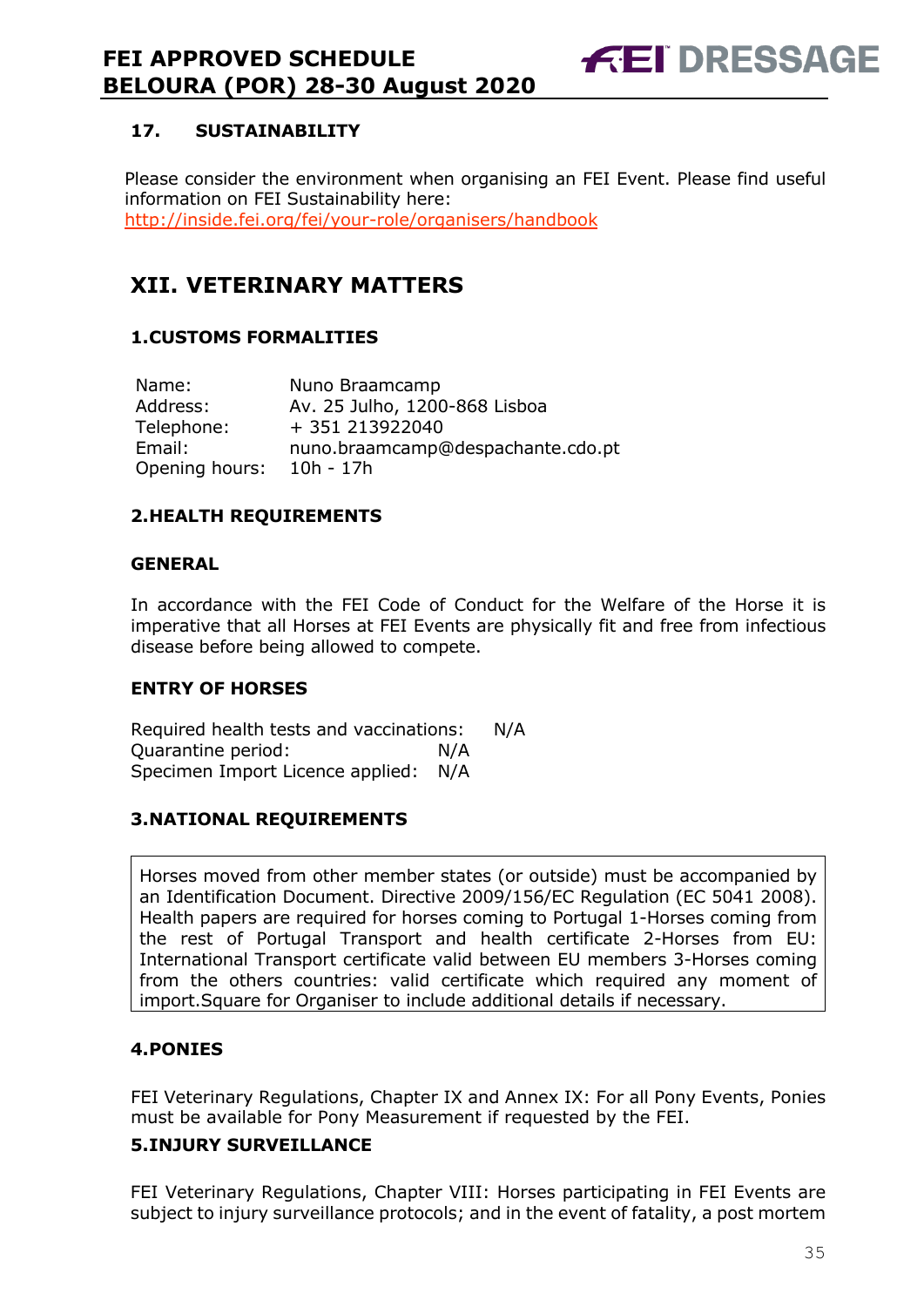examination.

#### **6.TRANSPORT OF HORSES**

Horses must be fit to travel and be transported in suitable vehicles. Any government requirements for disease testing and control must be requested well in advance, to ensure that the horse is in compliance by the time of arrival at the border of the country where the Event is taking place. Athletes, or their representatives, have the responsibility to comply with national legislation in both their country of origin and the host nation of the Event. Where necessary athletes must contact local government authorities or veterinary advisors for information regarding animal health requirements and transport legislation. Within the European Union (EU), this includes EU Council Regulation (EC) No 1/2005 concerning the protection of animals during transport within the Member States of the EU.

#### **7.VENUE ARRIVAL INFORMATION & FITNESS TO COMPETE**

#### **7.1 PASSPORTS. FEI General Regulations Article 137**

#### **For all issues relating to FEI Horse Passports/FEI Recognition Cards please contact your National Federation.**

All Horses competing at FEI Events must be registered with the FEI.

FEI Passports or FEI Recognition Cards (for those Horses with a national passport approved by the FEI) are compulsory for FEI Events.

NB: Horses entered in CIMs in their country of residence are not required to have an FEI Passport or FEI Recognition Card but must be properly registered with the FEI and identifiable (GRs 137.2).

Athletes who do not present a Horse's Passport and/or Recognition Card, or one that is not correctly validated or fail to meet other passport requirements will be **subject to Sanctions in accordance with Annex VI of the FEI Veterinary Regulations** and may not be allowed to compete.

**NB** for Horses permanently resident in a Member State of the European Union: all Horses must have a national EU passport in compliance with EU Regulations to which a FEI Recognition card is applied. The exception to this being Horses in possession of an FEI passport which has been continually revalidated without interruption.

#### **7.2 VACCINATIONS - EQUINE INFLUENZA. FEI Veterinary Regulations Article 1003**

Horses competing at FEI Events must comply with the requirements for Equine Influenza vaccination in accordance with the Veterinary Regulations and as summarised below.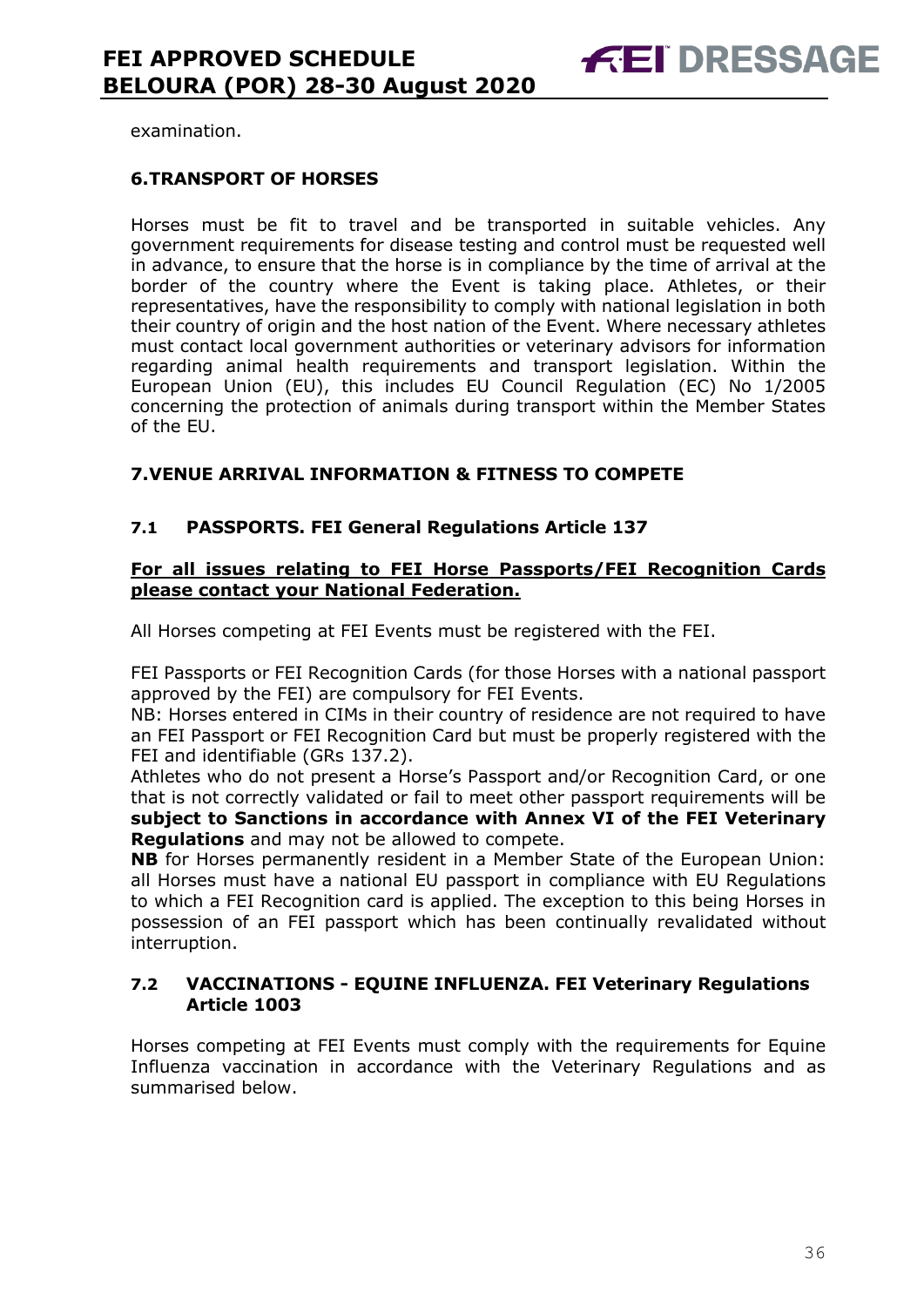| <b>VACCINATION</b>    | <b>PROTOCOL</b>                        | <b>ELIGIBILITY TO ENTER</b><br><b>VENUE</b>   |
|-----------------------|----------------------------------------|-----------------------------------------------|
| <b>Primary Course</b> | $1st$ Vaccination: day 0               | May compete 7 days after the                  |
|                       | 2 <sup>nd</sup> Vaccination: day 21-92 | 2 <sup>nd</sup> Vaccination                   |
| <b>First Booster</b>  | Within 7 months of the $2^{nd}$        | May compete for 6 months +21                  |
|                       | vaccination of the<br>Primary          | days after the 2 <sup>nd</sup> vaccination of |
|                       | Course                                 | the Primary Course                            |
|                       |                                        | Must not compete in the 7 days                |
|                       |                                        | after receiving a vaccination                 |
|                       |                                        |                                               |
| <b>Boosters</b>       | <b>MINIMUM:</b> within one year of     | Must have been vaccinated                     |
|                       | previous booster vaccination           | within $6$ months $+21$ days                  |
|                       | IF COMPETING: must be in               | before arriving at the Event                  |
|                       | the 6 months $+21$ days of the         | Must not compete in the 7 days                |
|                       | booster previous vaccination           | after receiving a vaccination                 |

All FEI registered Horses intending to compete at FEI Events (including CIMs) must be vaccinated against Equine Influenza in accordance with these VRs. The exception being if the applicable domestic legislation prevents the use of Equine Influenza vaccines within the relevant territory

#### **7.3 EXAMINATION ON ARRIVAL. FEI Veterinary Regulations Article 1031**

On arrival at an Event venue, all Horses must undergo an examination by a veterinarian to confirm their identification from their passport and micro-chip ID (where present), their vaccination status and general health. To protect all horses attending events, any Horse with a questionable health status concerning vaccination, disease or other concerns, must be stabled within the isolation facilities provided by the Organising Committee pending a decision on entering the venue.

#### **7.4 HORSE INSPECTIONS. FEI Veterinary Regulations Articles 1034- 1042**

All Horses will be assessed for their fitness to compete during the Horse Inspection. Any Horse demonstrating questionable fitness may be referred to the Holding Box for further veterinary examination. Horses not deemed fit to compete by the Inspection Panel will not be permitted to compete.

#### **7.5 LIMB SENSITIVITY EXAMINATION. FEI Veterinary Regulations Articles 1048-1053**

All Horses are subject to examination under the protocol for abnormal limb sensitivity throughout the period of an Event. For Jumping that includes, but is not limited to, between rounds and before the Jump Off. For Endurance that includes, but is not limited to, pre-ride, during the ride and after the ride. Horses may be examined once or on multiple occasions during the Period of an Event. Horses may be selected for examination under the protocol randomly or they may be targeted. All Horses selected to be tested must submit promptly to the examination or are subject to immediate disqualification. There is no obligation to examine any specific number of Horses at an Event.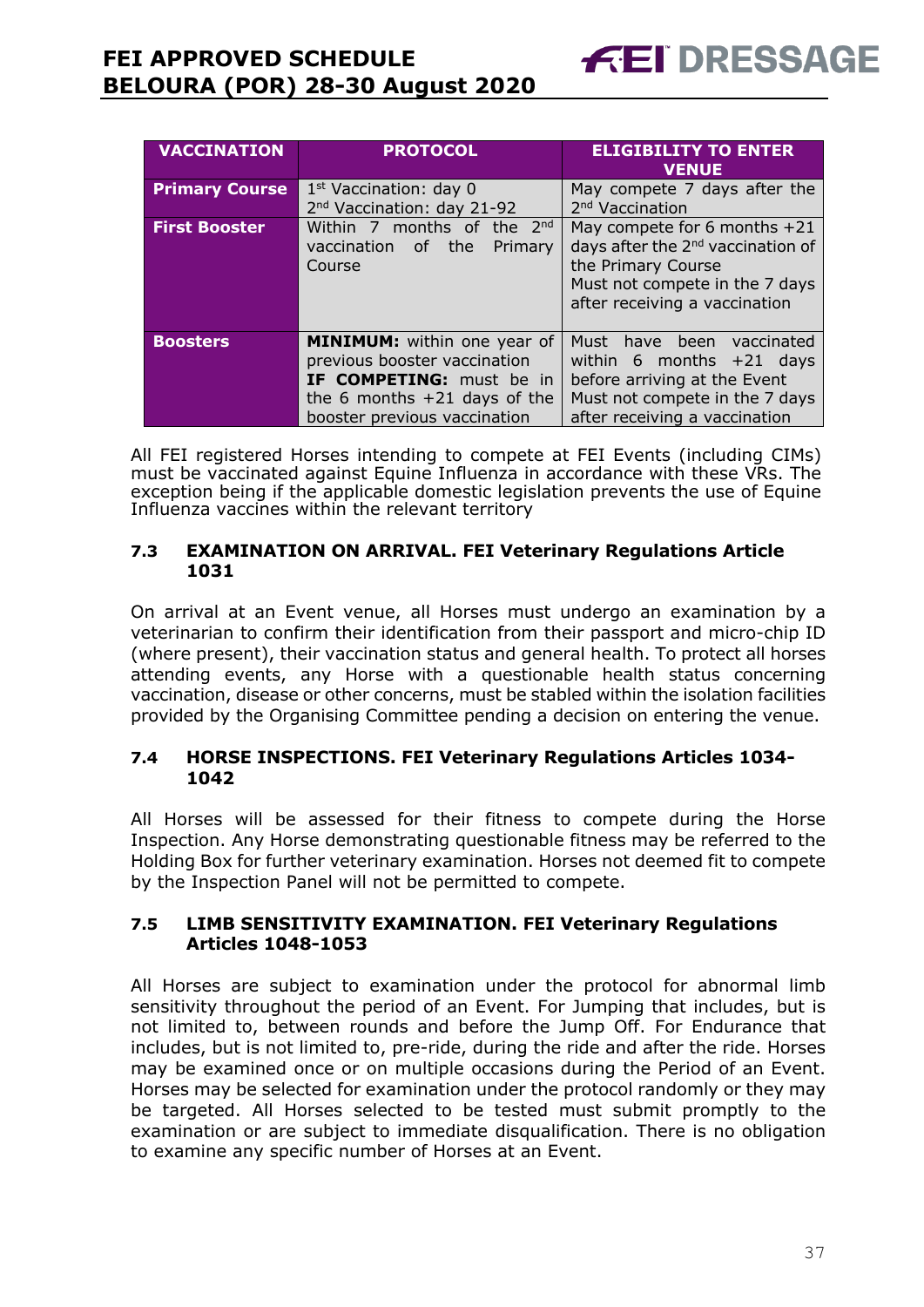#### **8. EQUINE ANTI-DOPING AND CONTROLLED MEDICATION PROGRAMME (EADCMP). FEI Regulations, Chapter VII**

#### **8.1 SAMPLING. FEI Veterinary Regulations Chapter VII**

All horses competing at FEI Events may be subject to sampling for the presence of Prohibited Substances in accordance with the Anti-Doping and Controlled Medication Regulations (EADCMRs). Horses may be selected for sampling in accordance with obligatory testing, targeted or random sampling procedures. Refer to FEI Financial Charges for details of fees relating to Equine and Human Anti-Doping program (EADCMP), which OCs/NFs have the right to charge to the athlete (applicable for all FEI events worldwide).

#### **8.2 ELECTIVE TESTING. FEI Veterinary Regulations Article 1058**

Elective Testing may be carried out prior to an Event to check for the presence of Prohibited Substances. Please refer to https://inside.fei.org/fei/cleansport/horses for information and details.

### **XIII. HUMAN ANTI-DOPING**

Athletes can be tested at any FEI Event, by the FEI or by other Anti-Doping Organisations with Testing jurisdiction. Organisers will have the responsibility to provide facilities and staff/volunteers to facilitate such Testing if requested by the FEI as outlined in article 22.3 of the FEIs' Anti-doping Rules for Human Athletes (ADRHA).

The ADRHA rules are published on the FEI's website at http://inside.fei.org/content/anti-doping-rules

### **XIV. ADDITIONAL INFORMATION**

#### **1.THE FEI POLICY FOR ENHANCED COMPETITION SAFETY DURING THE COVID-19 PANDEMIC**

The FEI Policy for Enhanced Competition Safety during the Covid-19 Pandemic ("Policy") (https://inside.fei.org/fei/covid-19/return-to-play/policy-tools) is mandatory and applies for any FEI Event taking place **as of 1 July 2020**. The Policy has been developed based on currently accepted best practices by the WHO and US Center for Disease Control (CDC) and will be continually reviewed and updated as more information becomes available. It is not intended to replace the applicable guidance and policies from domestic government and health authorities, but to supplement their recommendations with sport specific considerations.

The OC shall submit the risk assessment and mitigation plan (including name and contact details of the person in charge) to the FEI as an annex to the Event Schedule, **at the latest ten (10) working days before the event's deadline for Definite Entries**.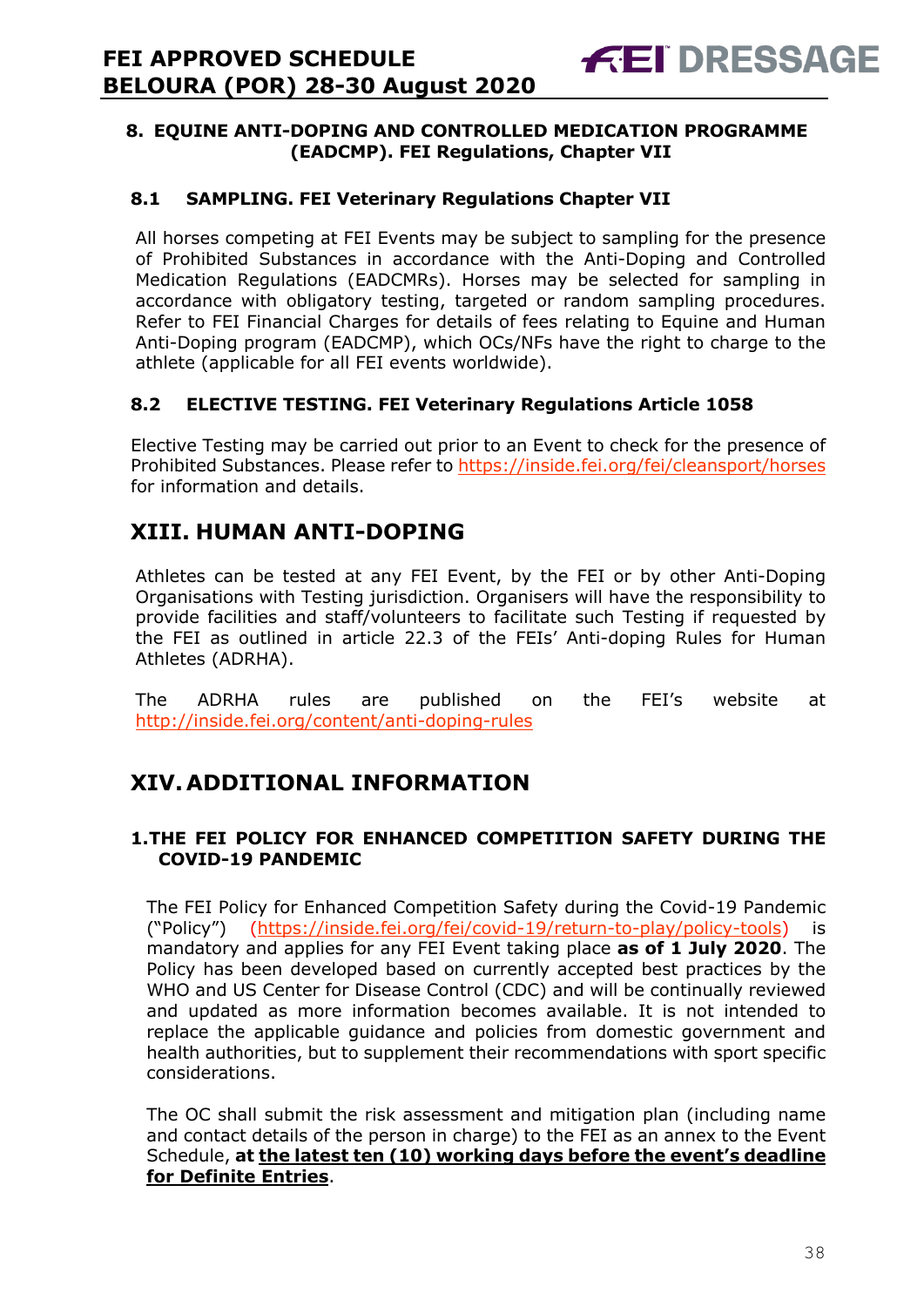Events for which the FEI has not received the documented risk assessment and mitigation measures plan in accordance with article 2.1.g) of the Policy **will be removed from the FEI calendar** in accordance with Article 112.3 of the FEI General Regulations.

**FEI DRESSAGE** 

#### **ASSUMPTION OF RISK / WAIVER OF LIABILITY**

In consideration of being allowed to participate in the Event and related activities, all Participants (as defined in the Policy) acknowledge, appreciate, and agree that:

- 1. Participation includes possible exposure to and illness from infectious diseases including but not limited to COVID-19. While particular rules and personal discipline may reduce this risk, the risk of serious illness and death does exist; and,
- 2. The Participants knowingly and freely assume all such risks, both known and unknown, even if arising from the negligence of the OC or others, and assume full responsibility for their participation; and,
- 3. The Participants willingly agree to comply with the stated and customary terms and conditions for participation as regards protection against infectious diseases. If, however, a Participant observes any unusual or significant hazard during his/her presence or participation, the Participant will remove himself/herself from participation and bring such to the attention of the nearest official immediately; and,
- 4. The Participants, for themselves and on behalf of their heirs, assigns, personal representatives and next of kin, HEREBY RELEASE AND HOLD HARMLESS THE OC AND THE FEI, their officers, officials, agents, and/or employees, other participants, sponsoring agencies, sponsors, advertisers, and if applicable, owners and lessors of premises used to conduct the event ("RELEASEES"), WITH RESPECT TO ANY AND ALL ILLNESS, DISABILITY, DEATH, or loss or damage to person or property, WHETHER ARISING FROM THE NEGLIGENCE OF RELEASEES OR OTHERWISE, to the fullest extent permitted by law.

The Participants confirm to have read this release of liability and assumption of risk agreement, fully understand its terms, understand that they have given up substantial rights.

#### **2.INSURANCES AND NATIONAL REQUIREMENTS**

Equestrian sports involve inherent dangerous risks. To the greatest extent permitted by law, the FEI and the FEI Event Organiser shall NOT be liable for any damages relating to loss of property or injury of any kind to Athletes, Owners, Support Personnel or Horses at or in connection with an FEI Event and the FEI expressly excludes all such liability.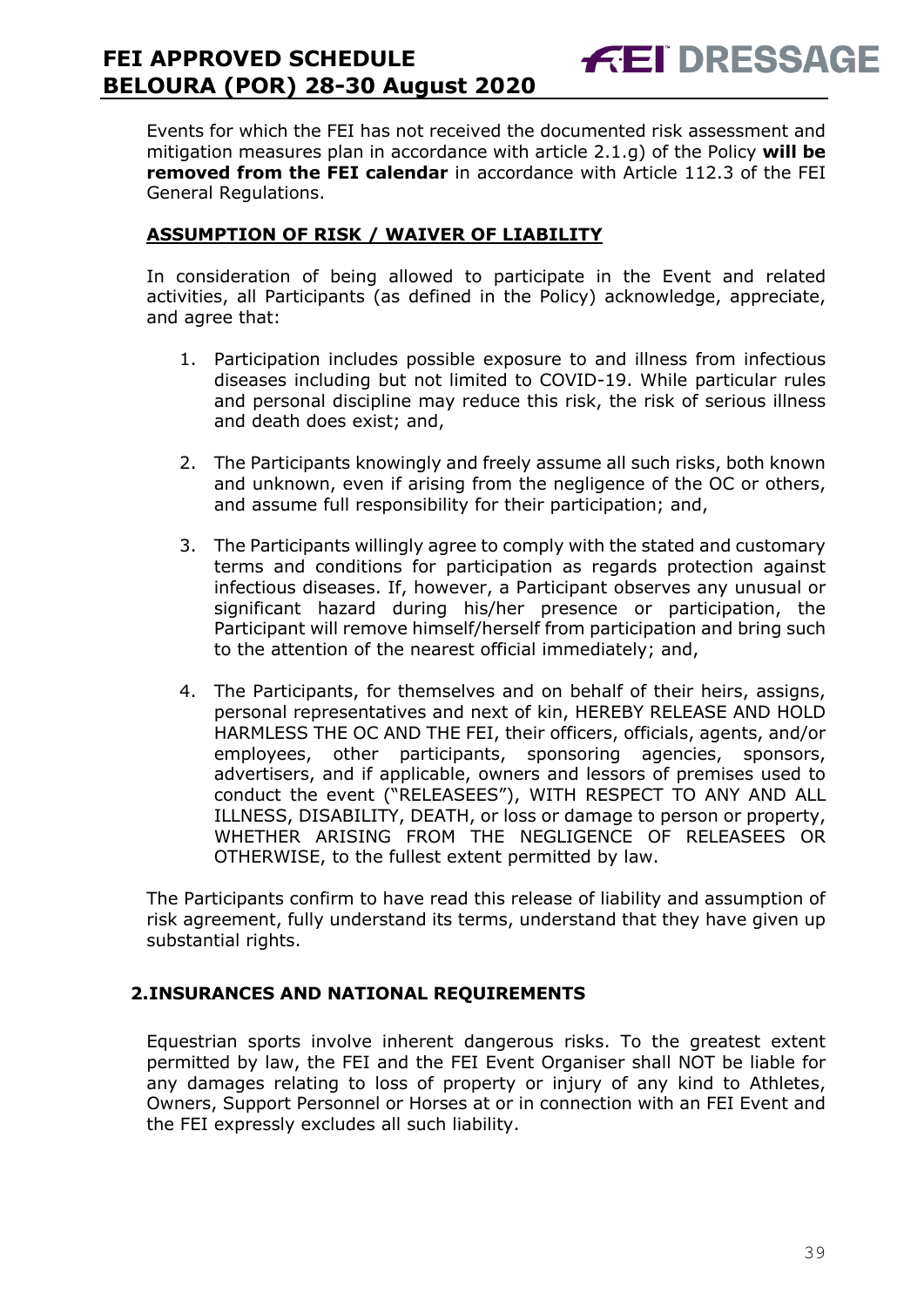### **2.1 ATHLETES, OWNERS AND SUPPORT PERSONNEL**

#### **2.1.1 Personal Accident and Health Insurance**

It is your responsibility as an Athlete/Owner/ Support Personnel to ensure that you have adequate personal accident insurance in place to cover your participation at FEI Events and in particular to insure against any personal injury or medical expenses arising from an accident, injury or illness which may occur at a FEI Event.

You should check with your National Federation to confirm if your National Federation's insurance policy (if any) covers personal accidents and/or illnesses which may occur when you are attending at/participating in FEI Events.

If your National Federation does not have a personal accident/health insurance policy or if the National Federation's insurance policy does not cover personal accident or health claims, then you should obtain your own personal accident and health insurance policy to cover your attendance/participation at FEI Events.

#### **2.1.2 Personal Property Insurance**

You should also ensure that you are insured against property loss, theft or damage which may occur at an FEI Event.

Again, the advice is to check with your National Federation to confirm if they have an insurance policy in place which would cover you in case of such property loss, theft or damage. If not, then you should obtain your own personal property insurance to cover such situations.

#### **2.1.3 Press Equipment**

Press equipment and other items left in the Press workroom, Press lockers, the Press Tribune or anywhere on the showgrounds are left entirely at the owner's risk. The Organising Committee does not accept any responsibility for any loss or damage to such equipment or items. Members of the Press are advised not to leave any equipment or personal items unattended.

#### **2.2 ATHLETES AND OWNERS**

#### **2.2.1 Third Party Liability Insurance**

As an Athlete/Owner you are personally responsible for damages to third parties caused by you, your employees, Support Personnel, your agents or your Horses. You are, therefore, strongly advised to take out third-party liability insurance providing full coverage in relation to FEI Events at home and abroad, and to keep the policy up to date.

The FEI and the Organiser will NOT be responsible for any damage caused to third parties by you, your employees, Support Personnel, your agents or your Horses.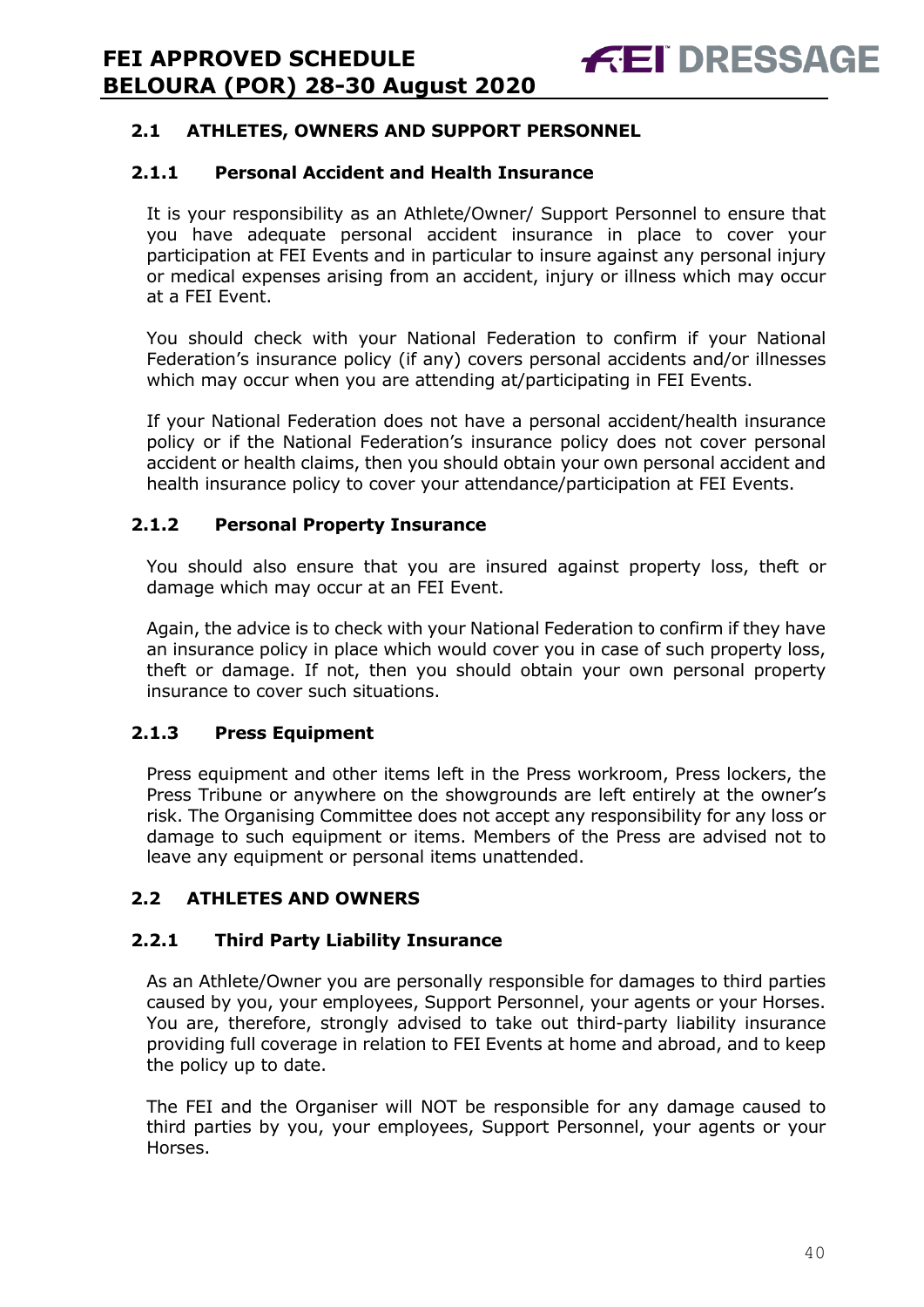### **2.2.2 Additional Liability Information**

N/A

#### **2.2.3 Horse Insurance**

As an Owner you should ensure that your Horses are adequately insured against any injuries or illnesses they may sustain while participating at a FEI Event.

#### **3.PROTESTS/APPEALS**

To be valid, all Protests and Appeals must be made in writing and accompanied by a deposit of CHF 150.- or equivalent. Protest and appeal forms are available on the FEI website: Protest: http://inside.fei.org/sites/default/files/FEI%20Protest%20Form.pdf Appeal: http://inside.fei.org/sites/default/files/FEI%20Appeal%20Form.pdf

#### **4.DISPUTES**

In the event of any discussion concerning the interpretation of the schedule (in translated languages), the English version will be decisive.

#### **5.MODIFICATION TO SCHEDULE**

In exceptional circumstances, together with the Approval of the Chefs d'Equipe, host NF delegate, if any, and the Ground Jury, the OC may change the schedule in order to clarify any matters arising from an omission or due to unforeseen circumstances. Any such changes must be notified to all Athletes and Officials as soon as possible and they must be reported to the FEI by the Foreign Judge.

#### **6.ADDITIONAL INFORMATION FROM THE ORGANISER**

#### 5.1. DOGS

All dogs must be leashed and affixed to a human or stationary object on the showground and in the stable area. Violation of this rule will incur a fine of  $100 $\epsilon$$ per offence and, in case of repeated offence at the Event, may lead to exclusion from the Venue (Art. 109.13 General RG)

5.2

Smoking is not allowed in the stables.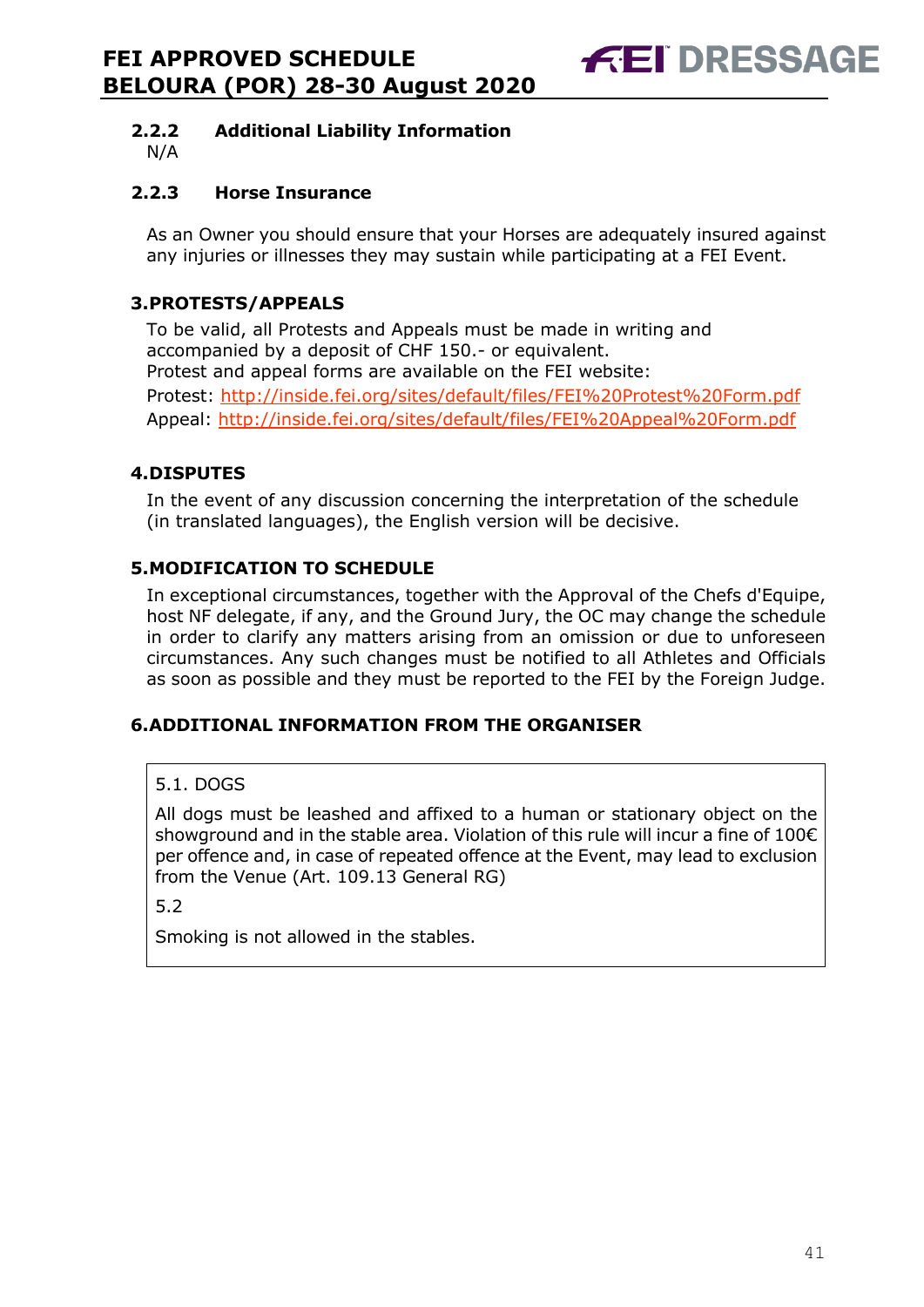#### **Age of Athletes and Horses according to the Event's Category:**

| <b>Event's Category</b>               | <b>Age of Athletes</b>                     | <b>Age of Horses</b>       |
|---------------------------------------|--------------------------------------------|----------------------------|
| <b>Grand Prix/Grand Prix Special/</b> | As of $16th$ year                          | Min 8 y.o.                 |
| <b>Grand Prix Freestyle/</b>          |                                            |                            |
| Intermediate II/Intermediate          |                                            |                            |
| A/ Intermediate B                     |                                            |                            |
| <b>Prix St. Georges/Intermediate</b>  | As of 16 <sup>th</sup> year                | Min. 7 y.o.                |
| I/ Intermediate I Freestyle           |                                            |                            |
| CH-Y/CDIY/CDIOY                       | As of $16th$ year to end $21st$ year       | Min. 7 y.o.                |
| CH-J/CDIJ/CDIOJ                       | As of $14th$ year to end $18th$ year       | Min. 6 y.o.                |
| CH-P/CDIP/CDIOP                       | As of $12^{th}$ year to end $16^{th}$ year | Min. 6 y.o.                |
| CH-Ch/CDICh/CDIOCh                    | As of $12^{th}$ year to end $14^{th}$ year | Min. 6 y.o.                |
| CH-U25/CDIU25/CDIOU25                 | As of $16th$ year to end $25th$ year       | Min. 8 y.o.                |
| <b>CDIAm</b>                          | As of 26 <sup>th</sup> vear                | Min. 7 y.o.                |
|                                       |                                            | Medium tour Min. 8 y.o.    |
| <b>CDIYH</b>                          | As of $16th$ year                          | Min. 5 y.o. - Max. 7 y.o.  |
| CH-M-YH-D                             | As of 16 <sup>th</sup> year                | $5$ y.o. / 6 y.o. / 7 y.o. |

#### **DEDUCTIONS FROM PRIZE MONEY AT COMPETITIONS:**

Full details of any deductions from prize money must be outlined in the schedule. This includes government taxes. If it is necessary for Organisers to deduct such taxes, they must provide participants with an official form indicating the amount of tax deducted.

The tax form must be provided to the athletes upon arrival and returned to the Organiser prior to departing.

Portuguese VAT on prize money will be in accordance with latest regulation on the subject

#### **IMPORTANT**

#### **The total amount of prize money shown for each Competition in the schedule must be distributed. (FEI General Regulations articles 127 and 128)**

The value of the 1st prize must not exceed 1/3 of the total prize money announced for the competition. Distribution of prize money: distributed to 25 % of participants. If there are between 5 and 19 athletes in the competition, min 5 prizes must be distributed.

If there are 4 or less athletes in the competition, the table below applies.

| Number of<br><b>Starters</b> |     | 2   | 3   | 4   | From 5 and<br>above                                        |
|------------------------------|-----|-----|-----|-----|------------------------------------------------------------|
| $1^{\rm st}$                 | 33% | 33% | 33% | 33% | All the                                                    |
| 2 <sub>nd</sub>              |     | 25% | 25% | 25% | prize                                                      |
| 3 <sup>rd</sup>              |     |     | 20% | 20% | money                                                      |
| 4 <sup>th</sup>              |     |     |     | 15% | scheduled                                                  |
| Total<br>distributed         | 33% | 58% | 78% | 93% | must be<br>distributed<br>among all<br>placed<br>athletes. |

The amount to be given to each athlete must be stated in the schedule.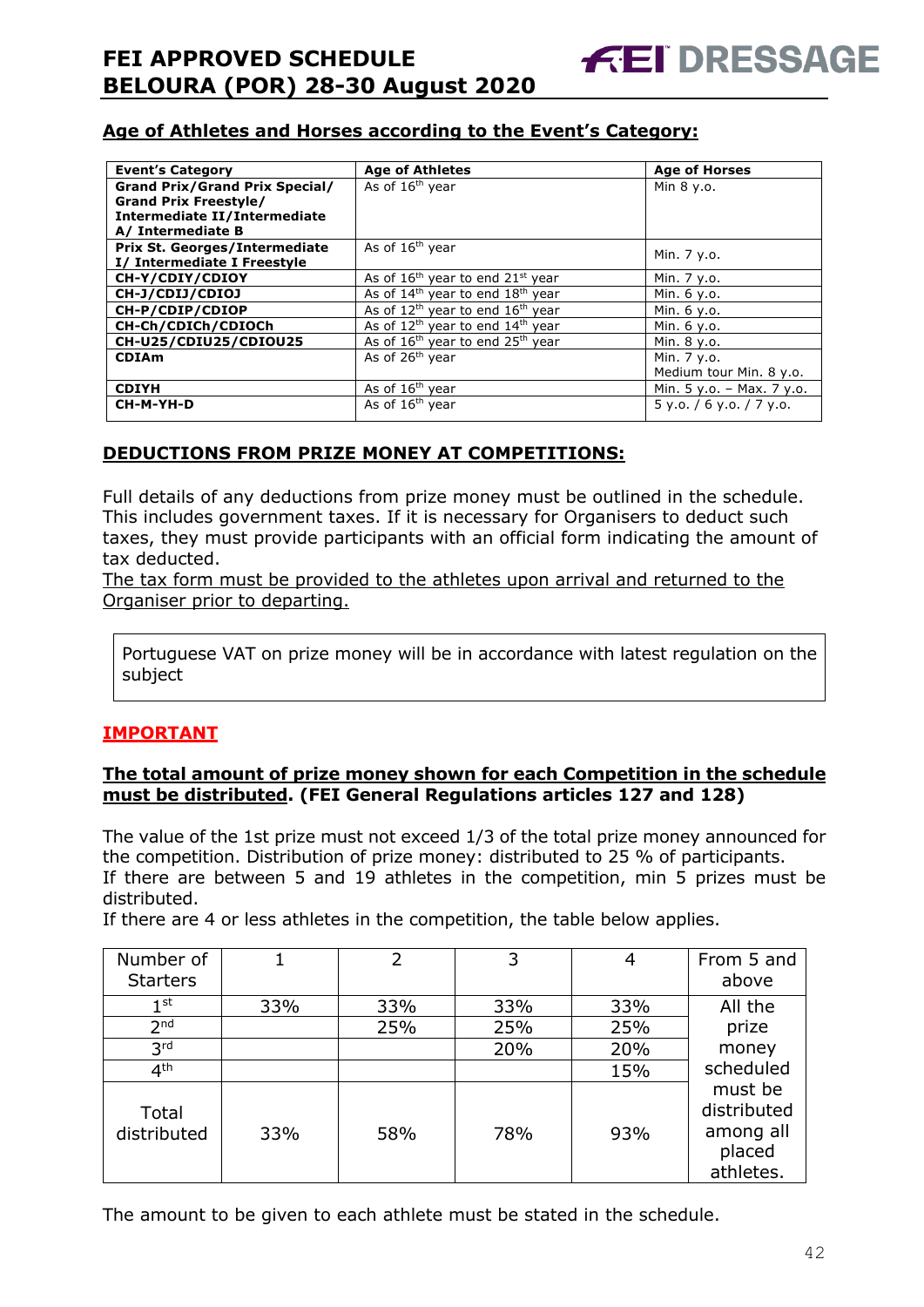**FEI DRESSAGE** 

### **XV. ANNEXES**

#### **1.FEI Entry System**

Please fill the form below in order to provide you and the other members of your committee or your IT Providers access to the FEI Entry System.

| FEI $ID^1$ :    | 10212424                                      |             |  |
|-----------------|-----------------------------------------------|-------------|--|
| Name*:          | Matos                                         |             |  |
| First Name*:    | Pedro                                         |             |  |
| E-Mail*:        | eventos.belouracentrohipico@gmail.com         |             |  |
| Access Rights*: | $\boxtimes$ Admin <sup>2</sup><br>Consult $3$ |             |  |
| FEI $ID^1$ :    | 10212432                                      |             |  |
| Name*:          | Miranda                                       |             |  |
| First Name*:    | Gonçalo                                       |             |  |
|                 |                                               |             |  |
| E-Mail*:        | goncaloabm@hotmail.com                        |             |  |
| Access Rights*: | $\boxtimes$ Admin <sup>2</sup>                | Consult $3$ |  |
| FEI $ID^1$ :    | 10155712                                      |             |  |
| Name*:          | <b>Brazinha</b>                               |             |  |
| First Name*:    | <b>Irene</b>                                  |             |  |
| $E-Mail*$ :     | ibrazinha@gmail.com                           |             |  |

<sup>1)</sup> If already have an FEI user account.

<sup>2)</sup> Provide you the required access to manage entries and substitutions and download entries/lists.

<sup>3)</sup> You are just able to consult and download the entries/lists.

\*) Mandatory Fields